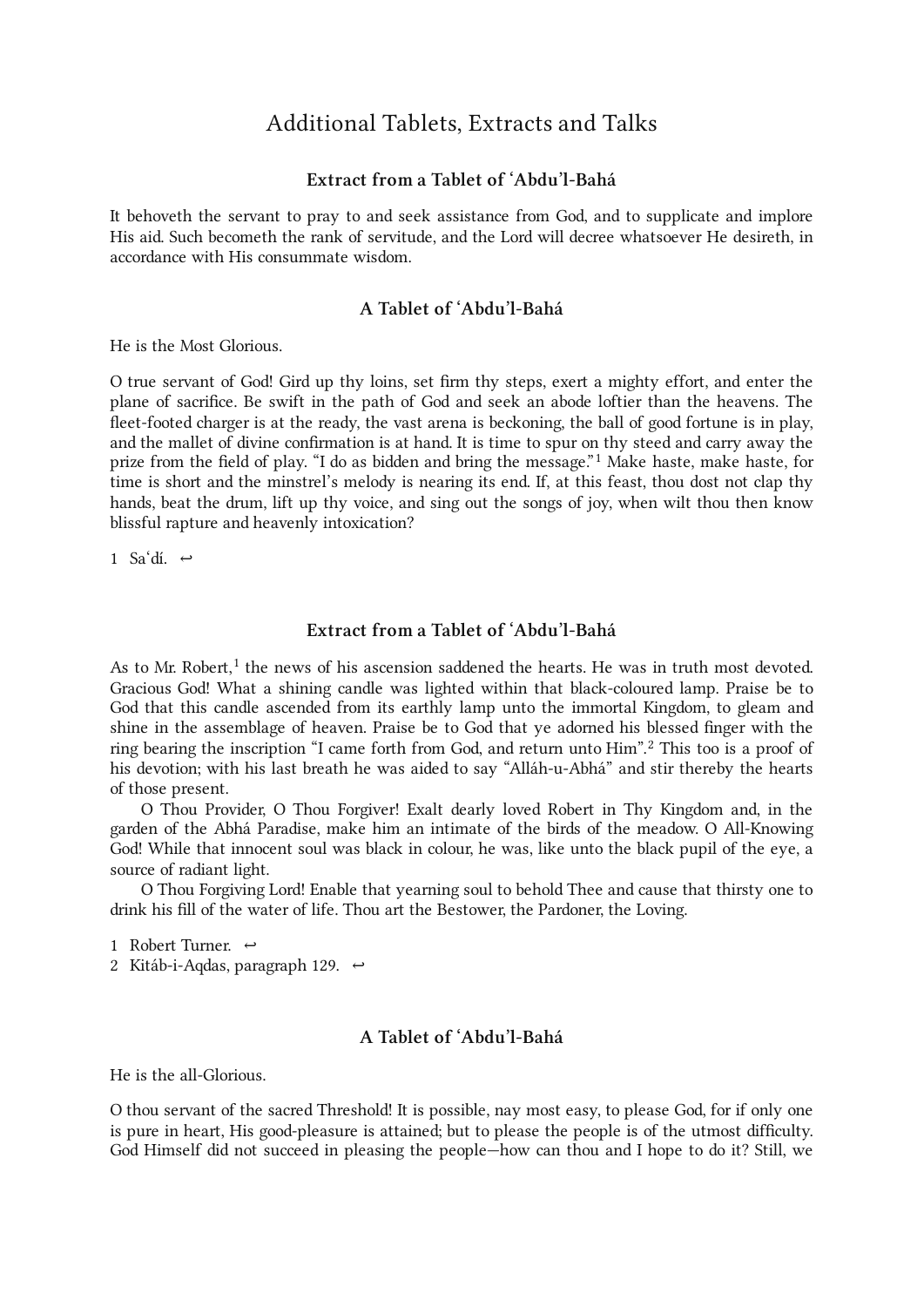should strive as far as possible, for "that which cannot be achieved in its entirety should not be discarded in its entirety".<sup>[1](#page-1-0)</sup>

It is my hope that, through the infinite bounties of the Almighty Lord, thou mayest achieve both. I for one have not succeeded; God willing, thou mayest succeed and pray in turn for my success. For the good-pleasure of God and that of His servants are the greatest of divine bestowals; indeed God's good-pleasure resideth in our being pleased with His servants.

O Lord! Graciously assist me and this servant of Thine to attain unto this supreme bounty, that we may be pleased with everyone and they may be pleased with us. I beseech God to grant that we both may be confirmed in service to His holy Threshold. The Glory of Glories rest upon thee.

<span id="page-1-0"></span>1 Arabic proverb.  $\leftrightarrow$ 

#### Extract from a Tablet of 'Abdu'l-Bahá

... every great Cause in this world of existence findeth visible expression through three means: first, intention; second, confirmation; third, action. Today, on this earth there are many souls who are promoters of peace and reconciliation and are longing for the realization of the oneness and unity of the world of humanity, but this intention needeth a dynamic power so that it may become manifest in the world of being. In this day, the divine instructions and lordly exhortations promulgate this most great aim, and the confirmations of the Kingdom also support and aid the realization of this intention. Therefore, although the combined forces and thoughts of the nations of the world cannot by themselves achieve this exalted purpose, the power of the Word of God penetrateth all things and the assistance of the divine Kingdom is continuous. Erelong it will become evident and clear that the ensign of the Most Great Peace is the teachings of Bahá'u'lláh, and the tent of union and harmony among nations is the Tabernacle of the divine Kingdom; for therein the intention, the power, and the action, all three, are brought together. The realization of everything in the world of being dependeth upon these three elements.

# Extract from a Tablet of 'Abdu'l-Bahá

The aim of the Bahá'ís is to raise aloft the banner of the world's Great Peace, to eradicate the foundations of war and conflict throughout all regions, to gather together all the divers nations and peoples beneath the single-hued Tabernacle of God, and to eliminate prejudice—whether racial, national, religious, sectarian, or political—from the face of the earth, so that all countries may become as one country, all races as one race, and all nations as one nation. Thus may the world of creation attain unto peace and tranquillity.

# Extract from a Tablet of 'Abdu'l‑Bahá

<span id="page-1-1"></span>Therefore, in this day the doors of contention must be barred and the causes of strife prevented, and this is not possible unless all follow the Interpreter and obey the appointed Centre of the Covenant. That is, they must cleave unto his explicit utterance and hold fast unto his clear testimony in such wise that their tongues may relate only the words spoken by his tongue and their pens recount only that which he hath uttered. They must not speak a single letter more or less than he hath, nor add a word of interpretation, exegesis, or explanation, that all may be gathered beneath the shadow of the word of Divine unity and assembled under the banner of the oneness of God. This matter is the most important of matters and this foundation the greatest of all foundations. If two souls contend with one another, both are wrong, for there is no fault or defect greater than discord. Perceptions differ; should the understanding of individuals be made the authority on matters, the Frequented Fane $^1$  $^1$  would, in a moment, be laid waste, the Verse of Light $^2$  $^2$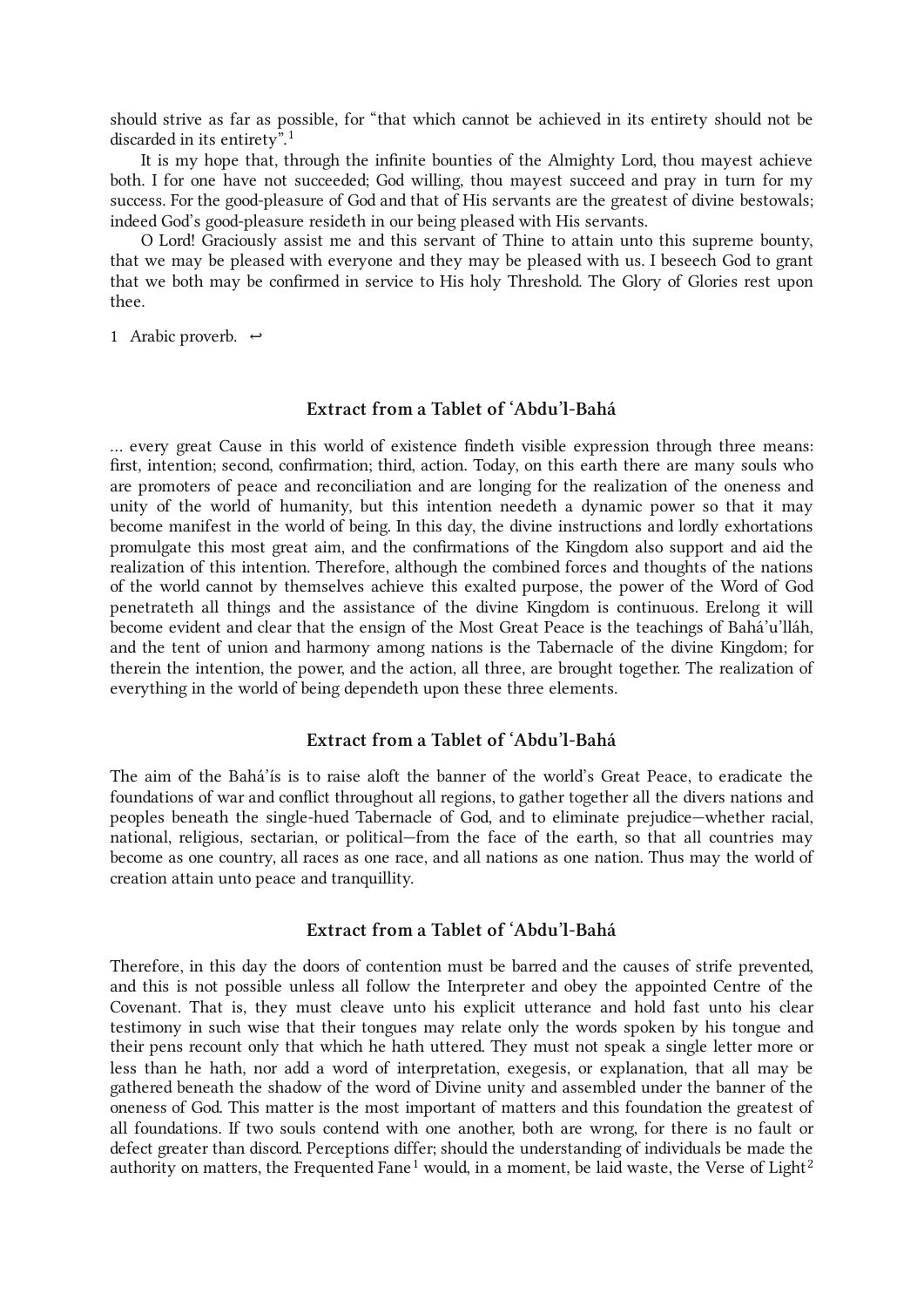would be annulled, and darkest night would descend. Wherefore, O ye loved ones of God and spiritual friends, listen with heart and soul, content yourselves with the explicit statement of this servant, and transgress it not, even to the extent of a single letter.

- <span id="page-2-0"></span>1 See Qur'án 52:4. ↔
- <span id="page-2-1"></span>2 See Qur'án 24:35. ↔

## Extract from a Tablet of 'Abdu'l‑Bahá

O friends of God! 'Abdu'l‑Bahá is the embodiment of servitude and is not Christ; He is the servant of the world of humanity and is not its chief; He is utter nothingness and is not possessed of any existence; He is pure evanescence and is not ever-abiding. These discussions will yield no result or benefit: We must set all such debates and controversies entirely aside—nay, we must consign them to oblivion and arise to accomplish that which is enjoined and required in this Day. These are mere words bereft of inner meaning; they are mere superficialities devoid of all reality.

<span id="page-2-3"></span>That which is true and real is this: that we become united and agreed in our purpose and arise to flood this darksome world with light, to banish all enmity and foreignness from among the children of men, to perfume and revive the world with the sanctified breezes of the character and conduct of the Abhá Beauty, to cast the light of divine guidance upon East and West, to raise the tabernacle of the love of God and gather all people under its sheltering shadow, to confer peace and composure upon every soul beneath the shade of the blessed Tree, to show forth such love as to astonish the enemy, to turn ravenous and bloodthirsty wolves into the gazelles of the meadows of the love of God, to cause the oppressor to taste the sweet savour of meekness, to teach them that kill the submission and acquiescence of those that suffer themselves to be killed, to spread abroad the verses of the one true God, to extol the virtues and perfections of the all-glorious Lord, to raise to the highest heaven the cry of "O Thou the Glory of Glories!", and to cause the call of "The earth shall shine with the light of her Lord!"<sup>[1](#page-2-2)</sup> to reach the ears of the denizens of His Kingdom. Herein is reality! Herein is guidance! Herein is service! Herein is the exaltation of the world of humanity!

<span id="page-2-2"></span>1 Qur'án 39:69. ⇔

# Extract from a Tablet of 'Abdu'l-Bahá

O ye true friends! Day and night 'Abdu'l‑Bahá calleth his loved ones to mind, and with every breath he communeth with them and longeth to behold their blessed faces. I beseech the Lord of the worlds that they may all attain unto that which is meet and seemly and may succeed in wholly following the Law of God.

## A Tablet of 'Abdu'l‑Bahá

Báṭúm

The friends of God and the handmaids of the Merciful, upon them rest the Glory of the All-Glorious

He is God.

O ye who are sincere! O ye who are enraptured! O ye who are steadfast in the Covenant and Testament! Praised be God that the barred path hath been cleared and communication hath been reestablished. Joyful news hath been received from the friends in those lands, bearing the tidings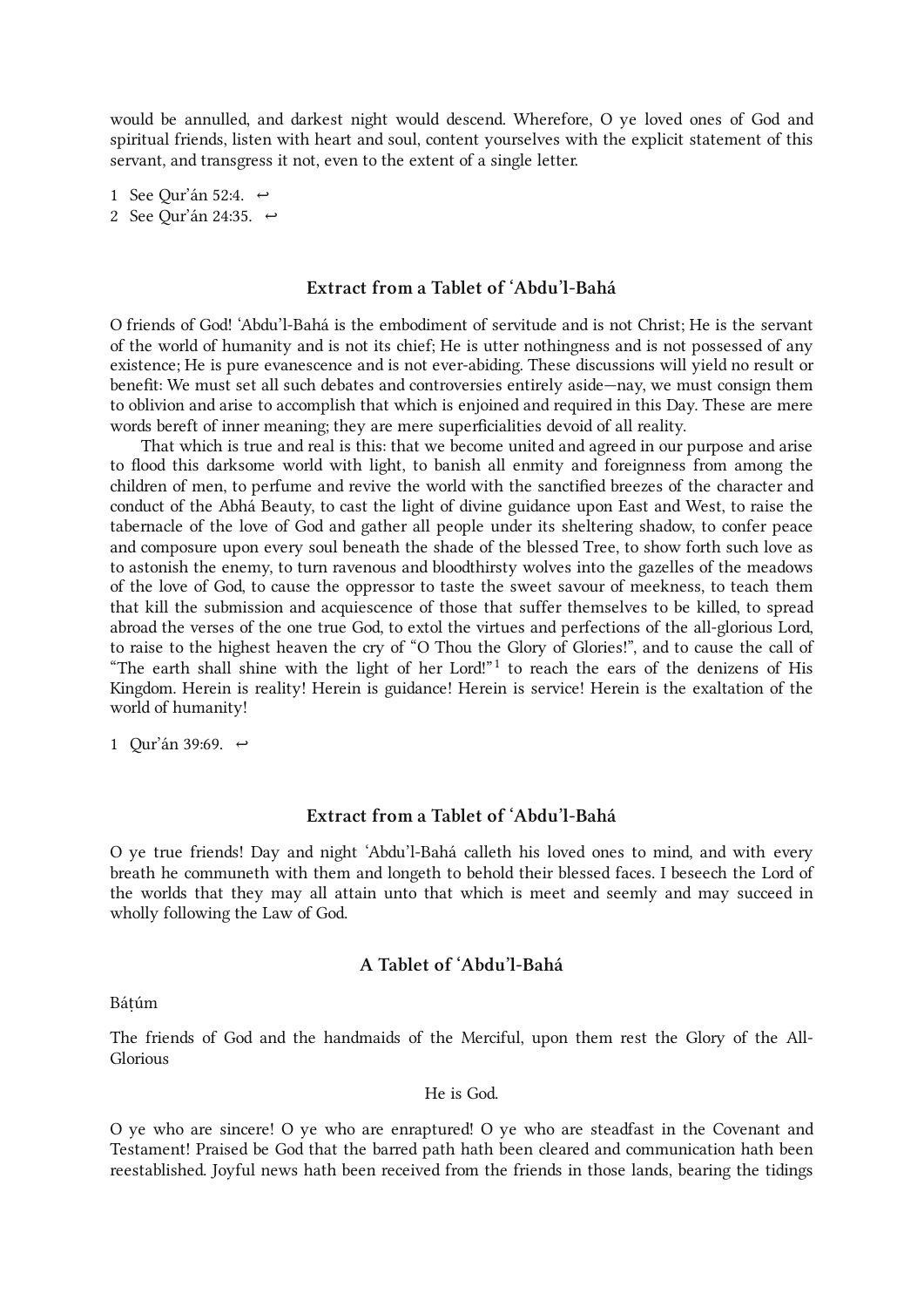that they are steadfast in the Cause of the Ever-Living, Self-Subsisting Lord, and stand as firm as a lofty and immovable mountain in faith and certitude.

Until now, it was not possible to travel and pass through that port, but, praised be God, in these days some friends have arrived from those regions and brought with them joyful tidings. Henceforth, the movement of the friends to and from those lands shall continue unabated. It is my hope that that port city may become illumined, the number of the friends therein may increase with every passing day, and souls may gather beneath the shadow of the Word of God, chant the verses of His Divine Unity, make the preserved Tablet of the Covenant an adornment around their necks, and attire their heads with the crown of firmness and the diadem of steadfastness. May they kindle the fire of love and burn away the veils of doubt, so that the beauty of the Divine Teachings may be fully unveiled, may shine like a bright candle in every gathering, and may reveal its splendour in every assembly.

Owing to the recent war and the great convulsion that ensued, souls that were fast asleep have been awakened, the heedless have become mindful, and the fame of the Divine Teachings hath been diffused throughout all regions. After fifty years, that which was promised in the Kitábi-Aqdas and the Súriy-i-Haykal hath been fulfilled and realized, and the significance of the words addressed to Berlin hath become as apparent and manifest as the clear horizon. The mystery of the words of warning to Wilhelm hath been made evident, and the address to the "Spot situated between the two seas" hath become as manifest as the sun and moon in the heavens. The verse "the throne of tyranny hath, verily, been established upon thee" and the great prophecies and momentous happenings foretold by the Pen of the Most High have all come to pass.

<span id="page-3-1"></span>In brief, it hath become apparent to all that the spirit of the age and the well-being of this century are today dependent upon the Teachings revealed by the Pen of Glory. Even the President established fourteen points as the foundation of the League of Nations.<sup>[1](#page-3-0)</sup>Twelve of these were, fifty years ago, explicitly revealed by the Pen of the Most High, were disseminated throughout the world by means of newspapers and epistles, and the prominent people of Europe and America were apprised thereof.

Our purpose is this, that the time hath come for the friends, one and all, to arise to guide the people, and to lead the souls aright by their conduct, their deeds, and their words. Should they arise to do so, confirmations from the Kingdom of Glory shall descend upon them continually and the sweet savours of holiness shall be spread abroad.

The Glory of the Glories rest upon you!

30 July 1919

<span id="page-3-0"></span>1 A reference to the Fourteen Points outlined by Woodrow Wilson in January 1918.  $\leftrightarrow$ 

### Extract from a Tablet of 'Abdu'l-Bahá

## He is the All-Glorious.

O ye friends of the Beloved! The candle of guidance is burning, and the light shining from the Supreme Horizon adorneth every assemblage. The showers of grace are pouring down, and the bestowals of the unseen Kingdom are abundant. The angelic voice is raised in song, and the birds of the garden warble the Psalms of David. The musk-scented breeze sheddeth its fragrance, and the gentle wind wafting from the garden of roses reviveth the souls of the righteous. Yet, the heedless are as dead and the ignorant fast asleep. The wavering souls are withered and the chilled hearts downcast. For the sun lighteth the eyes of the seeing, not of the blind; the songs of David transport the spirits of the hearing, not of the deaf; and the nectar of eternity is sweet in the mouths of those with taste, not of the dead.

<span id="page-3-2"></span>Praise be to God that your vision is illumined and your hearts like unto a rose-garden. Your cups are filled with choice wine, and your assemblage adorned with the Cup-bearer's beauteous face. The eyes of the loving-kindness of the Ancient Beauty, the Most Great Name, are turned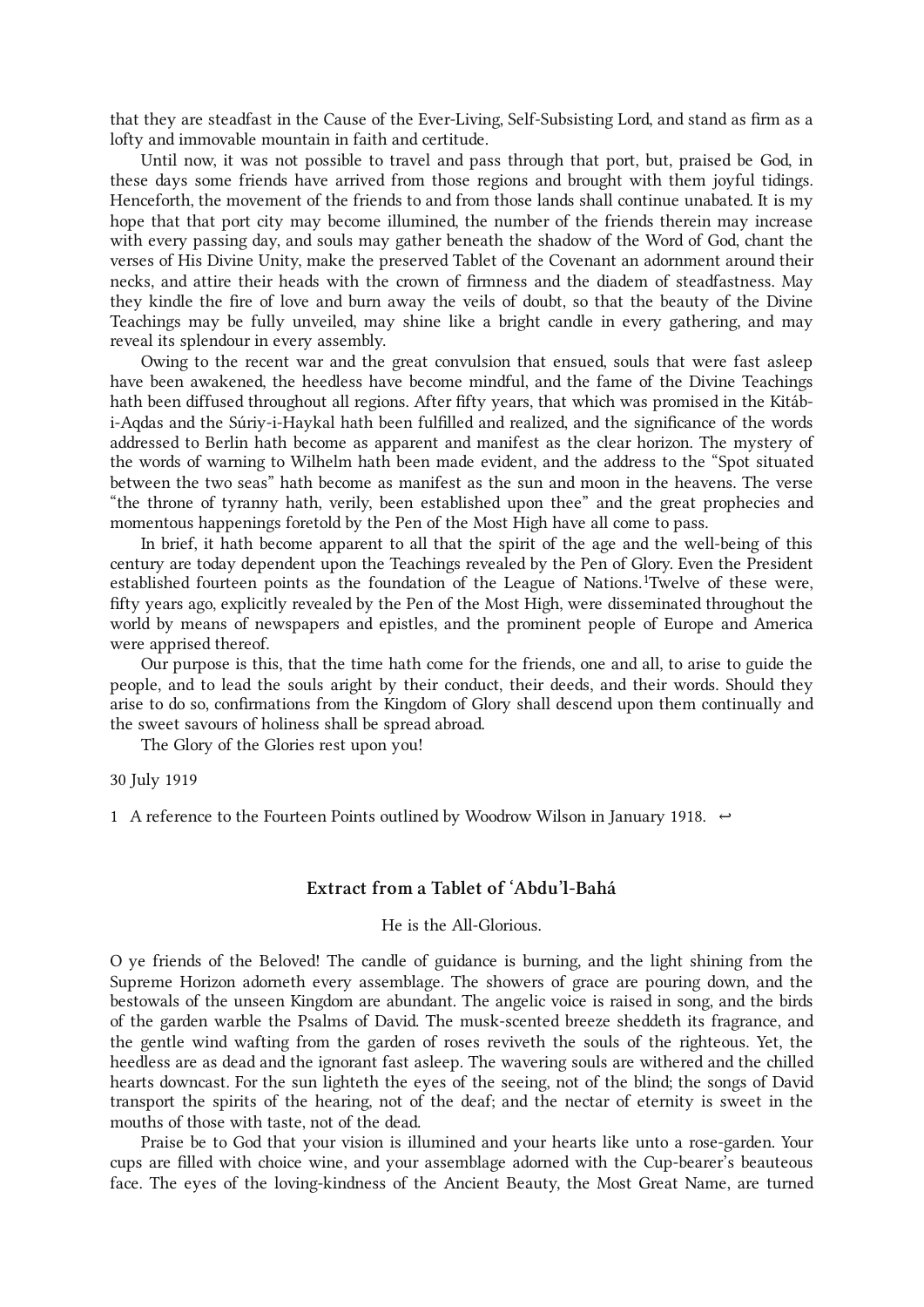towards you, and the glances of the eye of mercy are cast upon you. Wherefore, in thanksgiving for such grace and bounty, strive ye to spread abroad His fragrances and drink deep from His refreshing cup. Burn brightly even as a candle, be ablaze as the Fire that was kindled in the right side of the Vale,<sup>[1](#page-4-0)</sup> and illumine the whole world. Thus may the Caucasus become the nest of the immortal Phoenix and the people of Tiflis intimate companions of that cherished Bird; thus may the fowls of holiness sing and chant in its gardens of reality and the gazelles of unity amble and stroll in its fields and mountains. When that land is quickened by the breezes of the Self-Subsisting Lord, it will become even as the Abhá Paradise.

<span id="page-4-0"></span>1 Cf. Qur'án 28:30.  $\leftrightarrow$ 

## Extract from a Tablet of 'Abdu'l‑Bahá

O my friend! Render thou thanks unto God for having illumined thy sight with the effulgent rays shed from the Sun of Truth, and for having quickened thee and baptized thee with the water of life and the fire of the love of God.

#### Extract from a talk of 'Abdu'l‑Bahá

The love of God is spoken of as fire, for it burneth away the veils, and as water, for it is the source of life. In short, the love of God is the inmost reality of the virtues of the world of humanity. Through it, human nature is purified. Through the love of God, one is delivered from the defects of the human world. Through the love of God, one maketh progress in the realm of virtues. The love of God is the cause of the illumination of the world.

#### Extract from a Tablet of 'Abdu'l‑Bahá

O ye friends of 'Abdu'l‑Bahá! The tumult of the nations and the clamour of their peoples are certain and inevitable in the Day of the Manifestation of the Most Great Name. The wisdom of this irrevocable decree is clear and evident. For when the winds of tests blow, the frail trees are uprooted while the blessed trees are made firm and immovable. Torrents of rain distress and scatter the creeping things that walk upon the earth while the gardens are filled with anemones and bring forth roses and sweet herbs, and the nightingales warble their melodies, chanting a myriad songs at every moment. This is a bounty unto the righteous and a calamity unto those who are weak. Render thanks unto God that your feet are firm and your faces, like pure gold, are aglow in the fire of tests. I beseech the one true God that day by day ye may increase in firmness and steadfastness.

## Extract from a Tablet of 'Abdu'l‑Bahá

Thou hadst asked about the meaning of the statement "the transgressions of the parents will affect four generations of their descendants." Know thou that spiritual diseases are like physical ones. Thou seest that if a person is afflicted with a chronic physical illness, traces of his ailment will linger in three or four generations of his offspring. Likewise, should he be afflicted with a spiritual disease, that of an immoral character, this will have a great influence on his progeny, for upbringing exerteth an astounding influence and that person's character will be passed on to his descendants. A powerful force is thus needed to eliminate that influence. By this "transgression" is meant immorality and heedlessness of God. In truth, this transgression is the breaking of the Covenant, the abasement resulting from which will linger in the descendants for four generations.

And now, I hope that thou shalt become the cause of the illumination of souls, so that they may acquire a heavenly nature, and that thy goodly character may exert its influence upon a vast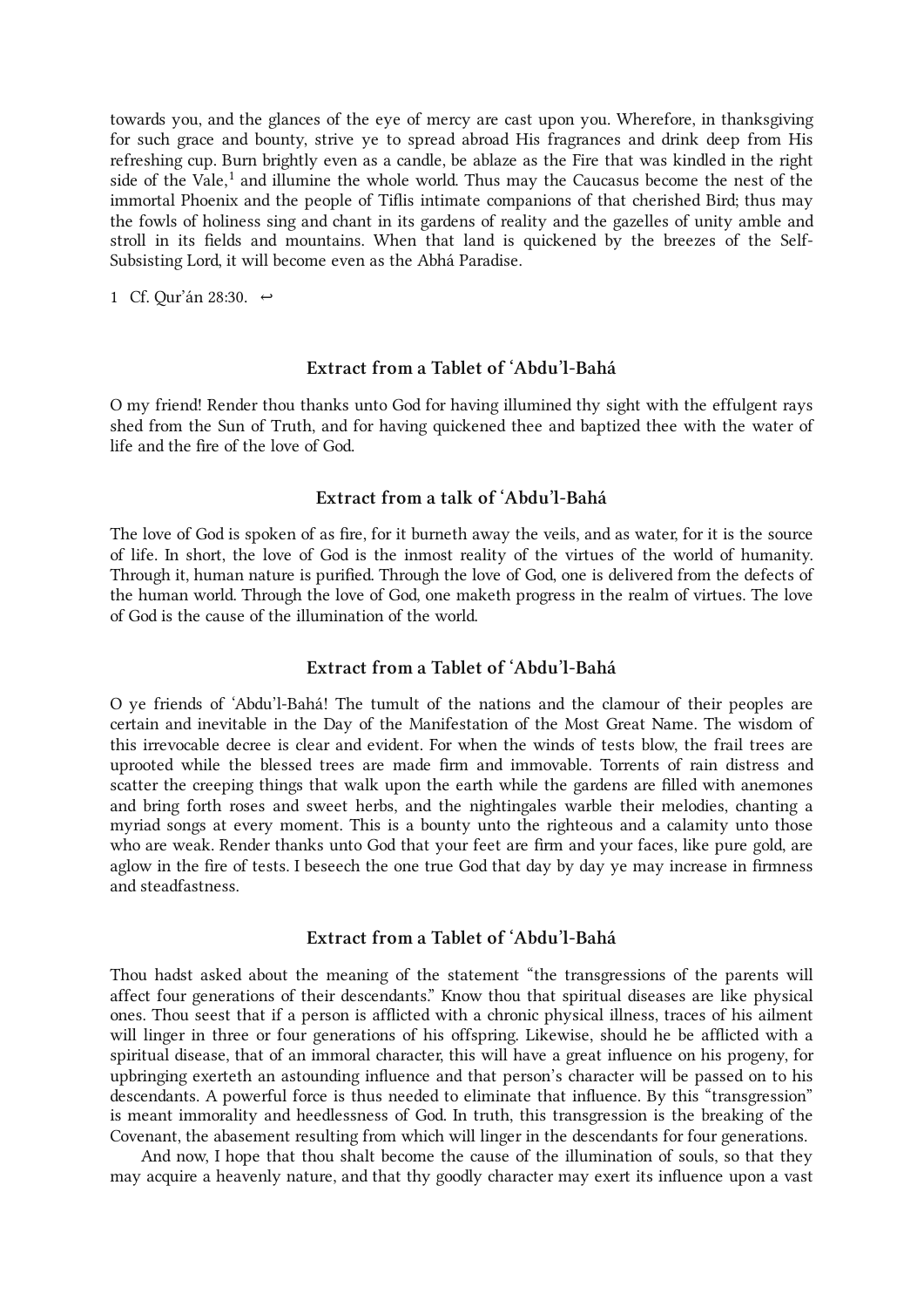number of people.

## Extract from a Tablet of 'Abdu'l‑Bahá

Seize thy chance, exert every effort, and pay no heed to matters that do not yield any fruit.

# Extract from a Tablet of 'Abdu'l‑Bahá

Every assembly held for the purpose of bringing about unity and concord will be conducive to turning strangers into friends and aliens into companions. 'Abdu'l‑Bahá will be present in heart and soul at that gathering.

# Extract from a Tablet of 'Abdu'l‑Bahá

Likewise, when the regiments of an army and the members of a legion stand together and are connected with one another, mighty victories will be won. However, if they gather together one day and disperse the next, no results will be produced.

Therefore, as ye are a heavenly host and have become the army of life, ye must remain firm and unshakeable in unity, steadfastness, and concord, that ye may win spiritual victories.

With tearful eyes, I supplicate at the Divine Threshold that ye may be confirmed in steadfastness and constancy and may become the cause of the guidance of the people of that land.

# Extract from a Tablet of 'Abdu'l‑Bahá

The highest wish of them that are filled with the Divine Spirit is unity and harmony amid the friends and spiritual connection among the hearts of the believers; that they may shine like unto brilliant stars in this darksome world, teach all the peoples of the world the mores of love, and show everyone kindliness and friendship, sympathy and courtesy; that they may become as refreshing water to every thirsty one, the bread of heaven to every hungry one, a healing medicine to every ailing one, and the cause of everlasting glory to every abased one.

# Extract from a Tablet of 'Abdu'l‑Bahá

O thou who art firm in the Covenant! Thy letter was received and its purport was made plain and evident. Thou hadst written of the high endeavour, the exertion and the determination evinced by the loved ones of God, of their irrepressible enthusiasm for the construction of the Mashriqu'l-Adhkár, and of the engagement of their blessed persons in carrying its building stones. In truth, this news brought such joy to the hearts as is impossible to describe or recount, for it conjured the image of that noble assemblage bearing stones in the utmost humility and meekness and yet considering themselves exalted above the kings of the world. They serve as manual labourers in the Mashriqu'l-Adhkár, they carry the earth and mortar, and this they offer as a gift to the Threshold of Oneness, particularly Jináb-i-Ḥájí 'Alí-Aṣghar-i-Mílání, who in such a frail state moveth the rocks, and yet with such dignity. How I long with all my heart to see a photograph of those distinguished souls!

O Lord, my God! Confirm them in Thy service; strengthen their backs in bearing the stones for the erection of the Mashriqu'l-Adhkár. O Lord, my God! Illumine the faces of these righteous ones with the light that shineth from the dawning-place of Thy mysteries. Verily, Thou art the Mighty and the Unconstrained, and verily Thou art the Merciful and the Compassionate.

# Extract from a Tablet of 'Abdu'l‑Bahá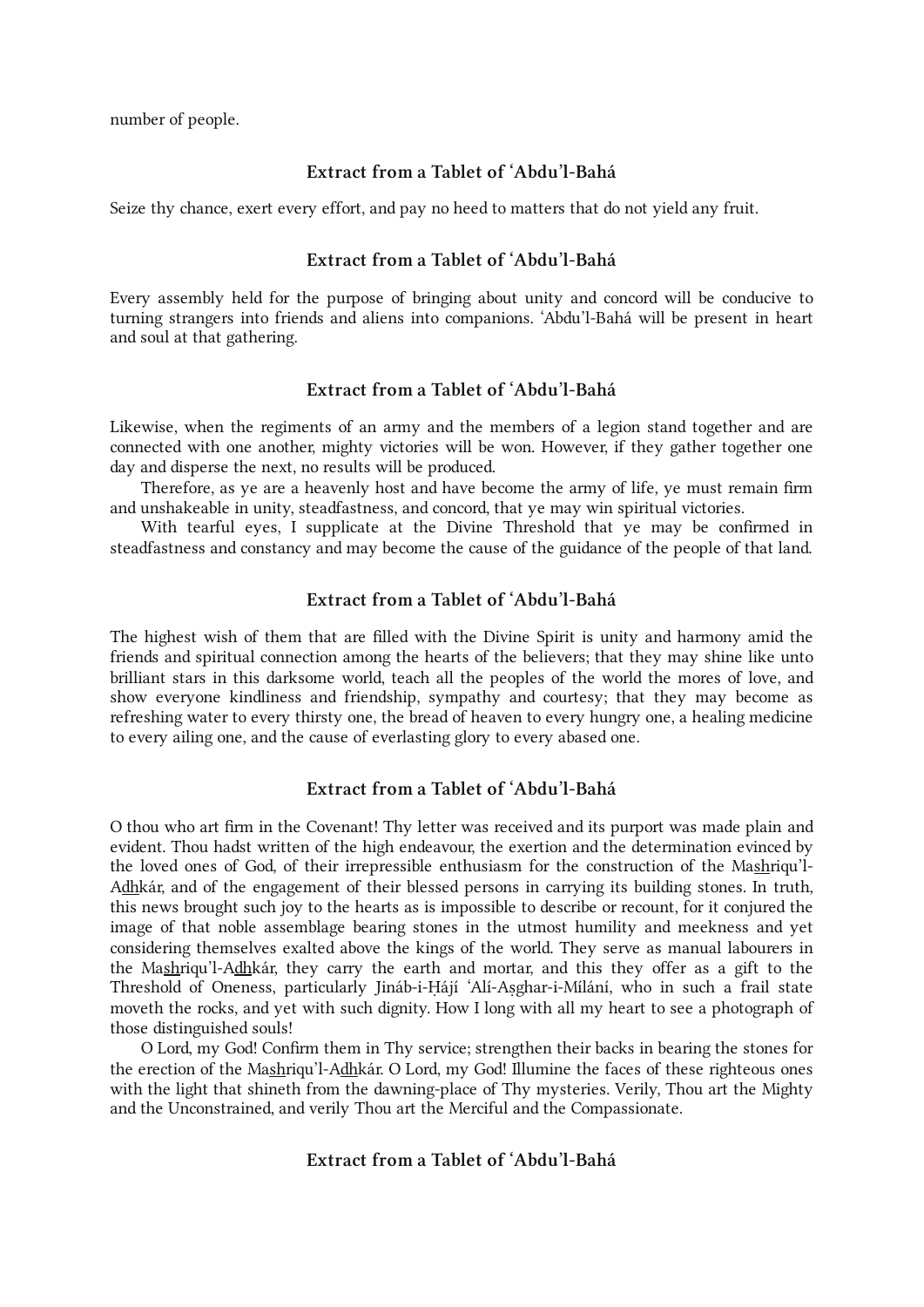Verily I say unto thee: I am with you in heart and in spirit. I delight in your joy and my spirit rejoiceth in your happiness. With mine inner ear I hear your call and with mine inner sense I inhale the sweet savours of the garden of your hearts.

# Extract from a Tablet of 'Abdu'l‑Bahá

Verily, I beseech God to cast upon you the glances of the eye of His mercy, to raise you up through His celestial power, to stir you into motion by His heavenly breeze, to aid you to declare the conclusive proofs and testimonies of His oneness, to sever you from the world and all that is therein, to purge and sanctify you from all that pertaineth to this earthly life, and to enable you to spread abroad the outpourings of the realm on high.

# Extract from a Tablet of 'Abdu'l‑Bahá

I beseech God to illumine thy sight with the light of hope, to enable thee to extol His praise among His handmaidens, and to make thee firm in this path whereon the feet of the people have slipped through the severity of trials.

# Extract from a Tablet of 'Abdu'l-Bahá

Verily I say unto thee that if thou be steadfast in this Cause, and arise with all thy power to promote the Word of God in those regions, and exert thine utmost effort to breathe the spirit of life into the hearts of the righteous, thou wilt find thyself assisted by the angels of heaven and the hosts of the Concourse on high. Thou wilt raise the banner of peace and sound the clarion of love and unity throughout those lands, guide the souls unto the wellspring of life, lead them unto the arena of true understanding, grant them to drink from the cup of certitude, quicken them with the breaths of the All-Merciful, attire them with the robe of bounty, and give them to quaff of the wine of faithfulness through the love of Bahá. Thus will they be awakened from the slumber of selfish desire and behold the mighty signs of their Lord in this exalted creation. Better is this for thee than all the glory and dominion of the world.

# Extract from a Tablet of 'Abdu'l‑Bahá

Verily, I place my brow upon the dust, turn my face towards the Lord of Lords, and invoke Him with all fervour and attraction, that He may look upon you with the glances of the eye of His providence and watch over you with the gaze of His loving-kindness. May He unite your hearts, gladden your breasts, harmonize your souls, rejoice you with exceeding gladness, give you to drink from the cup of salvation, and make you firm in His Cause. May He enable you to hold fast to the hem of grandeur, to hasten towards the field of sacrifice, and to be sheltered beneath the shade of that blessed Tree whose roots are planted firm and whose branches reach unto heaven.

# Extract from a Tablet of 'Abdu'l-Bahá

Striving meaneth this, that ye should live and move according to the divine counsels and admonitions and be filled with zeal and fervour, that ye should seek no rest and be engaged at all times in service.

# Extract from a Tablet of 'Abdu'l‑Bahá

Strive with the full fervour of thy soul that the wellspring of true understanding may flow within thy heart and bestow upon thee the outpourings of divine mysteries from the Kingdom of Lights.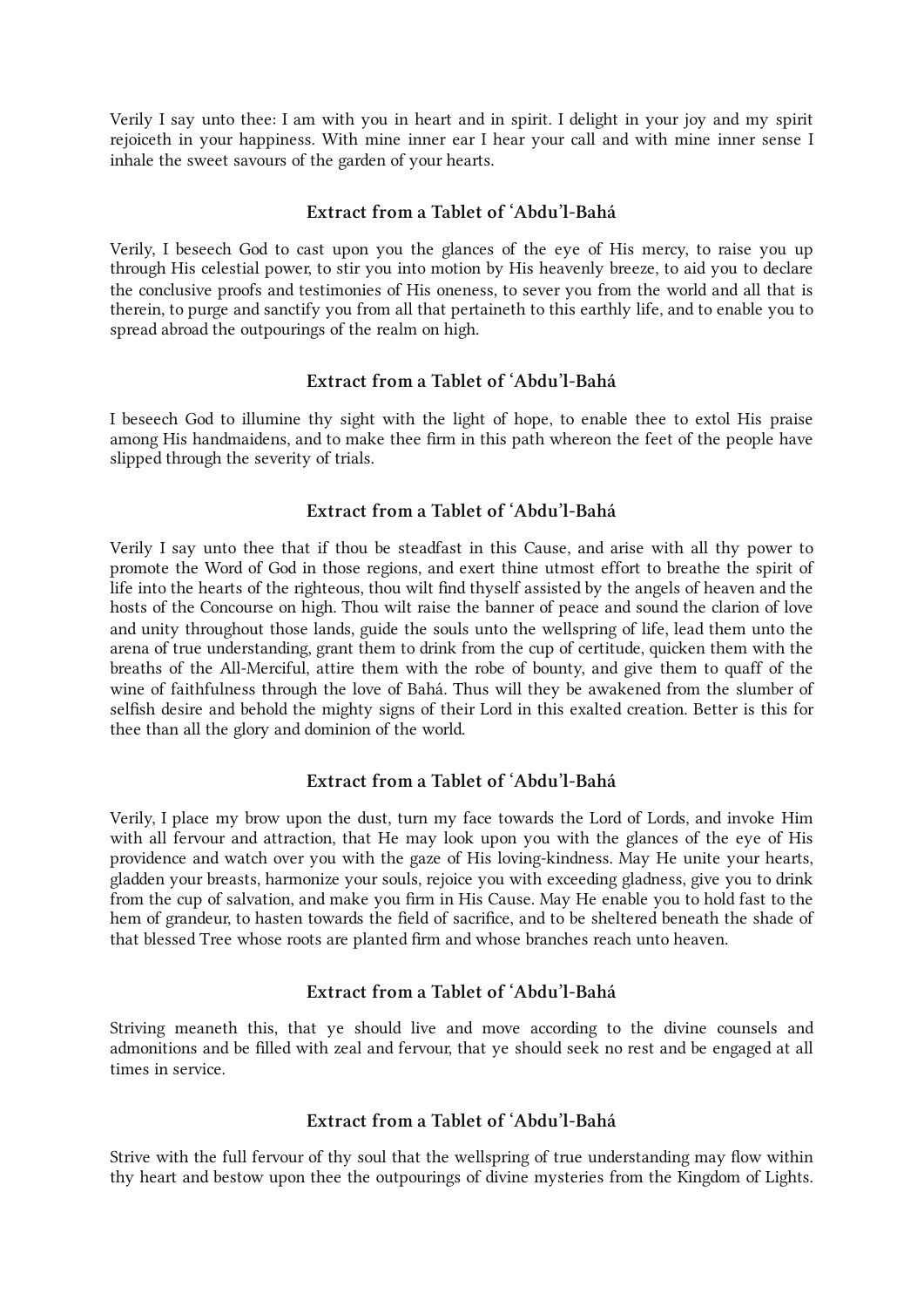Thereupon wilt thou grasp such inner meanings as lay treasured and concealed in the Sacred Scriptures.

## Extract from a Tablet of 'Abdu'l‑Bahá

A soul is known through his conduct, manners, words, and deeds. We must therefore strive with heart and soul that, day by day, our deeds may become more worthy, our conduct more pleasing, and our association with others ever greater, that is, that we may love and deal kindly with all who are on earth.

### Extract from a Tablet of 'Abdu'l‑Bahá

O ye true friends! Make ye a mighty effort, that this world may become another world, and this darksome earth may become shining and resplendent through the rays of the Sun of Truth.

## Extract from a Tablet of 'Abdu'l‑Bahá

In brief, though outwardly far away and remote, and burning with the fire of separation, yet, because we are inebriated with the same wine and rejoicing in the bounties of our Forgiving Lord, because we are immersed in one ocean, wanderers in one desert, birds of one rose-garden, and fishes of one sea, therefore are we close companions and intimates, attuned and in harmony. The power of the Abhá Kingdom hath bound us together. The East and the West have embraced, distant lands have drawn near, and all on earth have become even as a single assemblage. Amongst us, therefore, no separation, remoteness, or deprivation can be conceived.

How sweet is the music that reacheth the ears of these eager ones from every corner of the world! It is the celebration of the praise and glory of the All-Forgiving Lord, the song bearing the glad-tidings of the Day of His manifestation.

## Extract from a Tablet of 'Abdu'l‑Bahá

In the Dispensation of Abraham, by "immolation" was meant attainment to the station of sacrifice, not butchery and the shedding of blood. This is the mystery of sacrifice, and inexhaustible are its meanings. Among them are freedom from passion and desire, laying down one's life in the path of guidance, and detachment from all save God. Another meaning is the annihilation of the seed and its appearance in all respects in the tree and the fruit. The seed doth truly sacrifice itself for the tree, for were the seed not to disintegrate outwardly, that tree with its branches, fruits, leaves, and blossoms would not come into being in the world of existence. Yet another meaning of sacrifice is for the Point of Truth, with all His manifold tokens, signs, precepts, and acts, to appear and become evident in all manifestations, whether universal or particular. That is to say, souls would derive their grace from His splendours and hearts receive their illumination from His rays. This mystery of sacrifice is clearly evident in the essence of every sanctified Reality, every celestial Being, and every effulgent Manifestation, in accordance with the rank and station of each. All have sacrificed Themselves, all have laid down Their lives in the path of God, and all have hastened to love's field of martyrdom. For this reason, Isaac and Ishmael are both sacrifices, as are indeed all the true servants of God. This station is one of the necessary attributes of the Stars of the heaven of Divine Unity.

# Extract from a Tablet of 'Abdu'l‑Bahá

Hath the Blessed Beauty instituted this Covenant and Testament in order to exact obedience from all, or to bring about disobedience? If the latter is intended, then we have nothing to say; but if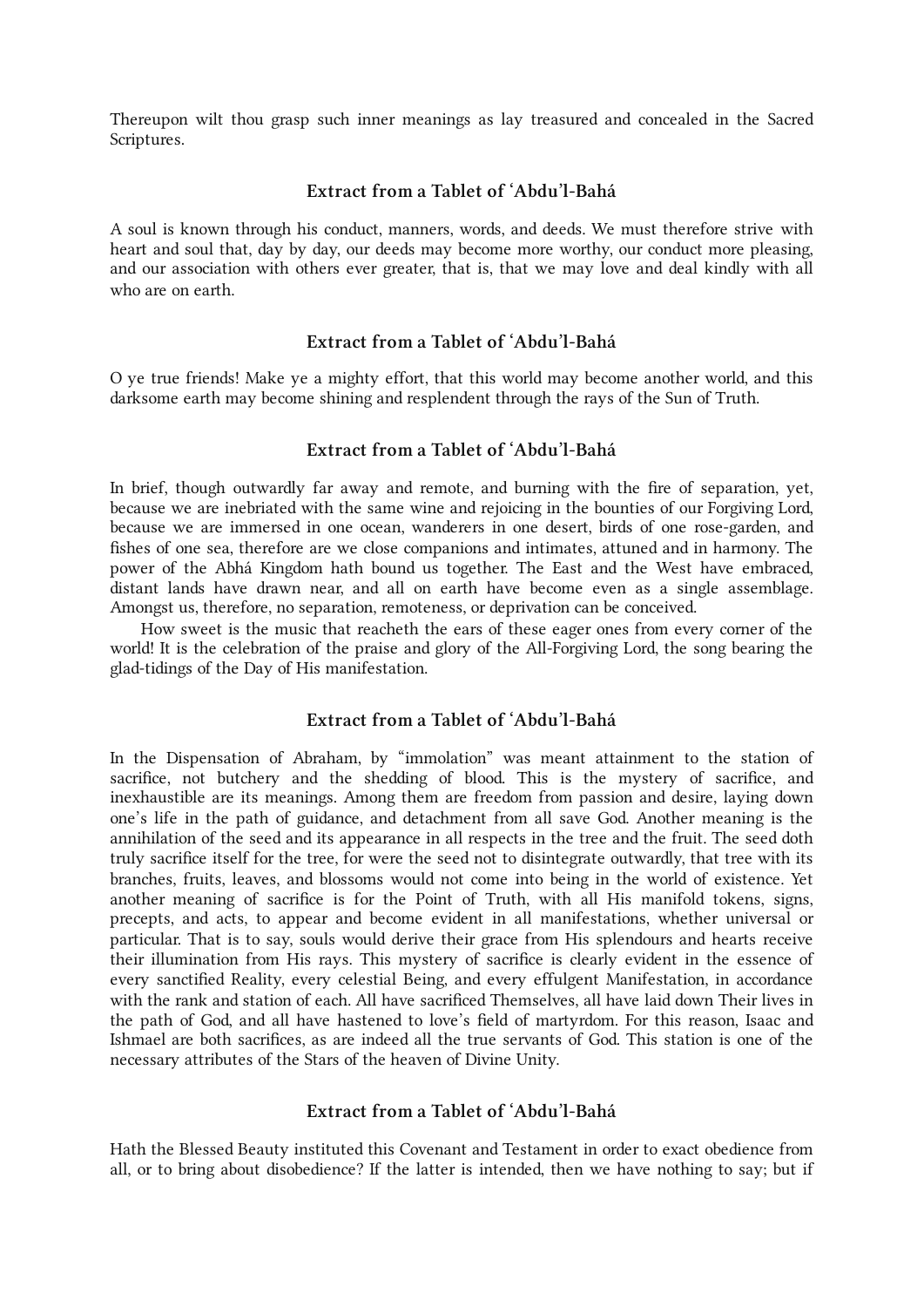obedience and compliance are the goal, then wavering will lead to utter loss, and disobedience and waywardness are grievous error.

#### Extract from a Tablet of 'Abdu'l‑Bahá

Now one must either say that the Blessed Beauty erred and led the people astray, for He directed them to obey someone who ought not to have been obeyed, or else say that the least deviation from the Covenant and the Testament entaileth deprivation from the bounties of Him Who is the Luminary of the world. Of these two alternatives, one must be true; there is no third.

## Extract from a Tablet of 'Abdu'l‑Bahá

Whosoever entereth the Kingdom of God is under the protection of Bahá'u'lláh. The changes and chances of the material world, whether good or bad, are like the waves of the sea, which pass away and are no more. They are not worthy of attention … The denizens of the Kingdom derive their joy from the bounties of God and set their hopes on His infinite grace. They exult in the outpourings of divine bounty and are gladdened by the favours of the Lord of Hosts. In the fire of tribulations they remain fresh and verdant, and in the tempest of trials and afflictions tranquil and at peace, for they rest their backs against a mighty mountain and take refuge in a ship wrought of steel.

# Extract from a Tablet of 'Abdu'l‑Bahá

The friends of God and the handmaids of the All-Merciful should know that in every movement of 'Abdu'l‑Bahá, in every word He uttereth, there lieth a great wisdom. If what He doeth appeareth to be strange, this is because the wisdom is not known to the friends.

# Tablet of 'Abdu'l‑Bahá

O ye who thirst for the truth!

<span id="page-8-0"></span>Iran is in ruins; indeed, all parties have taken an axe in hand and are striking at the root of this ancient edifice, utterly unaware that this axe is destroying the foundation and these blows are uprooting it. Each party imagineth that it is engaged in construction and yet, as is stated in the Qur'án, "by their own hands they demolish their houses". [1](#page-9-0)

<span id="page-8-1"></span>However, these homeless wanderers have no affiliation with any party and are not inclined towards any one of them. We labour instead for Iran's vitality to be strengthened. And it is evident that such strengthening is impossible save through instituting divine virtues and morals. When virtues are established and characters refined, progress in all matters is assured. No nation can attain prosperity and success save through the refinement of morals. When characters are improved, sciences and arts flourish; minds become vastly enlightened; hearts are filled with truthfulness and trustworthiness, with zeal, devotion, and determination; statesmanship attaineth its highest degree; new industries become widespread; commerce is expanded; and courage and audacity raise aloft their banner. The nation passeth from one condition to another. It becometh a new creation, and the verse "Blessed, therefore, be God, the most excellent of Makers!"<sup>[2](#page-9-1)</sup> is realized.

The Land of Ḥijáz was a sandy desert—arid, barren, and uncultivated. Yet through the dawning of the Sun of Truth, it became the Qiblih of the world and a land round which circle peoples from every region of the earth. Now that the Most Great Light hath risen above the horizon of Iran, consider what the future will hold for it. It is my hope that ye, too, will be among those who labour to establish this great edifice.

Upon you be the Glory of the All-Glorious.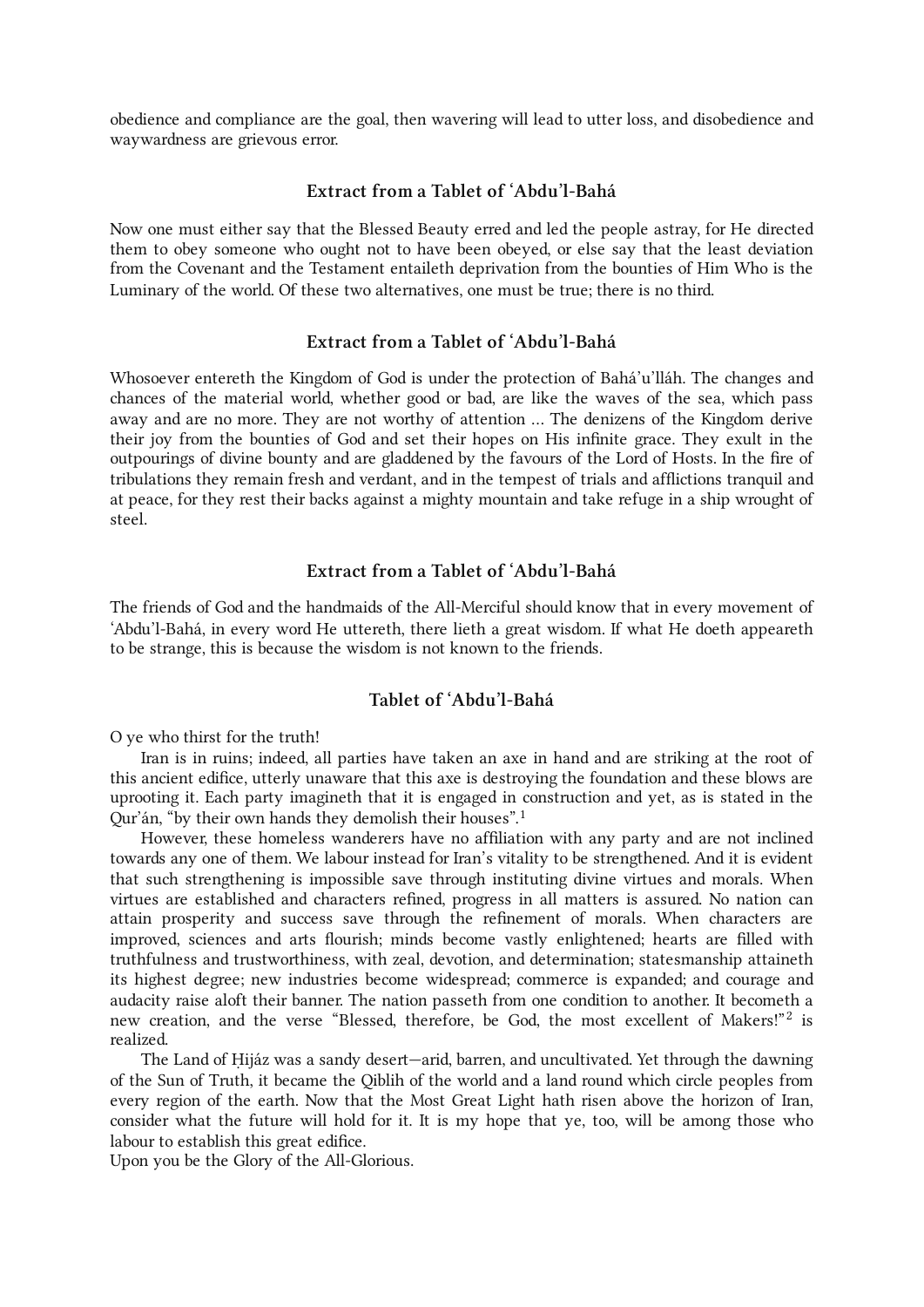<span id="page-9-0"></span>1 Qur'án 59:2.  $\leftrightarrow$ 

<span id="page-9-1"></span>Qur'án 23:14. [↩](#page-8-1) 2

# Extract from a Tablet of 'Abdu'l‑Bahá

Not a single morn did He find comfort; not a single night did He repose in peace. So intense did His tribulations become that, for three years ere His ascension, His blessed body burned with fever like unto a torch.

# Extract from a Tablet of 'Abdu'l‑Bahá

<span id="page-9-3"></span>Thou didst ask about not combining incompatible foods at the table.<sup>[1](#page-9-2)</sup> By incompatible foods is meant those dishes that do not agree with one another. However, He hath not stipulated whether these are to be determined according to the ancient school of medicine or the modern one. What is meant is that if two incompatible foods are served together at the table, it is not permissible to partake of both. And this dependeth on one's constitution and on whether the digestive system is weak or strong. For instance, to consume two heavy foods or two dishes whose ingredients are both either cold or hot by nature may not agree with a delicate constitution. Or perhaps one's natural disposition may not tolerate two different forms of a certain food or two foods each of which would impede the digesting of the other. Hence it is not permissible to combine these foods. This is a matter that must be determined by physicians. Whatever foods physicians forbid a person to combine would be regarded as incompatible.

<span id="page-9-2"></span>1 Reference to a verse in the Lawḥ-i-Ṭibb (the Tablet of Medicine) by Bahá'u'lláh  $\leftrightarrow$ 

# Extract from a Tablet of 'Abdu'l‑Bahá

<span id="page-9-5"></span>"This house of sorrows will become a rose-garden one day; grieve not!"<sup>[1](#page-9-4)</sup> Exert the utmost effort and sincerity in service to Iran and its people, and sorrow no more.

<span id="page-9-4"></span>1 Háfiz.  $\leftrightarrow$ 

# Extract from a Tablet of 'Abdu'l‑Bahá

The future of Iran is of the utmost greatness, majesty, and glory, for it is the native land of the Blessed Beauty. All the nations of the earth will turn to and regard Iran with high esteem. Know of a certainty that it will make such progress as to dazzle the eyes of the mighty and the learned throughout the world.

# A Tablet of 'Abdu'l‑Bahá

He is God.

O God, my God! Thou beholdest Thy servants who are sincere towards all humanity, even their enemies, and who, with pure hearts and sanctified breasts, serve the entire human race. They are in grave danger from the darts and arrows that rain down upon them and from the pointed spears and unsheathed swords that are drawn against them. O my Lord! They have fallen victim to oppression at the hands of the enemies, and are sore tried within the claws of the ravening wolves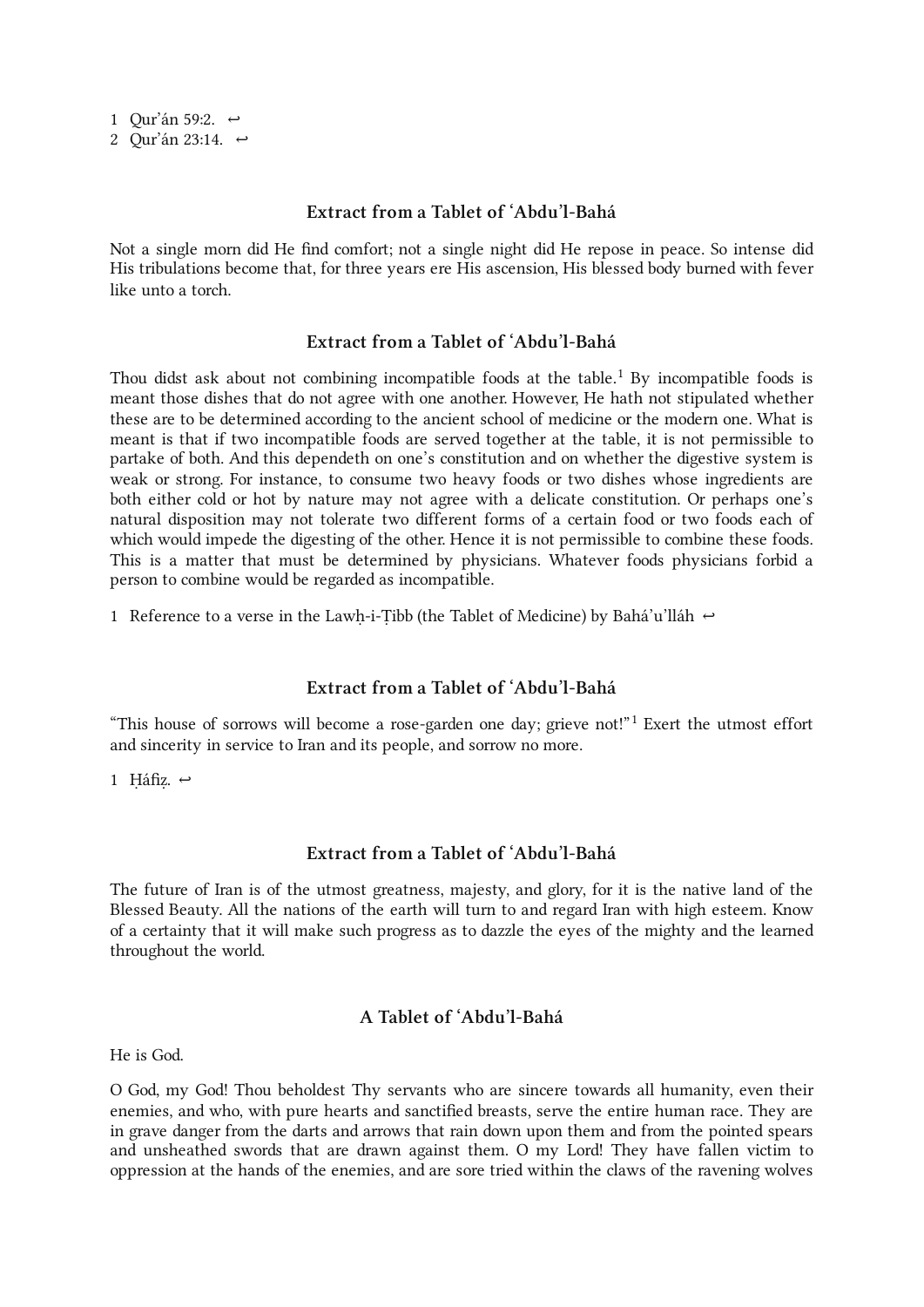and ferocious dogs from among the evil-doers. They have no refuge or haven except Thine unfailing protection. Keep them safe, O Lord, with the watchful eye of Thy loving-kindness under the sheltering shadow of Thy care, and guard them within the stronghold of Thy tender mercy against the wicked ones amongst Thy people. O God! They have none to help them but Thee, and no one to protect them except Thee. O Lord! Grant that all tribulations be the lot of 'Abdu'l-Bahá, and make me a target for the shafts of the peoples of the world. Shield Thy sincere servants from the mischief of the evil plotters, and make me a sacrifice for all Thy loved ones, so that my heart may find peace, my soul may be assured, and mine eyes may be solaced upon the field of a most glorious martyrdom. Thou art, verily, the Almighty, the All-Glorious, the Most Exalted.

O loved ones of God! Ye must be calm and composed.

# A Tablet of 'Abdu'l‑Bahá

He is the All-Glorious.

O beloved physician! If thou art indeed a skilled and able healer, prescribe a healing medicine, for I am ailing; administer a soothing remedy, for I am sorely afflicted. Bring peace and tranquillity to my bereaved soul, and relieve the burning grief that consumeth my being. Lay a balm upon my wounded heart, and shed a sprinkling of healing waters upon my inflamed limbs and organs. This servant's ailment is his separation from the Abhá Beauty. The wound in his heart is his remoteness from Him Who is the peerless Beloved. The illness afflicting his soul is want of beholding that world-adorning Countenance. The remedy he needeth is admission to the precincts of His transcendent mercy and ascension unto the Abhá Kingdom. Grant, O Lord, that I may attain thereunto! The Glory of Glories rest upon the people of Bahá in the world to come.

# A Tablet of 'Abdu'l‑Bahá

Baku Jináb-i-Áqá Siyyid Naṣru'lláh, may the Glory of God be upon him!

#### He is God.

<span id="page-10-0"></span>O thou who hast held fast unto the unbreakable Handle! [1](#page-12-0) Render thanks unto God that thou hast quaffed from the cup of steadfastness and constancy and clung unto the sure handle of perseverance. Thou hast been inebriated with the wine of true knowledge; thou hast proceeded from the habitation of ruin to the abode of prosperity. Wherefore, seize the chalice of the Covenant, exhilarate the friends with the wine of the Divine Testament, and frustrate the purpose of those who waver. Tear off the robe of stillness, drink deep from the pure chalice, and hasten to embrace the true Friend. By the grace and bounty of God, souls have been raised that stand immovable as a mountain of iron in the Covenant and are as firm and strong as an impregnable foundation. They are like unto a steel barrier in the face of the Gog of vacillation, a strong wall before the Magog of confusion, a shelter amidst the whirlwind of sedition, and a safeguard against the tempest of trials. I fain would hope that through the bounties and bestowals of the Ancient Beauty—may My soul be a sacrifice for His faithful lovers—this exquisite robe may befittingly adorn the figure of that servant of the Abhá Beauty, and thou mayest be so firm and steadfast that all the friends in that land may too become steadfast and firm.

<span id="page-10-1"></span>The Glory of God rest upon thee and upon all them that have held fast unto the Covenant!

With regard to the late King's assassin, His Excellency the Prime Minister<sup>[2](#page-12-1)</sup> informed all the consuls in the surrounding regions that, after careful investigation and inquiry, it had become clear that the contemptible assassin was an anti-monarchist and an atheist who had no affiliation with other groups.<sup>[3](#page-12-2)</sup> Indeed, the establishment of the truth of the matter was due to the competence, discernment, capacity, fairmindedness, and justice of the Prime Minister. Praised be God that the truth of this treason and the partisanship of that arrogant outcast were made clear and evident.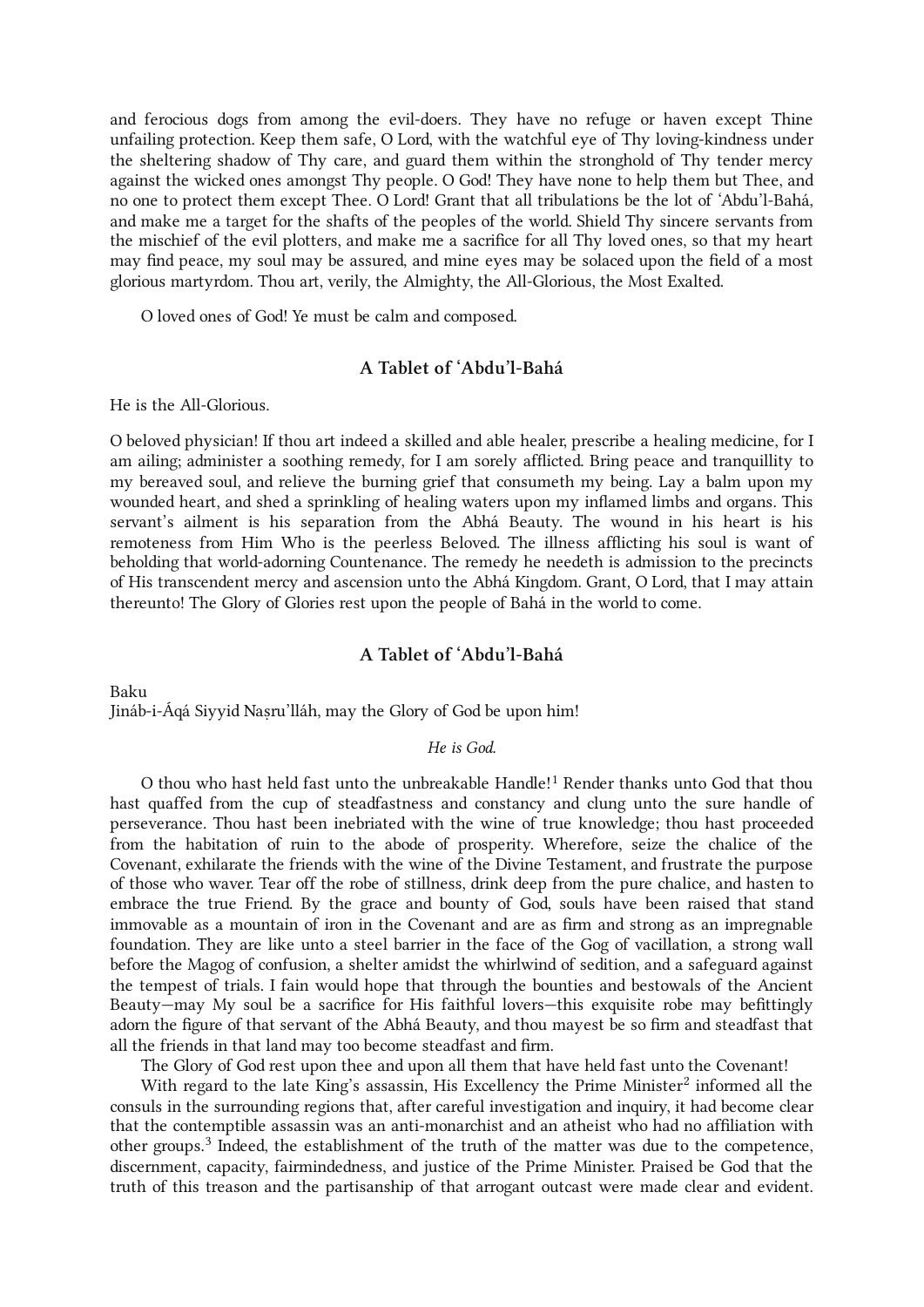This is for no other reason save the confirmations of the Kingdom. All the friends of God must pray continuously, by day and by night, for the glory of His Majesty, the new just king, [4](#page-12-3) and should also value the fairness and justice of the Prime Minister and pray for his well-being.

The Glory of God rest upon thee.

Ibn-i-Abhar—upon him be the effulgent Glory of God—highly praised the steadfastness and constancy shown by thee and by all the friends in that land. Blessed, doubly blessed, are ye, O servants of the All-Merciful!

Deliver thou the enclosed letters. Among them is a letter to Nabíl-i-Musáfir, that is, Ḥájí Muhammad-Báqir-i-Hamadání, which must be delivered to his son Hájí Muhammad-Taqí, who hath returned from the Holy Land. Be sure to deliver it.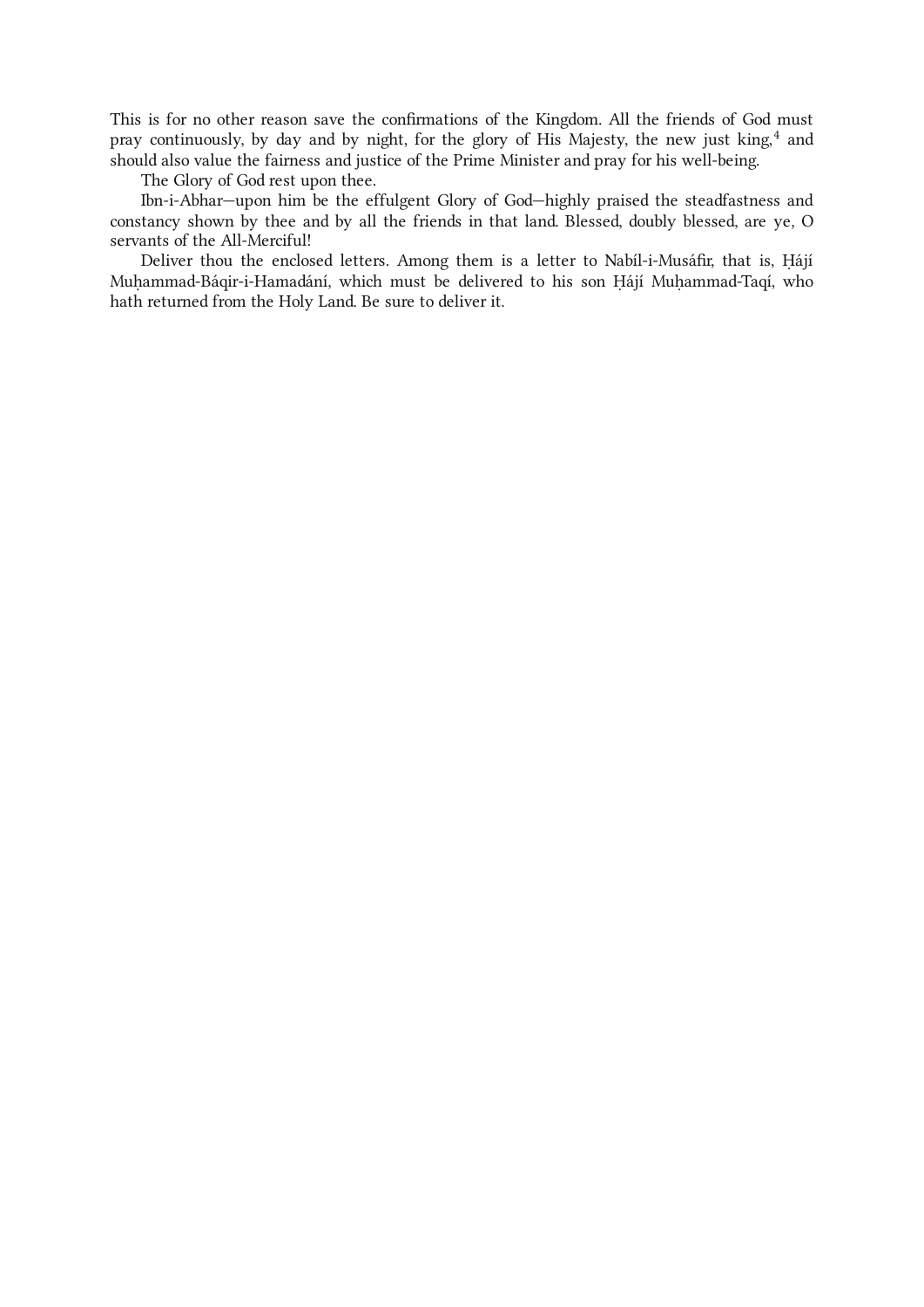<span id="page-12-0"></span>1 Cf. Qur'án 2:256.  $\leftrightarrow$ 

- <span id="page-12-1"></span>2 'Alí-Aṣg<u>h</u>ar <u>Kh</u>án, the Amínu's-Sulṭán. [↩](#page-10-1)
- <span id="page-12-2"></span>3 Following the assassination of Náṣiri'd-Dín <u>Sh</u>áh on 1 May 1896, it was assumed, in the atmosphere of all-pervasive fear, and in light of the previous attempt on the life of the Sháh in 1852, that his murderer, Mírzá Riḍáy-i-Kirmání, was a Bábí. Only later did the government acknowledge the fact that Mírzá Riḍá was an adherent of Siyyid Jamálu'd-Dín-i-Afghání, a political activist and an enemy of the Cause.  $\leftrightarrow$
- <span id="page-12-3"></span>Muẓaffari'd-Dín Sháh. [↩](#page-10-1) 4

#### A Tablet of 'Abdu'l‑Bahá

## He is God.

O thou Divine youth! Thou hast ever been present in my mind, and at all times am I occupied with thy remembrance. The days of our meeting have not been forgotten. Thy countenance and character are ever before my gaze. From the Kingdom of Signs I entreat for thee Divine confirmations, that day by day thou mayest become happier and sweeter, and mayest delight thy palate with the sweetness of the love of God, becoming a cause of the constancy and steadfastness of the precious friends, so that the tree of life may bear a fruit, and the prayers of 'Abdu'l‑Bahá may produce an effect.

The Glory of Glories rest upon thee.

# A Tablet of 'Abdu'l‑Bahá

#### He is God.

<span id="page-12-5"></span>O thou who art attracted to the Beauty of God! On this blessed day, the birthday of the Day-Star of the world, the Resplendent Luminary,<sup>[1](#page-12-4)</sup> I thought of thee, and penned this festive greeting in order that the heart and soul of that lover of the countenance of the True One, the Beloved of the world, might be cheered and gladdened.

<span id="page-12-4"></span>1 The Birthday of Bahá'u'lláh. ↔

# A Tablet of 'Abdu'l‑Bahá

#### He is God.

O true friend! Thou art ever before mine eyes, and dearly cherished; before my gaze, and highly respected. There is no mightier bond in the world of being than the attachment of the heart. Even a chain of steel hath not the same degree of strength. Praise be to God, that bond between the friends is firm and solid; is binding, capturing, and concentrating the Perspicuous Light; and is day by day becoming firmer and stronger. Wherefore, be thou happy and assured that thou hast an attachment of heart and soul, and that, beneath the shadow of the Omnipotent One, thou art the object of illimitable favours.

Do thou deliver the enclosed letter to Áqá Músá.

# A Tablet of 'Abdu'l‑Bahá

He is God.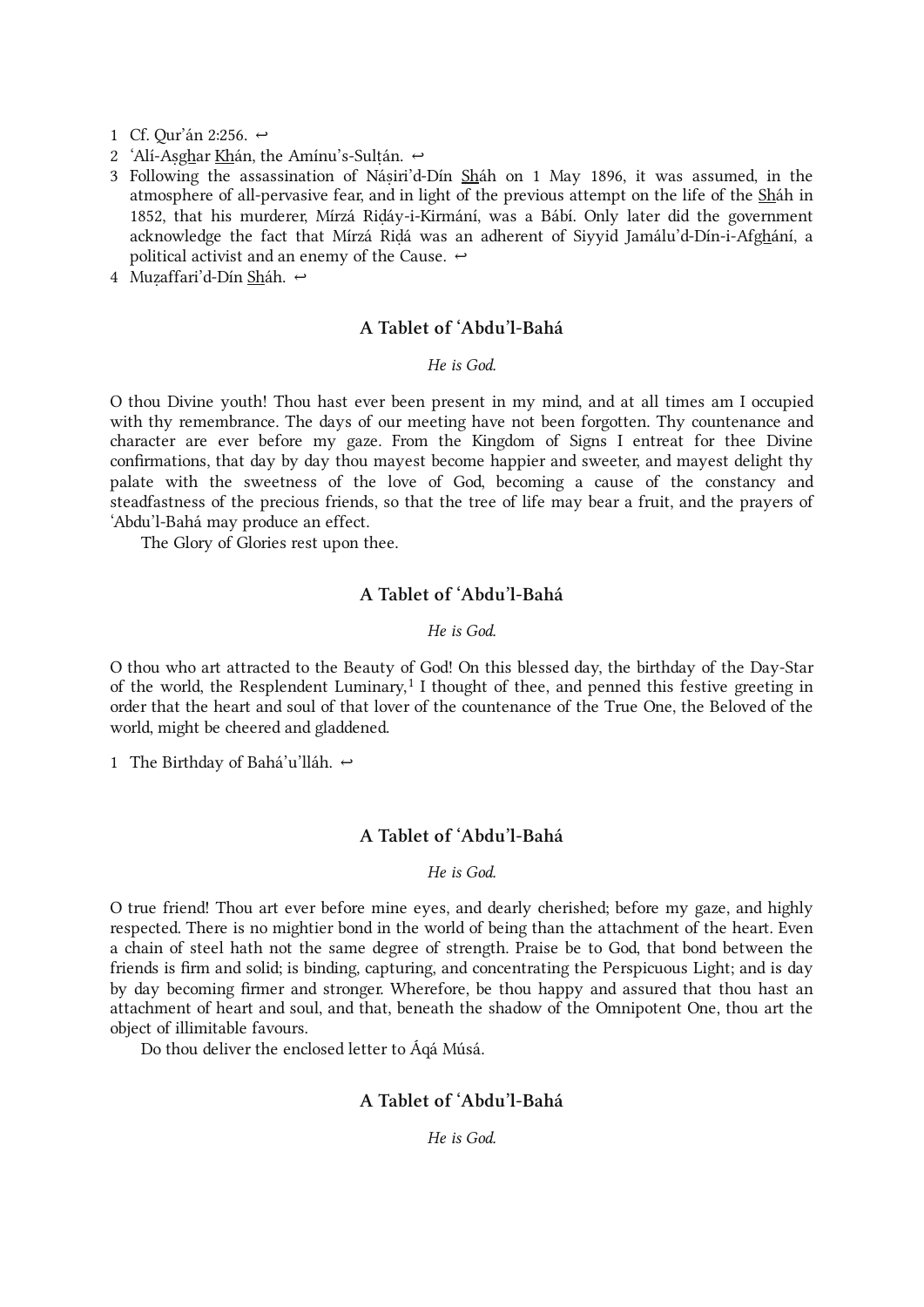O thou servant of the True One! Sulphur is the fire of the love of God, and mercury is the quicksilver of the ocean of the knowledge of God. Combine then these twin noble elements, and harmonize and unite these twin soundest pillars, and so obtain the Noblest Stone—that is, the Jewel of Jewels, the Ruby of the Mine of the Kingdom—so that thou mayest discover the Most Great Elixir and find the Alchemy of Truth, and, casting it upon the copper and iron of men's souls, transmute them into purest gold.

Seekest thou the Mystery of Alchemy? It is this! Seekest thou the Inestimable Elixir? It is this! Seekest thou the Philosopher's Stone? It is this! While all else besides this is devoid of fruit or consequence, of benefit or useful outcome.

Heed thou my words: Seek thou this Most Great Elixir of the Kingdom!

The Glory of God rest upon thee.

# A Tablet of 'Abdu'l‑Bahá

#### He is God.

<span id="page-13-1"></span>O thou respected lady!<sup>[1](#page-13-0)</sup> Thy letter hath arrived. Thou art right in what thou hast written: It is incumbent upon the Bahá'ís to assist thee, for thou wishest well, and thine intention is to promote the Cause of Bahá'u'lláh. At this time, however, the war and revolution have come to such a pass that it would be impossible, even in Europe, to make the Cause of Bahá'u'lláh the subject of a dramatic spectacle. All peoples and nations are occupied with bloodshed; nay, naught is to be seen but the flame of war, which hath ascended unto the very height of heaven! At such a time no one hath leisure for theatre-going. Should a certain figure be made the subject of a drama —even though he be among the world's most eminent personages—it would have no great attendance; and even should a few people attend it, their thoughts would be preoccupied with news of the war. For this reason, do thou for the time being set about publishing thy composition; the time for staging it will come. Although the Bahá'ís are distracted, and, for the most part, poorly circumstanced—except for a small number who are well endowed—yet assuredly they will lend thee assistance in the publication of thy book.

As for the dramatic representation of this book in the theatres of Europe, this will, in truth, have a considerable impact. In Iran, however, no representation of this kind will have any impact whatsoever. A prolonged period must pass ere Iran acquireth such readiness. For the moment no Bahá'í theatrical representation is possible, for most people are inimical to the Bahá'ís. Such is the frequency with which, night and day, passion plays and theatrical representations of the Imáms and Prophets of old have been staged, indulging in vast exaggeration—angels, for example, are shown descending from heaven—and relating highly embellished tales, that such representations have been reduced to the level of a mere childish sport, and have in consequence absolutely no effect.

I am hopeful that thy book will be staged in Europe, but at a time when safety and security, peace and tranquillity, prevail.

As for the question of the fruit of thy works: The greatest fruit is the good-pleasure of the Almighty, which is the foundation of eternal glory; the second fruit is illumination of heart and soul, which is the greatest Divine bestowal; the third fruit is renown in both the East and the West, which shall shine forth effulgently in times to come; and the fourth fruit is that thy book shall in future be greatly in demand. I beseech for thee the exaltation of the Kingdom, as I entreat for thee likewise heavenly illumination, nearness to the Court of Grandeur, eternal life, and spiritual effulgence.

The Glory of Glories rest upon thee.

<span id="page-13-0"></span>1 Isabella Grinevskaya.  $\leftrightarrow$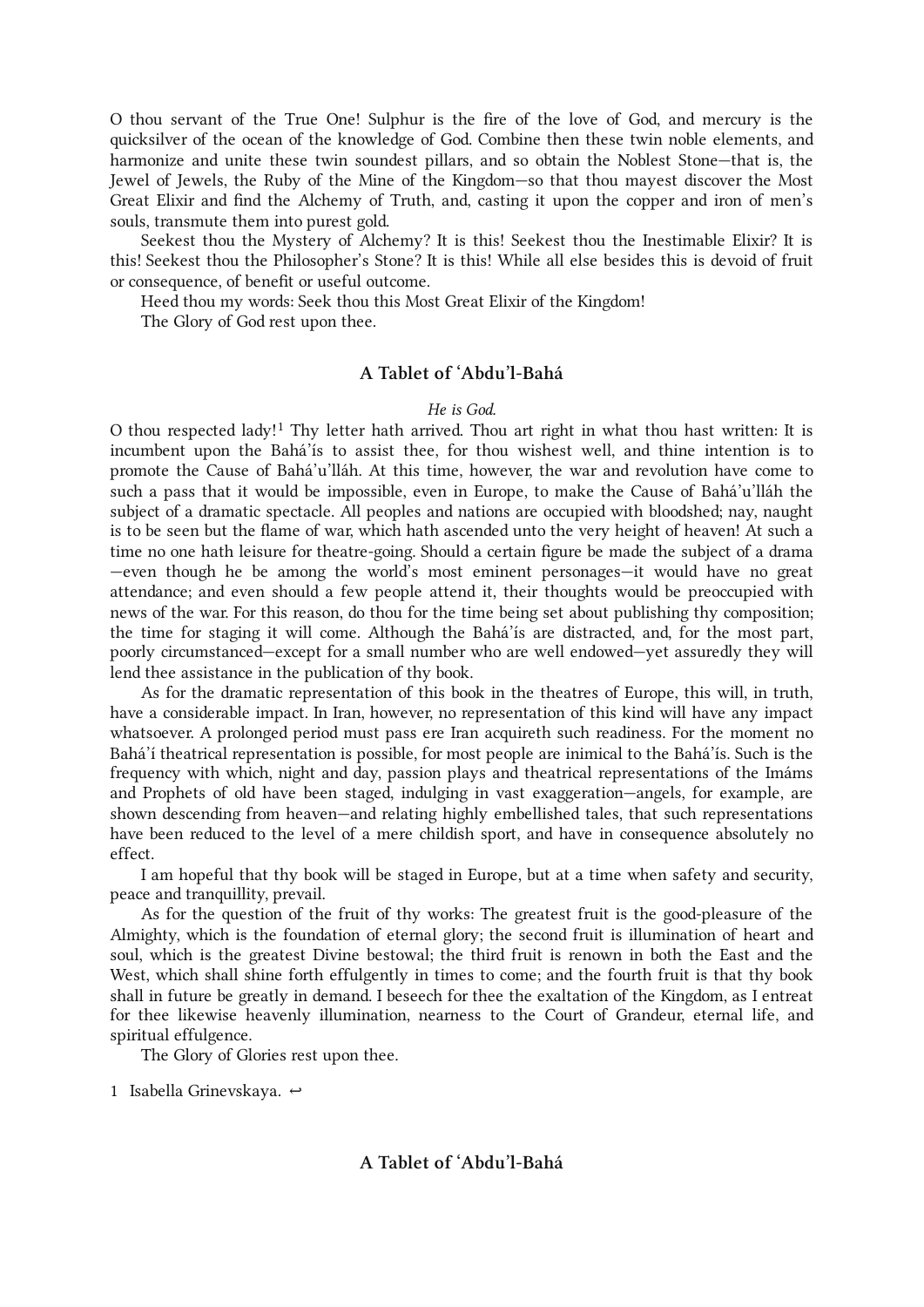#### He is God.

O thou servant of the Sacred Threshold! Thou knowest not what a convulsion there is in these parts! All the people are dismayed and distraught, whilst the townsfolk wander without home or shelter in the mountains and villages; for they are fearful lest the ironclads should of a sudden burst into thunderous action, razing the cities to the ground. In brief, thou art well out of it, and free from all this grim clamour and commotion.

Although, inevitably, there are disturbances in those parts also, yet they cannot be of the same severity as those afflicting these parts; for thou art on the shores of the Caspian Sea, where no state but Russia hath warships, whereas we are on the shores of the Mediterranean Sea, where all states have host upon host of fire-scattering destroyers, and the people are fearful lest they should of a sudden launch an attack.

For our part, however—praise be to God!—we are, under the shadow of the loving providence of the Blessed Beauty, occupied day and night, in the utmost tranquillity and assurance, with the protection of the Sacred Threshold; engaged in the remembrance of God; and transported by the utmost fellowship and love.

I beseech for the beloved of God the help of His grace.

A letter hath been received from Isabella Grinevskaya; please find enclosed both the original and the reply, so that—once having perused them—thou mayest send on the latter. If the respected lady wisheth to print and disseminate her book, then, should the beloved of the Lord provide her with some measure of assistance, and extend to her some degree of support, it would be a source of encouragement and stimulation to her.

<span id="page-14-1"></span>People are not all on the same level: Some there are who perform their works solely for the sake of God, desiring for their endeavours no other recompense than to draw nigh unto the Threshold of Grandeur—and this is right and proper; yet others there are who belong to that party which is represented as entreating, "Render unto us on earth a favour, and in the world to come a favour likewise."<sup>[1](#page-14-0)</sup> One must deal with people compassionately, for otherwise matters will become fraught with difficulty.

The Glory of Glories rest upon thee.

<span id="page-14-0"></span>1 Cf. Qur'án 2:201. ↔

## Extract from a Tablet of 'Abdu'l‑Bahá

### He is God.

O thou who art steadfast in the Covenant! The news of the ascension of his honour Áqá Músá was a source of grief and sorrow, while the problems caused by his former spouse added further to the despondency thus engendered. That the late Áqá Músá was a Bahá'í is famed throughout the East and West, and known to the government. There is no doubt about the matter.…

As for the letters of Áqá Músá that were in the possession of Áqá Mírzá Haydar-'Alí, since a considerable time hath now elapsed, these have been lost.

The journey thou didst wish to undertake to the regions of the Caucasus, and other lands, in order to proclaim the Word of God is a most blessed enterprise. God willing, thou wilt undertake this journey with the utmost enthusiasm and rapture, joy and exhilaration, and become a cause of the exaltation of the Word of God.

<span id="page-14-2"></span>The treatise thou hast composed relating the new ideas to the Divine teachings is very good. The "sharing" and "equality", however, which are mentioned in the Divine Teachings denote measures that are undertaken voluntarily;<sup>[1](#page-15-0)</sup> in other words, should anyone of his own free will have mercy on the poor, and with the utmost gladness bestow upon them his wealth, such a person is favoured in the Court of Grandeur. And indeed, many of the loved ones of God have with the utmost joy and gladness bestowed their wealth upon the poor, practising voluntary sharing in the fullest measure—but of their own free will. As for the new thoughts current in some European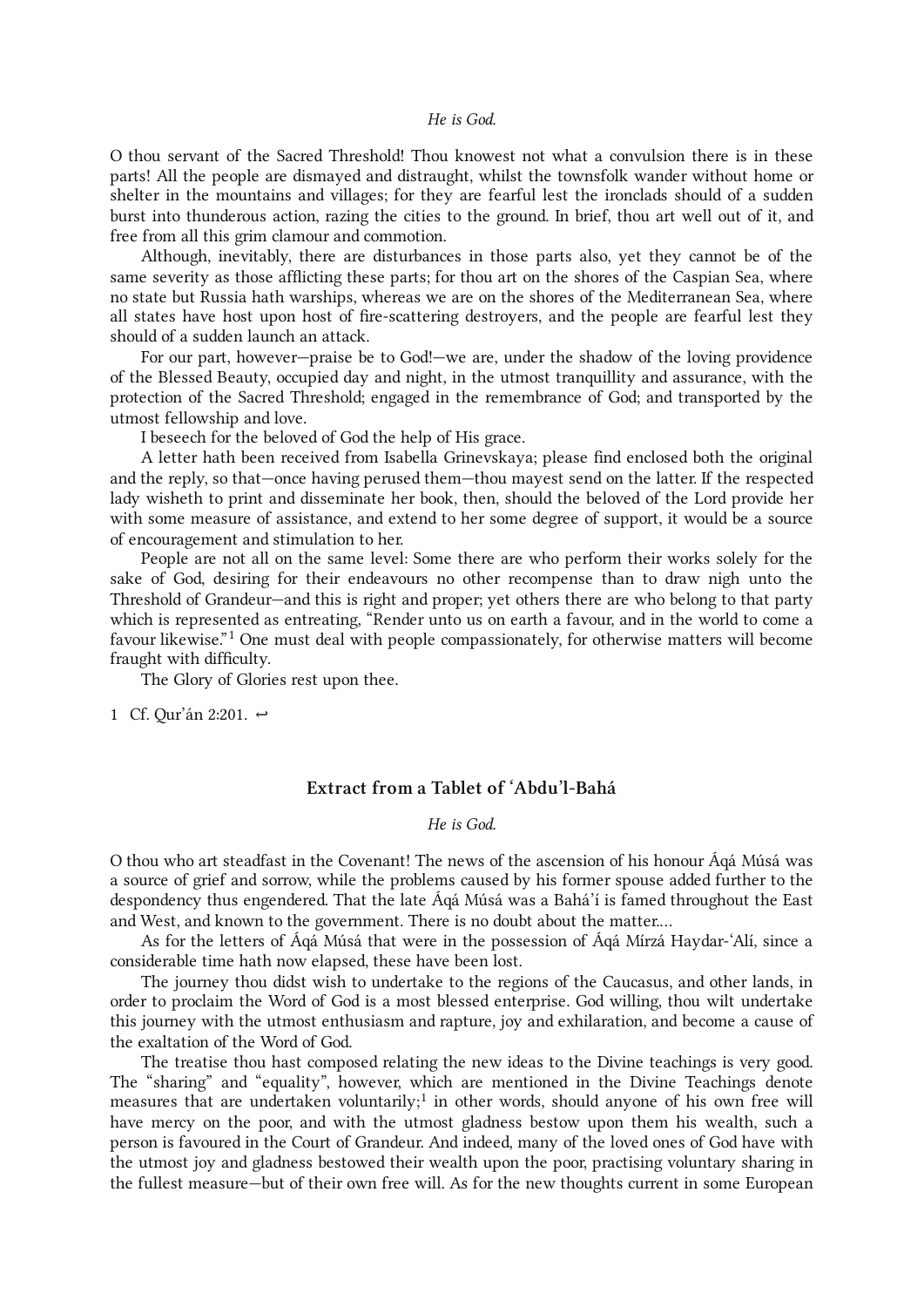countries, these have to do with compulsory, not voluntary, dispositions, which are destructive of the body politic, and a cause of chaos and confusion in all lands. By equality and sharing, as set forth in the Divine Teachings, however, is intended those actions which one putteth into effect of his own free will and with a goodly grace; and this is a sign of magnanimity, and a cause of the good ordering of the human world. It would be good if, in the second edition, thou couldst make this point, that the difference lieth in this, that while no one is entitled to covet, or dispose of, the property of others, yet souls who are detached from all save God, for the love of His Beauty have mercy on the poor and expend their substance on the destitute—nay more, with the utmost joy and pleasure bestow their whole wealth, or a part thereof, upon the poor. In other words, in their love for their fellow men they are self-sacrificial, preferring the interests and comfort of the generality of the people to those of a particular group; and this is voluntary, not compulsory, and a sign of magnanimity, not of coercion and violence.

<span id="page-15-2"></span>Convey to the well-favoured handmaid of God, Fáṭimih Khánum,<sup>[2](#page-15-1)</sup> a most wondrous Abhá greeting….

The Glory of Glories rest upon thee. 4 July 1919

<span id="page-15-0"></span>In the Bahá'í Writings, "sharing" (muvását) and "equality" (musávát) denote, respectively, 1 preferring others to oneself, and treating them equally to oneself.  $\leftrightarrow$ 

<span id="page-15-1"></span>The wife of Mírzá 'Alí-Akbar-i-Nakhjavání. [↩](#page-15-2) 2

# A Tablet of 'Abdu'l‑Bahá

### He is God.

O thou who art steadfast in the Covenant! A letter was dispatched some days previously, containing a letter written to the spouse of Áqá Músá; a testimony was likewise composed, which was sent as an enclosure. God willing, they will arrive.

Thou didst write that even in times of hardship the friends are still engaged in teaching. Such indeed is the attribute of the well-favoured, and the characteristic of the sincere: that by no obstacle can they be obstructed, nor by any eventuality can they be deprived; nay rather, under the direst constraint and calamity, they continue to promote the teachings of the Kingdom on high, while under the threat of sword and fetter they raise the cry "How blessed are we!" and "How blissful is our lot!"

The vicissitudes of the age encompass friend and foe alike. It is not the fate of mortal man ever to attain unto tranquillity of heart and soul. For this reason, one must not attach importance to the changes and chances of the fleeting days of life; rather, he should arise to perform whatsoever it behoveth and beseemeth him to do, irrespective of whether he be reposing upon a couch of ease or threatened by the sword of his enemy.

Thou didst write concerning the progress of the friends of Bákú, reporting that in all worldly and heavenly respects they have charted a course of advancement and success, becoming one and all distinguished from all other communities.

As for the small number that have fallen a prey to the wicked-doers, this may be accounted for by the consideration that when the fire of sedition is kindled amid the dry jungle, it is inevitable that some verdant trees too will be consumed.

For this reason I wrote previously that the friends must hold aloof from all confessions in political affairs, and conduct themselves in an impartial manner. They should attend the gatherings of no party, nor seek fellowship with any faction. Praise be to God! Through the preservation of the teachings of the Blessed Beauty, in all parts of the world the friends have remained protected and preserved.

On behalf of these few souls who, by chance, have quaffed the cup of martyrdom—and likewise those souls who have suffered financial loss—fervent prayers and supplications were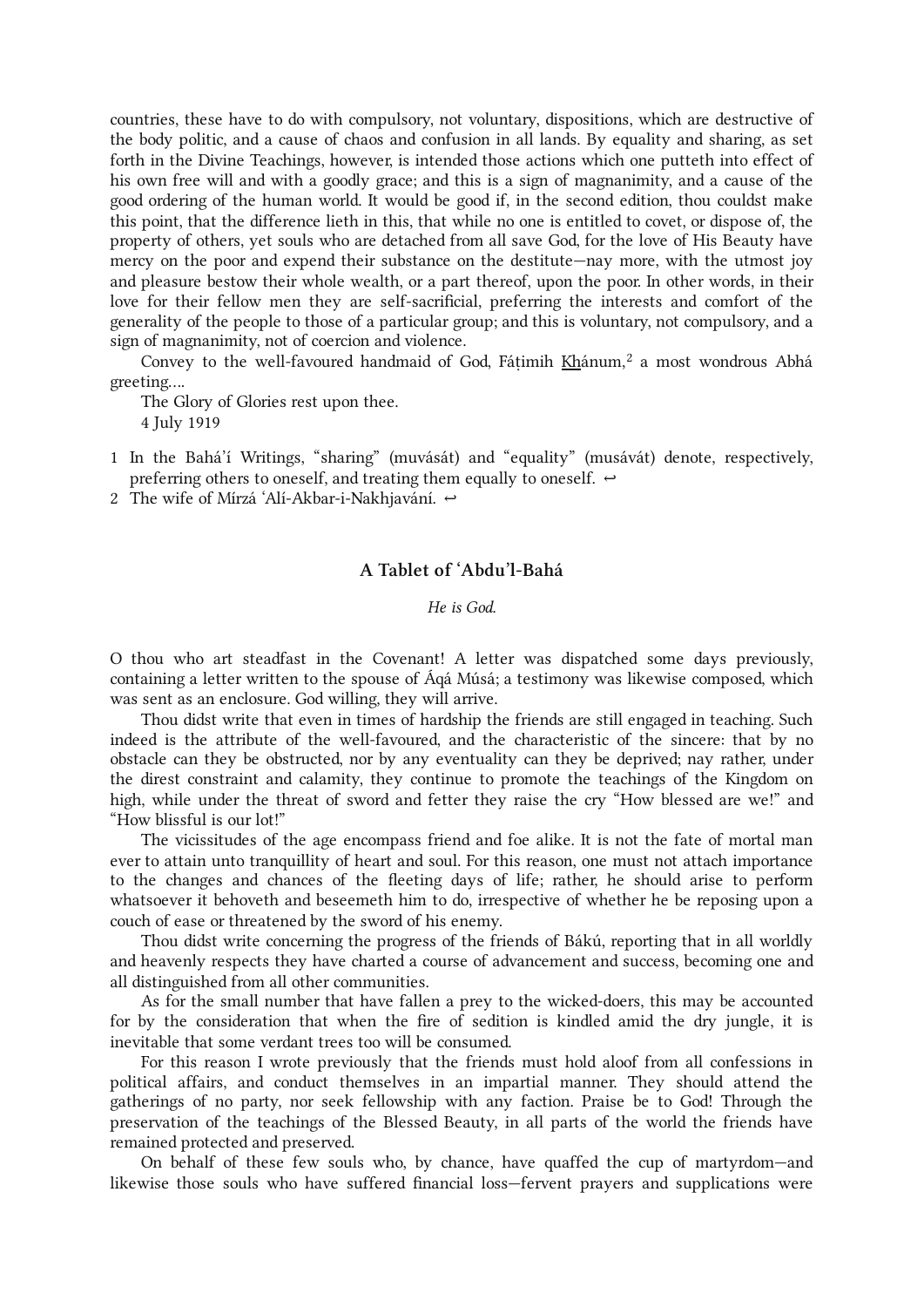offered at the Threshold of Oneness, that the abundance of God's grace might encompass all, and those souls who chanced to be slain might, in the Court of Oneness, be accounted martyrs. Such is the highest hope of this servant.

Áqá Músá—upon whom be the mercy of God, and His Divine good-pleasure—was not successful, during his lifetime, in founding and instituting in Bákú a Mashriqu'l-Adhkár; and I too, as thou knowest, accepted naught from him. If, however, he had erected this mighty structure, what an influence it would by now have exerted, alike in the kingdoms of earth and heaven!

<span id="page-16-1"></span>Now the wealth is fallen into the hands of people who, as thou sayest, he would not have consented should enter his home, and whom he held in the utmost abhorrence. Take heed, then, O men of insight! Gracious God! The wealthy friends exert no endeavour, nor render any service, such is their attachment to these earthly riches. Yet then it chanceth that after death their wealth falleth into the hands of their enemies! These latter feast thereon, and, as the common people say, "recite the Fátihih."<sup>[1](#page-16-0)</sup>

Thou and some others had requested permission to come on a visit to the Holy Land. During these days, to come on such a visit would entail much trouble and many difficulties, such that ye might conceivably spend six months on the way. Do ye postpone the time of your visit to another occasion.

The Glory of Glories rest upon thee.

14 July 1919

<span id="page-16-0"></span>1 The opening Súrih of the Qur'án; in other words, they pay lip service to the memory of the deceased, over whom the Fátihih would be recited at the time of interment.  $\leftrightarrow$ 

# A Tablet of 'Abdu'l‑Bahá

### He is God.

<span id="page-16-5"></span>O thou my companion! I sent thee a letter written in mine own hand, which assuredly hath by now arrived. Since telegrams from here cannot be received in the Caucasus, the letter was sent care of the friends. Now I am writing again to say that thou art permitted to come hither, and we are awaiting thine arrival. Dr. Díyá,<sup>[1](#page-16-2)</sup> accompanied by the handmaid of God Zínat,<sup>[2](#page-16-3)</sup> arrived here two weeks ago and await thy coming.

Advise all the friends that no one should ever utter any derogatory word with regard to the new faction, all should preserve silence. This is extremely important.

Upon thee rest the Glory of God.

<span id="page-16-6"></span>Deliver a most wondrous Abhá greeting to the handmaid of God, Fáṭimih <u>Kh</u>ánum.<sup>[3](#page-16-4)</sup>

- <span id="page-16-2"></span>1 Dr. Díyá'u'lláh Bag<u>h</u>dádí. ↔
- <span id="page-16-3"></span>2 Dr. Díyá'u'lláh Ba<u>gh</u>dádí's wife, Zínat <u>Kh</u>ánum, the sister-in-law of Mírzá 'Alí-Akbar-i-Nakhiavání. ←
- <span id="page-16-4"></span>3 The wife of Mírzá 'Alí-Akbar-i-Na<u>kh</u>javání, and elder sister of Zínat <u>Kh</u>ánum. ↔

# A Tablet of 'Abdu'l‑Bahá

A prayer beseeching forgiveness for him recently ascended unto God, Áqá Mírzá 'Alí-Akbar-i-Nakhjavání, upon him rest the Glory of God, the Most Glorious

He is God.

O my God! O Thou Remover of adversities and Dispeller of afflictions! I, verily, implore Thee, as one beset by trouble imploreth the Almighty and Most Exalted King; and I beseech Thee, as one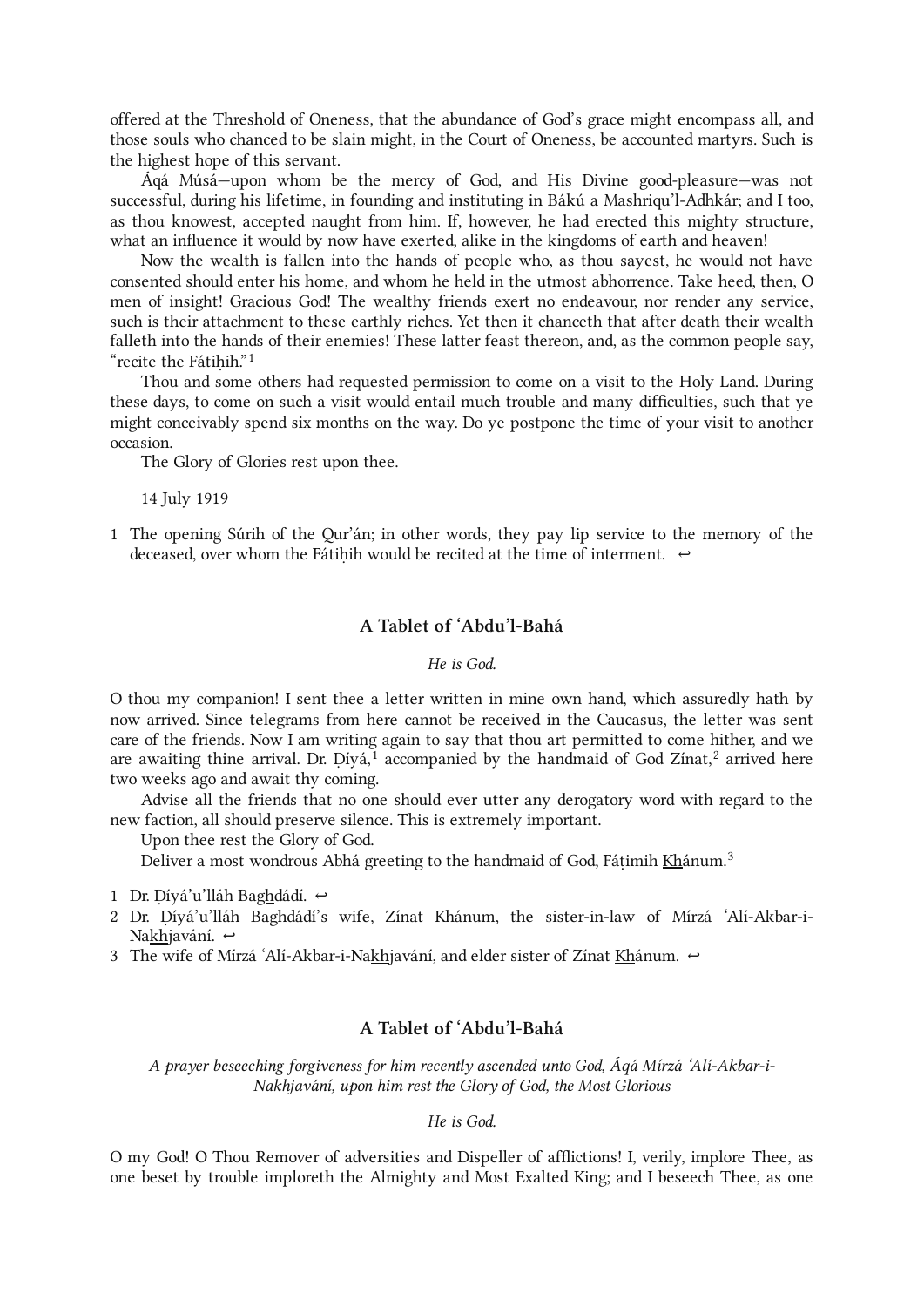burdened with sin beseecheth the Lord of pardon and forgiveness, Him Who revealeth Himself through heavenly mercy, saying:

O my beneficent Lord! Verily, Thy servant 'Alí-Akbar hath believed in Thee and in Thy Signs; hath acknowledged Thine omnipotence and Thy sovereignty; hath been attracted by the fragrance of Thy sweet savours; hath become enkindled by the fire of Thy love, even whilst in the flower of life and the flush of youth; hath proclaimed Thy Name amongst his fellows; hath supplicated unto Thee with a heart intensely ardent; and hath summoned the people unto the kingdom of Thy grace, both in the daytime and in the night season, with a goodly manner, a gracious disposition, and a radiant heart, and with a breast dilated through the contemplation of Thy most resplendent signs.

Never, night or day, did he weary of Thy remembrance: His tongue would sing Thy praise at both dawn and dusk, whilst he was directed towards Thee and turning his face unto the quarter of Thy grace; and he would call upon Thee alike with his heart and his tongue, entreating Thy blessings and confirmations, wishing to reach the door of Thy mercy, and seeking to attain the wellspring of Thy grace. Ever was he thrilled by Thy sweet savours, and his breast dilated by the sight of Thy signs; and he would recite Thy words, guide the people unto the way of guidance, summon them unto piety and righteousness, and nurture them through Thy teachings, which are a light unto the eyes, a spirit unto the hearts, a boon unto the righteous, and life unto the hearts of the godly.

O my Lord! Verily, this Thy servant ever besought Thee, both privily and openly, and called upon Thee, with heart and tongue alike, saying:

O Lord my God! Long hath been the term of separation, and hard upon me the effect of deprivation! I, verily, yearn for the meads of Thy mercy even as a dove yearneth for a companion in its sylvan bower, wishing to behold Thy beauty in the World of Mysteries and to enjoy Thy pardon and Thy forgiveness in the Realm of Lights.

<span id="page-17-1"></span>O Lord my God! I, verily, am athirst; give me then to drink from Twin Gushing Fountains, and cause me to enter the Twin Verdant Gardens.<sup>[1](#page-17-0)</sup> Forgive me my sins and dispel from me my griefs, O Thou Who art the Knower of things unseen!

O my Lord! Lowly am I; ennoble me through admittance into the Kingdom. Poor am I; enrich me from an imperishable treasure in the Divine Realm. Sick am I; heal me of my grievous malady. Cause me to enter Thy Most Exalted Paradise, O my All-Glorious Lord, and leave me not forlorn and lonely. Shelter me within the shelter of Thy Most Great Mercy, and deliver me from these besetting darknesses. Destine for me all good in the world to come, and supply me with Thy gifts and bestowals. Forgive me my sins, and pardon me my trespasses. Purify me from all passions, and cause me to enter into the garden of Thy Oneness with a luminous countenance and a heavenly disposition.

O Lord my God! I, verily, long to meet Thee, and yearn to abide for ever among the Concourse on High.

O my Lord! Disappoint not my hopes, pardon me my misconduct, and make me a sign of Thy bounty in the midst of Paradise, that I may burst into song like the birds upon the branches and, with a blissful conscience, celebrate Thy praise amidst the boughs.

Thou, verily, art the All-Bountiful; Thou, verily, art the Most Compassionate; and Thou, verily, art the Ever-Forgiving, the Ever-Pardoning, the All-Merciful.

25 Dhi'l-Qa'dih 1339

<span id="page-17-0"></span>1 See Qur'án, súrih 55. ↔

2 31 July 1921.  $\leftrightarrow$ 

# A Tablet of 'Abdu'l‑Bahá

Bákú For the attention of the beloved of God, upon them rest the Glory of God, the Most Glorious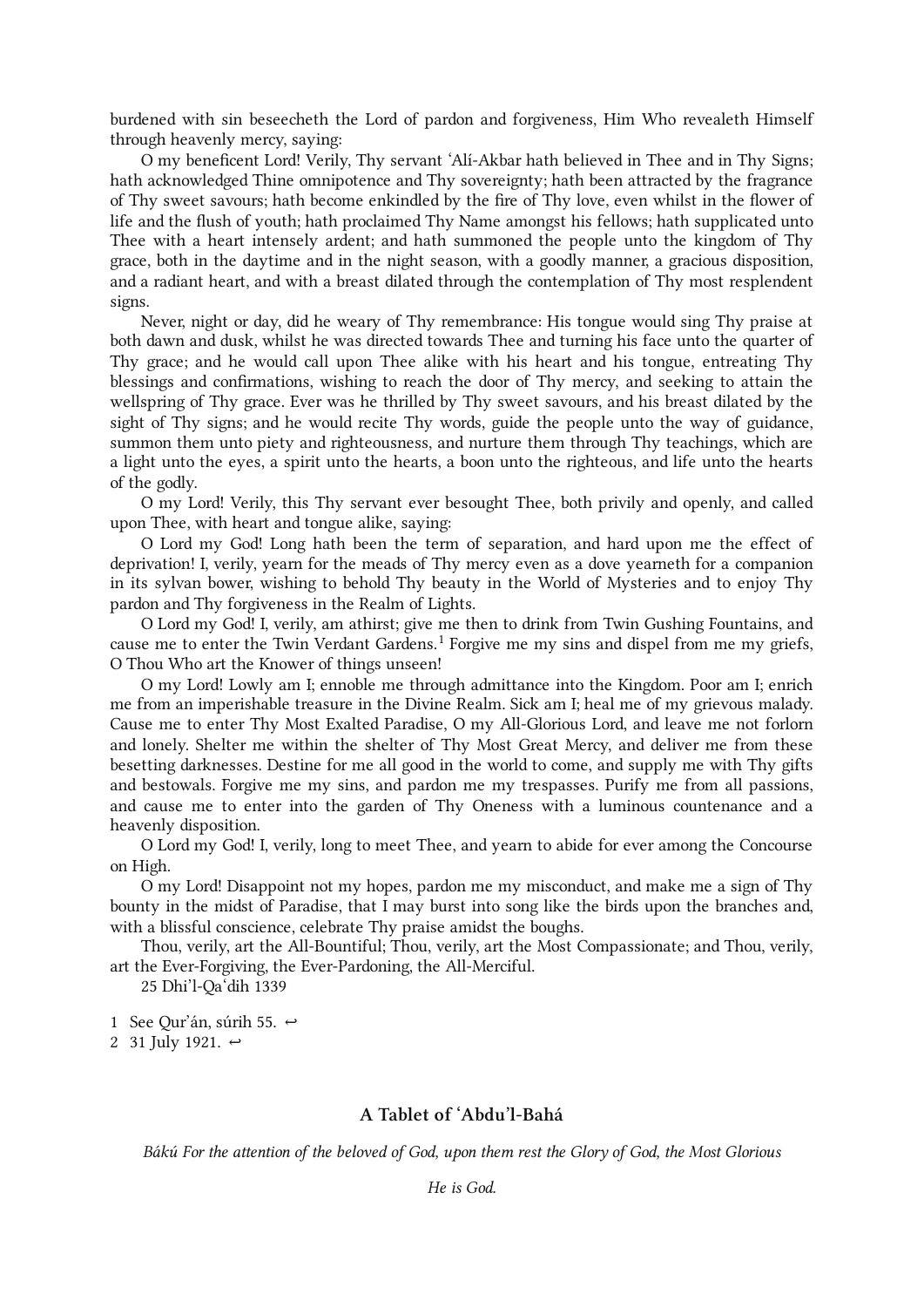O ye who have quaffed an intoxicating draught from the cup of fidelity to the Covenant! Thanks be to His Holiness the Self-Subsistent that ye are come beneath the shadow of the Mighty Tabernacle, and arrived within the Abhá Paradise, in the Illumined Garden. Ye are transported by the wine of fidelity to the Covenant, and stirred into a tumult by the heat of the fire of the love of God. My hope is that, through the grace and bounties of the Abhá Beauty, ye may become leaders of the free and commanders of the company of the righteous; become a focal centre of the traces of Him Who is the Living, the Self-Subsisting, and a dawning-place of the effulgences of His Holiness, the Object of all knowledge; become signs of Divine Unity and manifestations of Heavenly Detachment; become shining stars and radiant lamps; and so kindle the fire of the love of God in the very summits of the earth and the midmost heart of the world that its flame may spread to all parts and regions, and the sweet savours of holiness may be wafted from the rosegarden of understanding throughout the whole of the Caucasus.

O my God! This is a city wherein the fire of Thy love hath blazed, and the lights of Thy knowledge have shone. Make then its precincts illumined, its environs fragrant, its courts spacious, and its happiness immense, through the light of Thy Divine Unity which shineth from that city in every direction of that region; and make Thou Thy loved ones therein the waves of the sea of Thy oneness, the troops of the hosts of Thy knowledge, the trees of the garden of Thy bestowal, and the fruits of the tree of Thy providence.

Thou, verily, art the All-Bounteous, the Most Exalted.

### A Tablet of 'Abdu'l‑Bahá

#### He is God.

O thou who hast believed in a Beauty that hath shone forth upon all regions! Although, to outward seeming, it is some while since correspondence and communication took place between us, yet mine inmost heart is thrilling with the remembrance of the loved ones of God, is stirring like unto the zephyr, and is surging like unto the mighty deep.

<span id="page-18-3"></span>These days, the region of the Caucasus hath acquired an extraordinary receptivity. An effort must needs be exerted so that it may be proven that "Qáf, by the glorious Qur'án"<sup>[1](#page-18-0)</sup> is the nest of the Divine Eastern Phoenix: Haply, the voice of the Símurgh [2](#page-18-1) of the Cause of God may be raised from those territories and regions, and the reflection of this luminous mountain fall in effulgence and splendour upon this illimitable expanse.

He said:

<span id="page-18-4"></span>Phoenix of Truth! For thee have I yearned! Yet praiséd be God, from Mount Qáf thou'rt returned!<sup>[3](#page-18-2)</sup>

Let it be seen what the power of the outstretched arm of the friends may now accomplish! The Glory of God rest upon thee.

<span id="page-18-0"></span>1 See Qur'án 50:1. ↔

- <span id="page-18-1"></span>A mythical flying creature of Persian legend, sometimes equated with the griffin or the 2 phoenix.  $\leftrightarrow$
- <span id="page-18-2"></span>3 – Jalálu'd-Dín Rúmí. ↔

# A Tablet of 'Abdu'l‑Bahá

Bákú The Beloved of God and the Handmaids of the Merciful, the Glory of Glories rest upon them, men and women alike

He is God.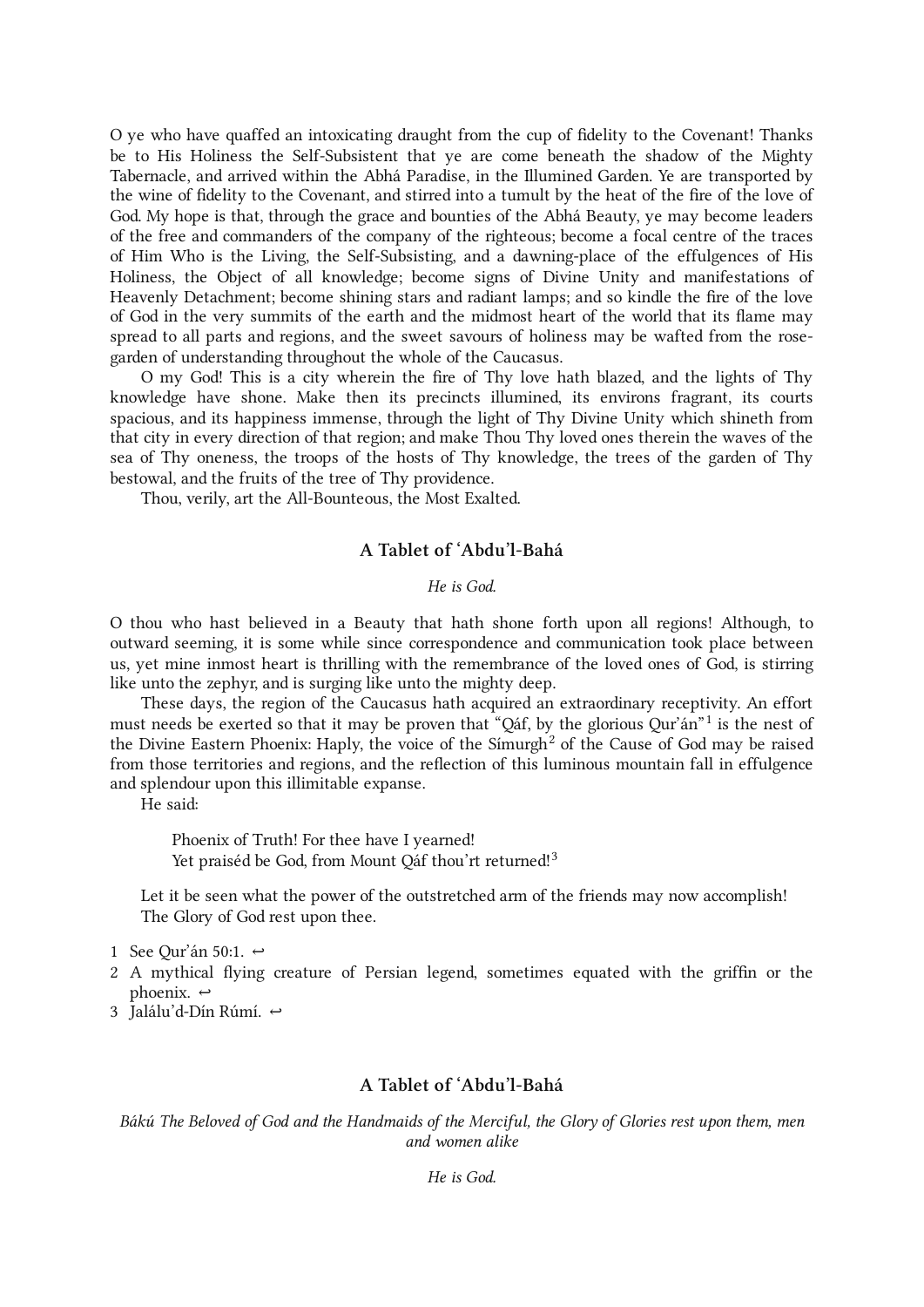<span id="page-19-1"></span>O intimates of the court of the Beloved! O adorers of the countenance of the Beloved! The entire region of Caucasia is regarded as attached to the Araxes River, which in the Qur'án hath been alluded to by the expression "the companions of Ar-Rass." [1](#page-19-0) A company of prophets, of whom all record hath been lost, were in ancient times raised up in that clime, and perfumed the world of humanity with the fragrant breaths of the All-Merciful.

Likewise, in more recent times, His Holiness the Exalted One—may my life be a sacrifice to Him-was banished to Chihríq and incarcerated within its confines. A savour thereof reached the nostrils of Ḥáfiẓ of Shíráz, who recited this couplet:

O zephyr, shouldst thou pass by the banks of the Araxes, Implant a kiss on the earth of that valley and make fragrant thy breath.

His Holiness Zoroaster too travelled and ministered awhile in those surrounds. The "Kúh-i-Qáf" (Mount Qáf) which is mentioned in the traditions and chronicles is this same Qafqáz (Caucasus). The Iranians believe it to be the shelter of the Símurgh, and the nest of the Eastern Phoenix. The hope is cherished, therefore, that this Phoenix, which hath spread the wings of sanctity over East and West—by which is meant none other but the wondrous Divine Cause—will make its nest and shelter in the Caucasus.

Praise be to God that the friends of Bákú were, throughout these years of war, at peace with all communities, and, in conformity with the Divine teachings, compassionate unto all. They evinced an ebullient enthusiasm in the Cause of God, and were intoxicated and transported by the wine of the Love of God. Now must they roar like the leviathan, make up for the years of war, and, with a rousing anthem and a rapturous refrain, stir that clime into an ecstasy of motion, in order that Divine illumination may so suffuse men's hearts that the rays of oneness may shine forth, the shades of estrangement may be banished, and all communities may mingle happily together—may, in love and amity, shed forth an ineffable sweetness and engender such a tumult of rapture and elation that surrounding countries too will be stirred into an ecstasy of motion.

The Glory of Glories rest upon you—men and women alike.

3 July 1919

<span id="page-19-0"></span>1 See Qur'án, 25:38 and 50:12.  $\leftrightarrow$ 

#### A Tablet of 'Abdu'l‑Bahá

#### He is God.

<span id="page-19-2"></span>O thou who art steadfast in the love of God! It is some time since I wrote a letter; yet at all times I have been fervently pleading at the Threshold of Oneness that thou mayest in all thine affairs become the embodiment of God's bountiful favours, mayest with heart and soul expend thyself in the path of the Omnipotent One, and mayest occupy thyself with rendering services to Áqá Músá, [1](#page-20-0) enabling his mind to be at rest.

Praise be to God, thou art assisted and confirmed, for he is to the utmost degree satisfied with thee, while his contentment is a source of happiness to the hearts of all, especially at this time when he hath been assailed by tests; yet praise be to God, despite such trials he remaineth patient and steadfast, and I fain would hope that, through the grace of the Almighty, his peace and composure may reach the point of perfection. For during the past year, Divine tests assailed everyone with the utmost severity and intensity; yet, through the help and favour of the True One, the friends all made firm their steps and evinced a prodigious steadfastness. Wherefore it is my hope that, by the leave of God, Áqá Músá will provide the friends with a goodly example, and one which, in occasions of adversity, they will all emulate.

<span id="page-19-3"></span>A prayer hath been composed beseeching forgiveness for his late lamented son, who ascended unto a seat of truth: $^2$  $^2$  thou must recite it, making clear and evident its purport.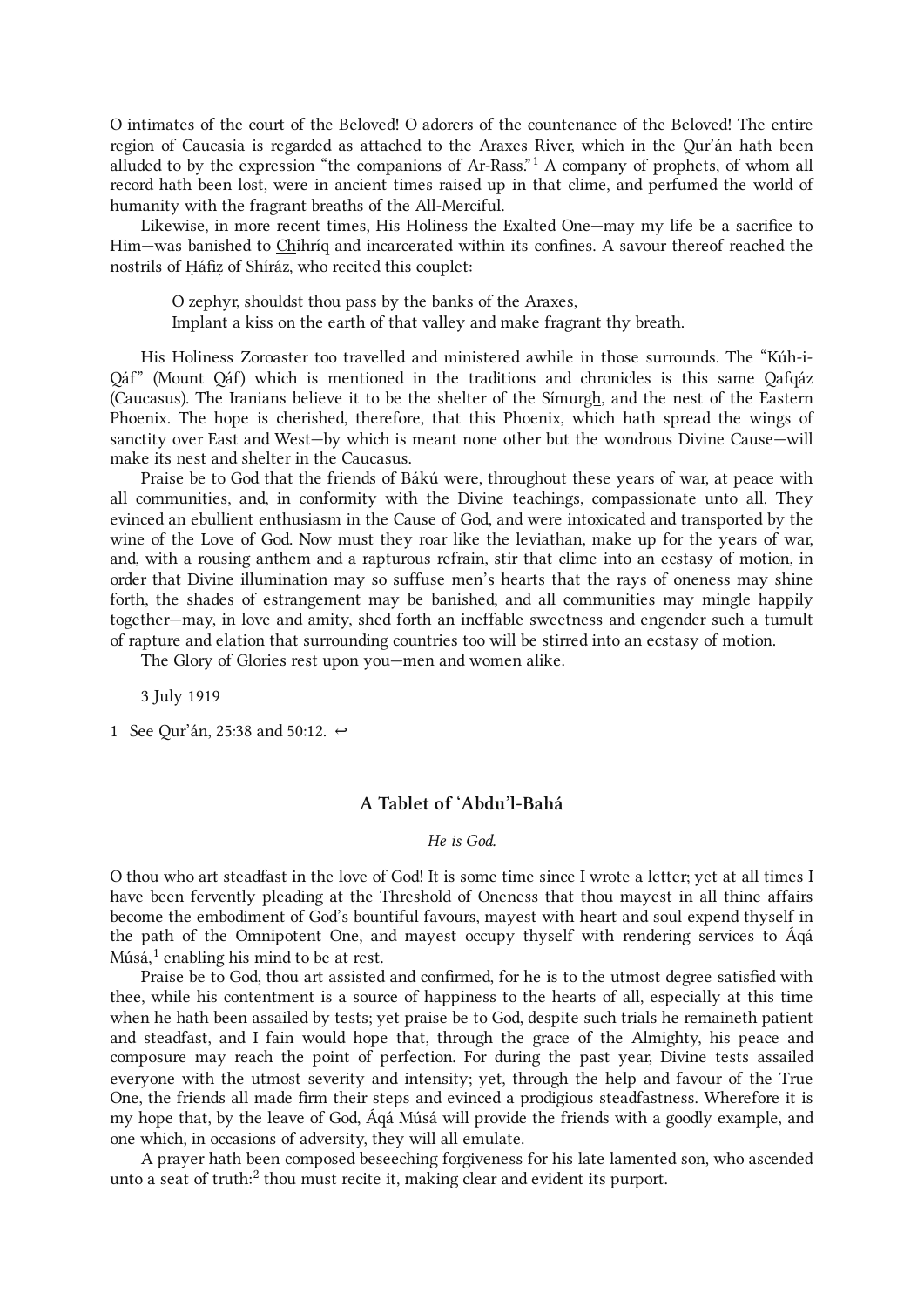Greeting and praise be upon thee.

<span id="page-20-0"></span>1 Aqá Músá Naqíuv.  $\leftrightarrow$ 

<span id="page-20-1"></span>2 In allusion to Qur'án 54:55.  $\leftrightarrow$ 

# A Tablet of 'Abdu'l‑Bahá

## He is God.

O thou servant of the kindly Beloved, Bahá'u'lláh! I can find no nobler title than this wherewith to address thee. Only an hour ago I wrote thee a letter; and now, as I was sorting through my papers, the portrait of that loving friend fell out. When I beheld that adorable countenance, I bestirred myself again to write this present letter, in order that thou mightest know how dearly thou art cherished in these precincts. I fain would hope that at all times, through the grace and bestowals of the Blessed Beauty, that countenance may, through the lights of Divine confirmation, become the envy of the radiant moon, and be brightened and illumined by the rays of the Sun of Truth.

<span id="page-20-3"></span>The Glory of Glories rest upon thee.

Shouldst thou be able to convince that Armenian gentleman<sup>[1](#page-20-2)</sup> to write the truth, and himself repudiate what he hath written—which is utter falsehood and pure calumny—it would be most agreeable. Exert thou the utmost effort in this regard.

<span id="page-20-2"></span>1 Sargis Mubagajian ("Atrpet").  $\leftrightarrow$ 

# A Tablet of 'Abdu'l‑Bahá

#### He is God.

O thou who art steadfast in the Covenant! Thou didst trace a design for a Bahá'í emblem. It is wondrously well done! Yet the badge of the Bahá'ís must be such conduct, deeds, and manners as are in conformity with the teachings of Bahá'u'lláh. This is the emblem of Him Who is the Traceless, the Brilliant Orb of the heavenly world.

Thou didst write concerning the Spiritual Assembly. Should I write aught, it would be a cause of sorrow to some. Wherefore do thou in an agreeable fashion endeavour that the Spiritual Assembly may be organized. This is the better way.

<span id="page-20-5"></span>As for Count Tolstoy, when once that Armenian person<sup>[1](#page-20-4)</sup> hath, thanks to thine endeavours, corrected his errors in his book, send thou a copy thereof to Count Tolstoy. It would be difficult, however, for Tolstoy to accept this Cause, for his aspiration is to be the unique and peerless figure of the age amongst men. In view of this prepossession and determination on his part, it would be most difficult for him to recognize the advent of a Universal Manifestation from the Dayspring of Divine Unity during his days. Rest thou assured, however, that erelong thousands like unto Count Tolstoy will be gathered beneath the shadow of the banner of the one true God.

Deliver to all the friends a most wondrous Abhá greeting.

The Glory of Glories rest upon thee.

Shouldst thou be successful in inducing that Armenian himself to repudiate his words, confessing that certain self-interested persons had misled him, it would be most agreeable, for, as thou hast observed, that which he hath written is utter calumny and sheer misrepresentation on the part of the Covenant-breakers.

<span id="page-20-4"></span>1 Sargis Mubagajian.  $\leftrightarrow$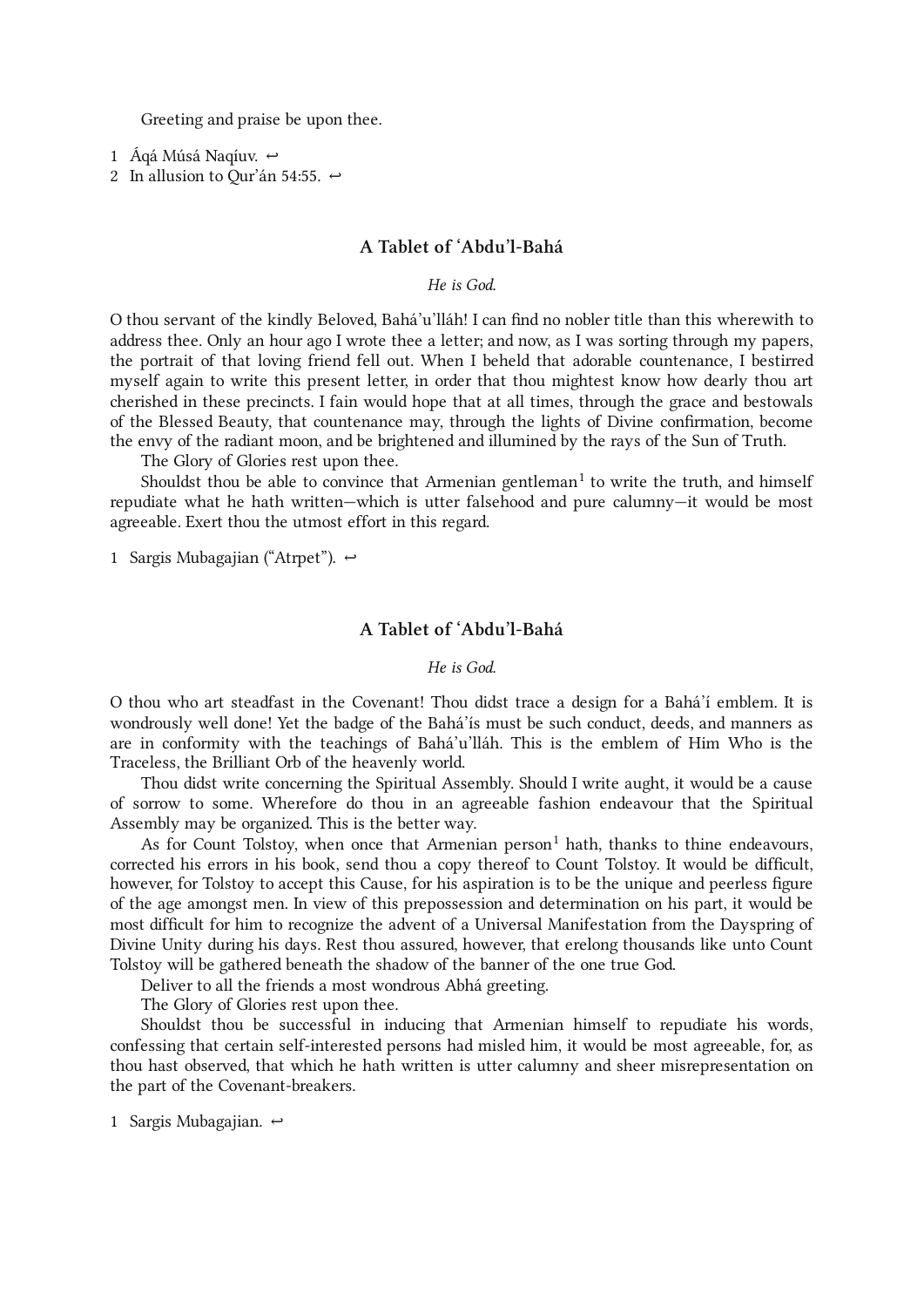# A Tablet of 'Abdu'l‑Bahá

#### He is God.

O thou herald of the Covenant and Testament! Thy numerous letters have been received, and the contents of all were a cause of joy and gladness. Praise be to God that thou hast been thus aided and confirmed to render service, and hast arisen in such a manner to evince thy servitude to the Sacred Threshold. This is an abiding sovereignty, this is a perpetual bestowal! The response to thy missives hath been delayed, a delay occasioned by the severe disruptions, numerous preoccupations, and pressing concerns—among them the impending journey—leaving no opportunity to attend to the matter.

Now, since I have arrived from Haifa at Port Said—there being a surpassing wisdom in this journey, which shall be revealed hereafter—I am writing a brief response; God willing, I shall respond more fully later.

Convey to all the beloved of God a most wondrous Abhá greeting, saying: "O friends! The time hath come for you to devote yourselves with all your powers to the service of the Cause of God, to arise to spread abroad the sweet savours of God, and to make such a joyful noise that Caucasia nay the whole of Russia—will be stirred into motion."

'Abdu'l‑Bahá hath with all his soul dedicated himself to sacrificial service: He cherisheth the hope of expending himself in this endeavour a hundred times more devotedly than heretofore, and each day longeth to hasten unto the field of martyrdom. The friends too must, in this service and endeavour, be my comrades and companions, my partners and peers: most especially Mírzá 'Alí-Akbar, who, with a godly power and a heavenly resolve, must sacrifice himself in the path of the Lord.

<span id="page-21-1"></span>The Glory of Glories rest upon thee.

Kindly deliver on my behalf to his honour **Shaykh** 'Alí-Akbar<sup>[1](#page-21-0)</sup> the following message: "Time and again we suffered exile and banishment; for thee too a draught from this cup is needful, and a share of this most great bestowal is requisite, for thou art deserving of this bestowal and bounty." The Glory of Glories rest upon him.

<span id="page-21-0"></span>1 Presumably Shaykh 'Alí-Akbar-i-Qúchání. ↔

# A Tablet of 'Abdu'l‑Bahá

#### He is God.

O thou who art dear to 'Abdu'l‑Bahá! Thy letter was received, and the report of Count Tolstoy was also perused. In truth, it is thanks to thine endeavours that the Count hath become more fairminded, completely abandoning his former partiality. I hope that in all instances thou wilt be confirmed and assisted in rendering service to the Abhá Threshold—may my life be a sacrifice to His loved ones—and that thou wilt correspond with the aforesaid count. It would do no harm to send him the translation of certain Tablets that are appropriate to his circumstances and agreeable to his taste: yet not in such a manner that the Russian state would suspect that thou art in agreement and concert with him in all principles—even that of involvement in political affairs, for the aforesaid Count is extremely involved in political affairs.

<span id="page-21-2"></span>Thou didst write concerning the Russian lady:<sup>[1](#page-22-0)</sup> thou hast permission to come with her on a visit hither. I hope that in this journey thou wilt be blessed with the gracious favours and lovingkindness of Him Who is the All-Glorious, the Most Great.

When once thou hast rendered the Hidden Words into Russian, shouldst thou print this, it would be most acceptable; and shouldst thou also translate Some Answered Questions, that too would be agreeable.

The Glory of Glories rest upon thee.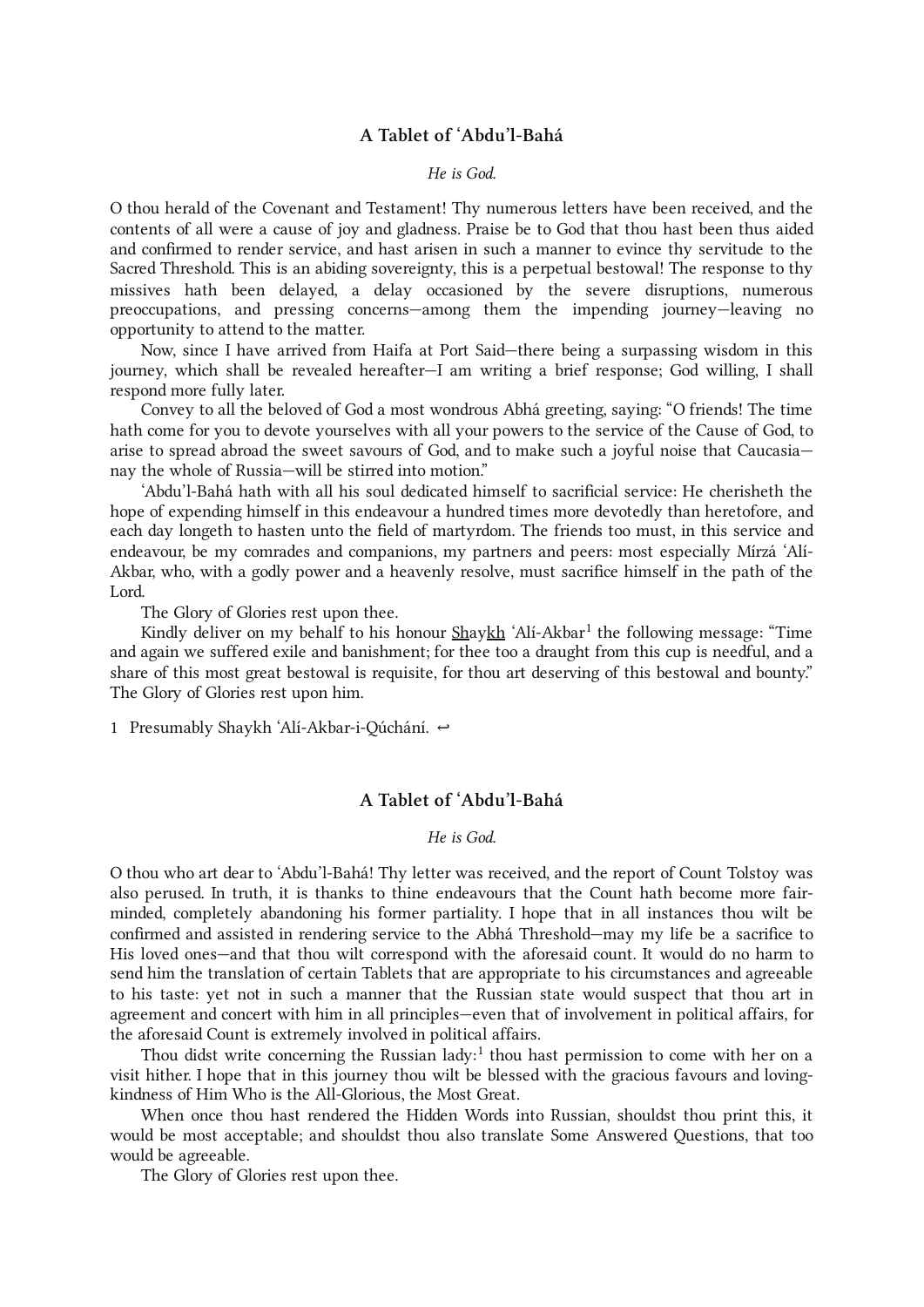<span id="page-22-0"></span>1 Probably Isabella Grinevskaya. ↔

# A Tablet of 'Abdu'l‑Bahá

### He is God.

<span id="page-22-3"></span>O true friend! The letter thou didst send hath been perused. In these last few days we have returned from the territory of the Franks—lovely as a rose garden!—to Alexandria, the homeland of the Copts. Behold "the disparity of the way—from whence we departed, and whither we are come!"<sup>[1](#page-22-1)</sup> The tidings of the steadfastness of the friends, and of their service to the Divine Threshold, was a source of joy and gladness.

Madame Isabella hath truly, in the composition of her book, exerted an extraordinary endeavour. Convey to her on my behalf the utmost good-pleasure and satisfaction. God willing, she will be successful in representing and enacting these two dramas.

Thou hadst requested a teacher of the Cause. None is available in these parts; a message will be sent to Ṭihrán.

As for the Theosophical Society, shouldst thou attend their gatherings and speak of the oneness of humanity; of the contents of the Divine Tablets; of the spirituality born of heaven; and of equality, concord, love, and harmony among the children of men; and consort with them with the utmost attraction, this will doubtless be beneficial.

<span id="page-22-4"></span>Gulnár<sup>[2](#page-22-2)</sup> is in Egypt: When I came to Alexandria, she sent a telegram of felicitation on my arrival, and I too wrote her a reply. The thoughts of this lady are slightly distracted.

In fine, in Bákú there is freedom of faiths and religions: If the friends exert an effort, the Faith will be greatly propagated, and the Divine fragrances will stir the people into motion.

That true friend is in truth exerting the utmost industry and diligence that he may render a service to the Sacred Threshold. My hope is that, through the gracious favours of the True One, he may prosper in all his affairs.

<span id="page-22-1"></span>1 The quotation alludes to a famous ode of Háfiz.  $\leftrightarrow$ 

<span id="page-22-2"></span>2 Olga Sergeyevna Lebedeva. ↔

# A Tablet of 'Abdu'l‑Bahá

#### He is God.

O thou who art steadfast in the Covenant! The letter which thou didst compose after thy return hath arrived. In this journey, the Russian lady was, through the diligent endeavours of that faithful friend, guided unto the pathway of the Beloved.

The first book, she should assuredly correct; if she be successful in this, the harbinger of Divine bounty shall reach her and make of her an illumined candle. Concerning the enactment of her piece, to the extent possible no effort will be spared; thereafter the matter is in the hands of God.

<span id="page-22-5"></span>The news of the unity and concord of the friends, and of the fellowship and oneness of Áqá Kíshí<sup>[1](#page-23-0)</sup> and Ustád Áqá Bálá,<sup>[2](#page-23-1)</sup> was a cause of the utmost joy and gladness. I hope that under all conditions thou wilt be assisted and confirmed.

<span id="page-22-6"></span>Praise be to God, that Armenian gentleman<sup>[3](#page-23-2)</sup> hath, in the Petersburg newspaper, made good his oversight in respect of what he had written in his first treatise, become apprised of the reality of the matter, and corrected the tenor of his address; and this too is thanks to your diligent endeavours.

Praise be to God, after thine arrival public gatherings were arranged and properly organized in Bákú, and this is as a result of Divine confirmations.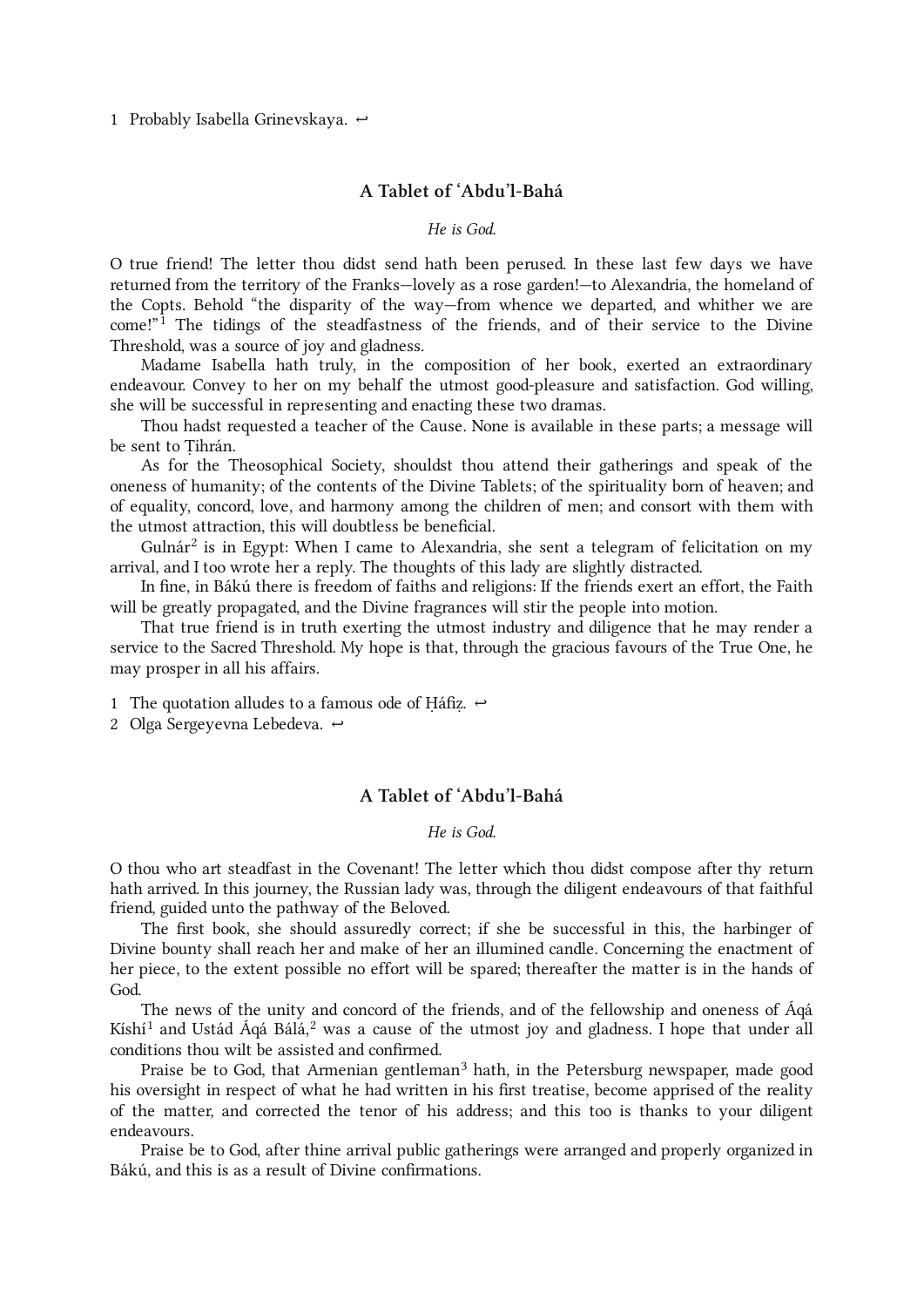The Glory of Glories rest upon thee.

O thou faithful stalwart! In truth, in the pathway of the Most Great Name, His Holiness the Glory of the heavens and of the earth, thou hast evinced—as thou dost still—the utmost degree of self-sacrificial devotion. Be thou assured of assistance and confirmation.

Praise be to God, thine honesty and trustworthiness are evident and proven in the eyes of Áqá Músá. In fine, in Bákú and Bálá-Khání—nay, throughout the whole of the Caucasus—some effective means must be adopted so that their inhabitants may benefit from the bounties of God and, having escaped from the darkness of waywardness and ignorance, become illumined beings.

<span id="page-23-6"></span>If thou art able to establish a school for the youth, wherein, under the tuition of Áqá Shaykh 'Alí-Akbar,<sup>[4](#page-23-3)</sup> they may study how to teach the Cause and become informed of the Divine proofs and testimonies, it would be most agreeable.

<span id="page-23-7"></span>Gulnár the Russian [5](#page-23-4) arrived in Alexandria, where she met me and experienced some mild spiritual sensations; yet since she was intending to return to Kazan, her thoughts were much preoccupied. She had absolutely no leisure. Do thou communicate with her: Perchance through thy guidance and that of the Russian lady<sup>[6](#page-23-5)</sup> she will little by little be fully awakened.

For the rest, deliver unto each of the friends a most wondrous Abhá greeting; cleave unto that which is the cause of enkindlement and attraction, and hold the Nineteen-Day Feast.

Convey on my behalf to the heavenly Shaykh 'Alí-Akbar the utmost love, devotion, and kindness.

The Glory of Glories rest upon thee.

<span id="page-23-0"></span>Karbilá'í Áqá Kishíy-i-'Alíuv. [↩](#page-22-5) 1

- <span id="page-23-1"></span>Ustád Áqá Bálá Karímuv. [↩](#page-22-5) 2
- <span id="page-23-2"></span>3 Sargis Mubagajian. ↔
- <span id="page-23-3"></span>4 Presumably Shaykh 'Alí-Akbar-i-Qúchání. ↔
- <span id="page-23-4"></span>5 Olga Sergeyevna Lebedeva. ↔
- <span id="page-23-5"></span>6 Isabella Grinevskaya. ↔

# A Tablet of 'Abdu'l‑Bahá

#### He is God.

O thou who art steadfast in the Covenant! The letter thou didst write hath been perused. Thou didst write concerning the diffusion of the Divine fragrances in that city. This was news such as to uplift the spirit. Assuredly thou hast by now brought together several of the friends, and been successful in dispatching teachers to outlying parts.

<span id="page-23-10"></span>Convey to Madame Isabella the Russian my utmost love.

Should Mr. Browne [1](#page-23-8) pass through Bákú, do thou assuredly extend to him the utmost love and kindness: Perchance he will forgo his present tendentious course and speak with fairness, for the Azalís have misrepresented the matter in his eyes.

With respect to Isabella's book, I wrote a letter to Paris, but this apparently hath not arrived. I shall write again.

<span id="page-23-11"></span>In fine, my hope is that, through God's invisible assistance, thou mayest day by day render ever greater service, and conduct thyself with the utmost steadfastness, so that the Caucasus may become the nest of the phoenix of mystery, [2](#page-23-9) Bákú may become redolent of musk, Tiflís may become a precious gem, Ganjih<sup>[3](#page-24-0)</sup> may become a store of riches, and Shíshih<sup>[4](#page-24-1)</sup> may become a scintillating pure crystal.

The debt of Alexandria and Haifa hath been discharged, for the sum hath been received, and the receipts that thou hadst previously requested have been sent.

The Glory of Glories rest upon thee.

<span id="page-23-8"></span>1 Professor E. G. Browne.  $\leftrightarrow$ 

<span id="page-23-9"></span>2 The Caucasus, identified with the fabled Mount Qáf, was the reputed home of the phoenix.  $\leftrightarrow$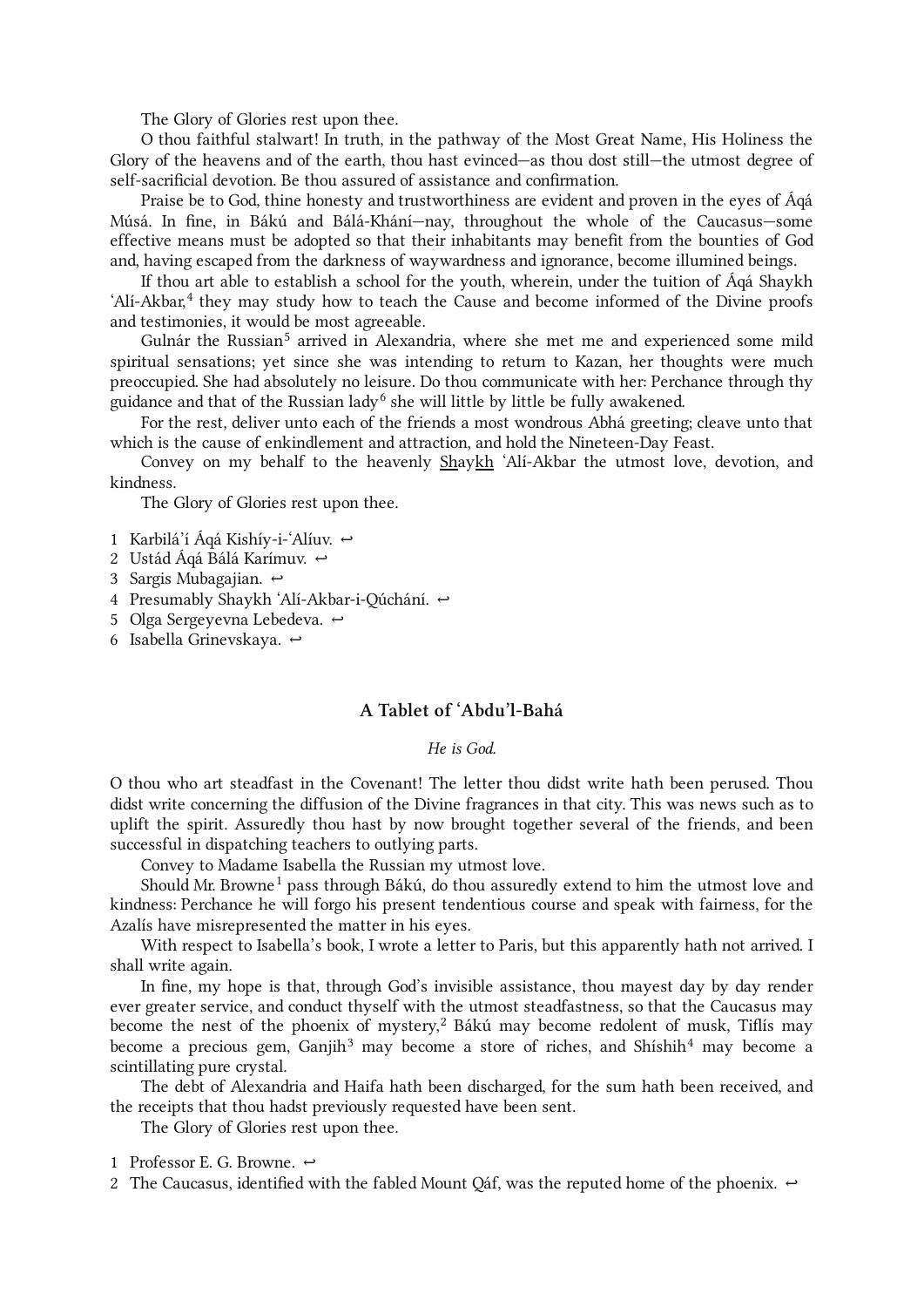<span id="page-24-0"></span>3 Ganja, Azerbaijan's second largest city.  $\leftrightarrow$ 

<span id="page-24-1"></span>4 The intention is perhaps the city of Shusha.  $\leftrightarrow$ 

# A Tablet of 'Abdu'l‑Bahá

# He is God.

O thou who art steadfast in the Covenant! Thy most recent letter hath arrived from Bákú. Likewise, a missive and accompanying printed composition have been received from Madame Isabella from Paris. From the contents of both letters it became evident that her intention is to stage in Paris a dramatic representation of the Cause of His Holiness the Exalted One. I have written her a letter, which is enclosed. After translating it, kindly send it on to her.

Do thou accord importance to the study of English; and should it be necessary to travel to London, that too is permitted.

Thou didst enquire concerning the deputies to the members of the consultative assembly. The deputies too must be elected by the people; that is, those persons who, after the elected members, have acquired the most number of votes must, with the cognizance of the consultative assembly, be appointed deputies. These matters are at the discretion of the consultative assembly. No one should directly, of his own accord, carry out any matter, even should it be in conformity with the approved constitution of the people and state; rather, it should for the present be carried out with the permission of the Spiritual Assembly, and thereafter through the intermediary of the government.

The Glory of Glories rest upon thee.

# A Tablet of 'Abdu'l‑Bahá

Bákú

#### He is God.

O thou who art firm in the Covenant! I am on the verge of setting out towards the West. For this reason I have not leisure to write at length. The speeches delivered in Europe have been collected and corrected—nay more, are in the process of being printed. Shouldst thou translate and publish whichever of these are suitable for the Theosophists, it would do no harm. I shall embark in two days' time. Shouldst thou have an intense yearning to be in attendance, permission is granted thee. Convey to all the beloved of God a most wondrous Abhá greeting.

The Glory of Glories rest upon thee.

# A Tablet of 'Abdu'l‑Bahá

## He is God.

O dear friends of 'Abdu'l‑Bahá! A message hath been sent verbally with Áqá Mírzá 'Alí-Akbar-i-Nakhjavání in a particular regard, which since it is involved, this pen hath not the opportunity to set it all down in writing. In question is the matter of confining the teaching work to Muslims. Ye should by all means treat this matter as important, and conduct yourselves accordingly, inasmuch as there is an all-embracing wisdom in such a course. Otherwise, those territories will become intractable—nay, more inimical than Iran. Ye must act with extreme caution: This is necessary and essential.

The Glory of Glories rest upon you.

# A Tablet of 'Abdu'l‑Bahá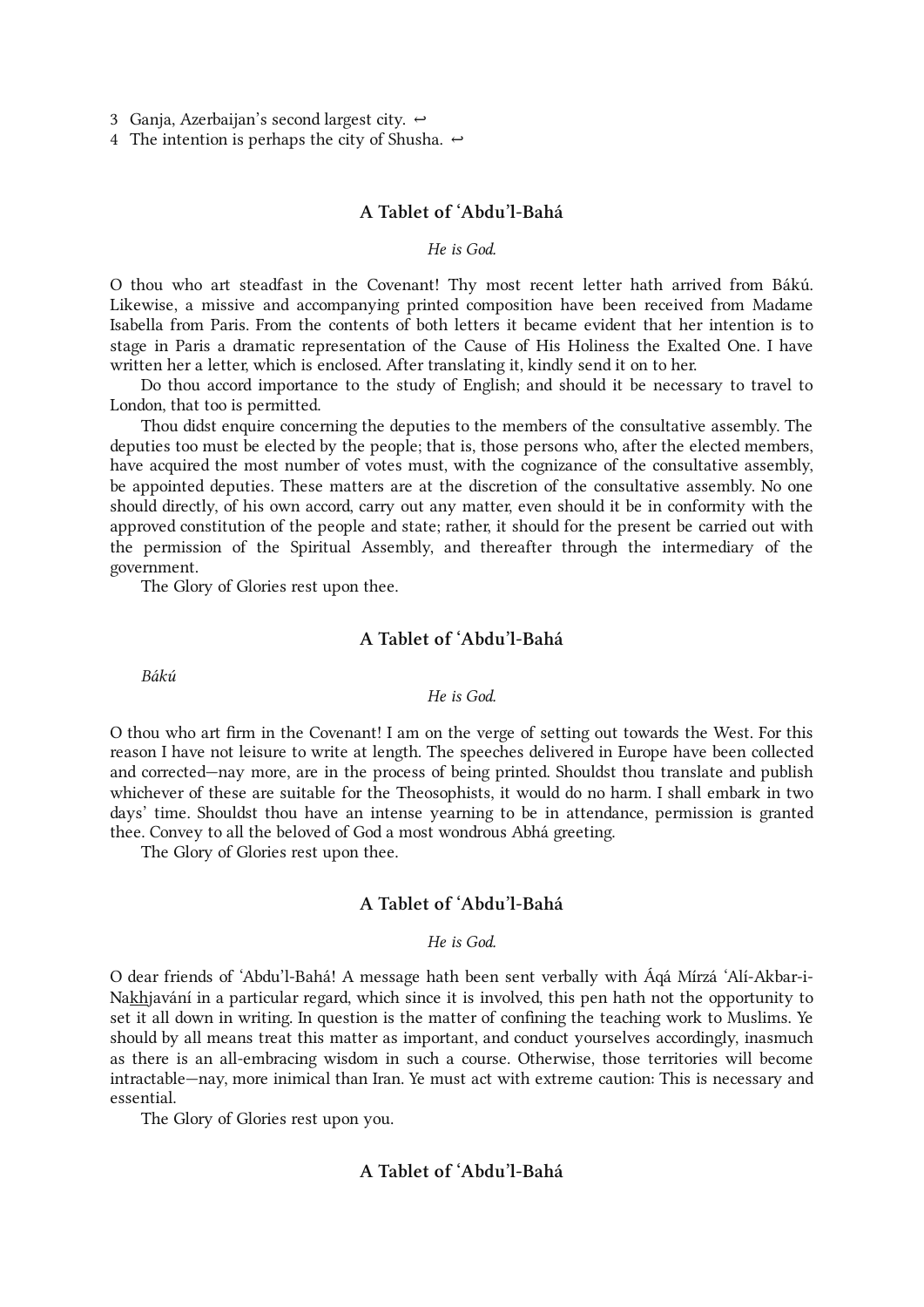#### He is God.

<span id="page-25-1"></span>O thou mine intimate and my confidant! In Montreal I could not be more busily occupied. The interactions and discussions during the day, and the nightly conversations, are extensive. Of all places, this is the best. There is a great deal to see, a small glimpse of which may be obtained from the newspapers. With respect to thyself, do thou carry out what I instructed thee. There is no opportunity to write more than this. Send thou the letter of Ahmadov,<sup>[1](#page-25-0)</sup> together with the details of the events that transpired.

<span id="page-25-0"></span>1 Referring perhaps to one of the Ahmadov brothers, sons of Hájí Aḥmad-i-Mílání, who were resident in Thilisi.  $\leftrightarrow$ 

# A Tablet of 'Abdu'l‑Bahá

### He is God.

O thou who art steadfast in the Covenant! Thy letter hath arrived, and, for want of opportunity, I am now replying to it in brief.

The formation of a teaching council is most acceptable and beneficial. It is hoped that in days to come the desired outcome will become apparent.

<span id="page-25-2"></span>The name of his Holiness the Purest Branch was Mihdí, and at the time of his ascension he was in his eighteenth year. The Leaves, or daughters, of the Blessed Beauty were three in number: the Greatest Holy Leaf, Furúg<u>h</u>íyyih <u>Kh</u>ánum,<sup>[1](#page-26-0)</sup> and Ṣamadíyyih <u>Kh</u>ánum.<sup>[2](#page-26-1)</sup> The Greatest Holy Leaf was continually engaged in service to His blessed Person; nor had she an hour's respite from her devoted labours. In the inner quarters, the Leaves were occupied with the remembrance of God, and with the exposition of questions relating to the Cause of God. Thus did the hours pass. The mother of 'Abdu'l-Bahá<sup>[3](#page-26-2)</sup> was throughout her life, both night and day, engaged in fervent supplication and remembrance, and occupied with the mention of God and the exposition of religious questions and of proofs in vindication of the True One.

The difference between Bahá'í and other women is that, among the other communities of the East, the women are occupied either with the management of the life of the household, or with the pursuit of pleasure and diversion. Bahá'í women, however, while concerning themselves as far as possible with the ordering of the affairs of life, devote the rest of their time to the exposition of Divine truths and mysteries.

As for the miracles that took place in the war of the children of Israel with the unbelievers, and are recorded in the Holy Bible, these have a figurative meaning and metaphorical interpretations; and yet withal the Bahá'ís do not hold the miracles of the Prophets to have been impossible of performance.

Concerning those souls who were formerly in the circle of Áqá Músá, and have now left it, this was as a result of the coercion and insistence of others. For this reason, allow no unseemly word about Áqá Músá to pass thy lips, but maintain towards him a respectful attitude. Almighty Providence will provide for those souls a source of livelihood, while they for their part must abide by the counsels of the True One and, with respect to Áqá Músá, by no means allow any word expressive of dissatisfaction to pass their lips.

Thou didst request that the questions of Áqá Mírzá Haydar-'Alí be printed and disseminated. To print and circulate them among the Bahá'ís is permissible; but to do so outside the community is by no means permissible, for this would give rise to universal rancour and enmity. Should the friends, however, commit to memory these facts, verses, and traditions, and, in gatherings, question the 'ulamá about them, then, the latter being unable to deliver a response, the people would become aware.

The friends must not—either with the people in general, or with the 'ulamá—speak in a contentious fashion, but rather they should express themselves with the utmost consideration, kindness, and propriety. Nor must they allow any topic to lead to conflict and altercation, for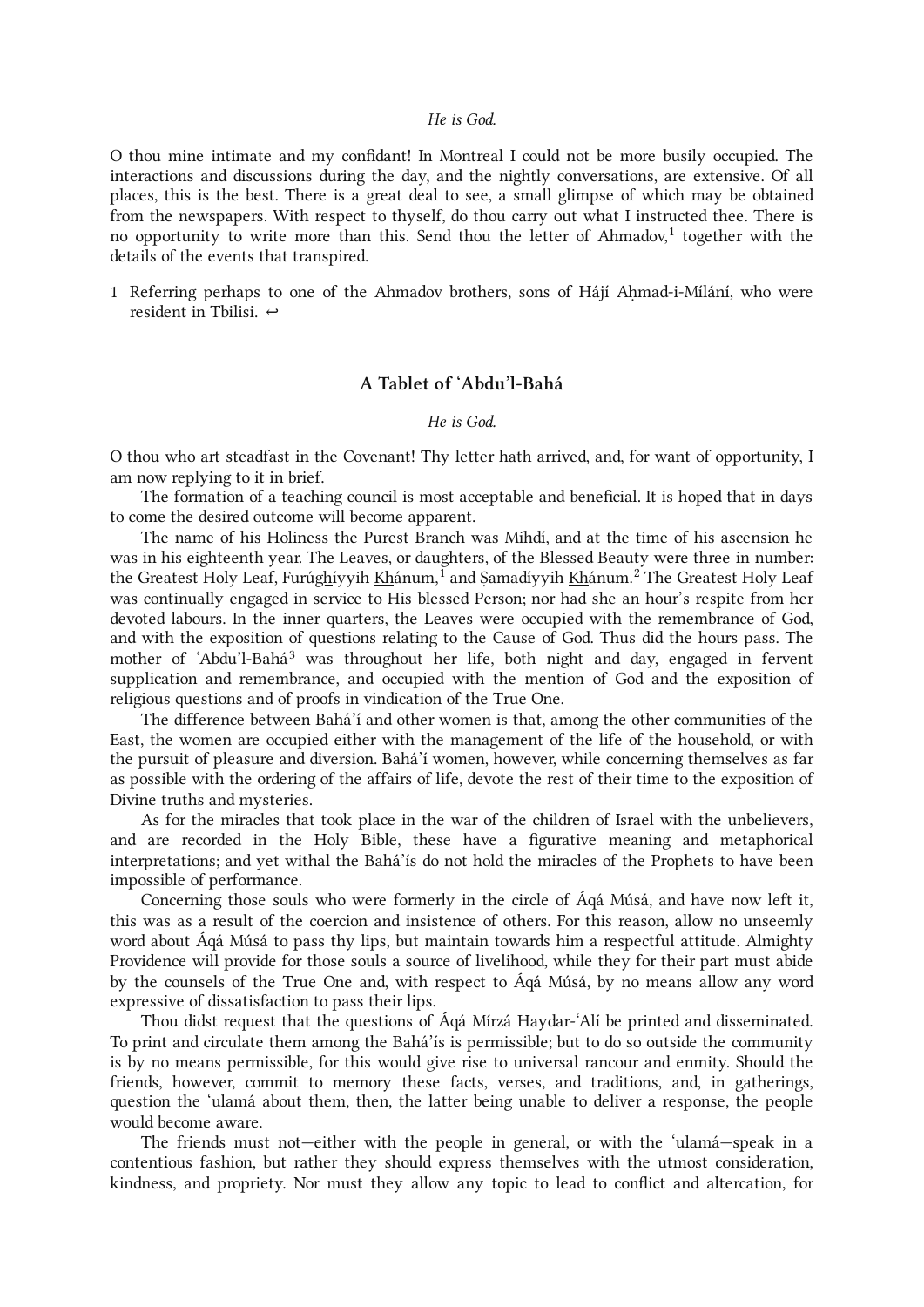contentious and polemical speech will never be productive of any useful result, but will rather engender rancour and enmity. Wherefore they should speak with the utmost kindness, selfeffacement, humility, and lowliness, nor ever let a harsh word pass their lips, saying instead: "We have no quarrel or dispute with any group of people, nor hold them in contempt, but regard both ourselves and them as servants of the one true God. We are all the fruits of one tree, and grown from the same bough. The only difference is that some are searching for the truth, while others are calm and silent, and occupied with themselves and their own interests."

<span id="page-26-6"></span>Do thou have the *Narrative*<sup>[4](#page-26-3)</sup> translated into German.

<span id="page-26-7"></span>It is not at present permissible to publish the treatise to the <u>Sh</u>ay<u>kh</u>.<sup>[5](#page-26-4)</sup>

<span id="page-26-8"></span>Permission is granted thee to travel with Áqá <u>Sh</u>ay<u>kh</u> 'Alí-Akbar<sup>[6](#page-26-5)</sup> to Iran.

The Glory of Glories rest upon thee.

<span id="page-26-0"></span>1 The daughter of Bahá'u'lláh's third wife Gawhar  $\underline{\text{Kh}}$ ánum.  $\leftrightarrow$ 

<span id="page-26-1"></span>2 The daughter of Bahá'u'lláh's second wife Mahd-i-'Ulyá. ↔

<span id="page-26-3"></span>4 A Traveller's Narrative Written to Illustrate the Episode of the Báb, translated by E. G. Browne.  $\leftrightarrow$ 

<span id="page-26-4"></span>5 Epistle to the Son of the Wolf.  $\leftrightarrow$ 

<span id="page-26-5"></span>6 Presumably, <u>Sh</u>ay<u>kh</u> 'Alí-Akbar-i-Qú<u>ch</u>ání. ↔

# A Tablet of 'Abdu'l‑Bahá

#### He is God.

O thou who art steadfast in the Covenant! Thy numerous letters have arrived. God willing, replies will be written to each one of them.

<span id="page-26-9"></span>Thou didst write concerning the Russian official. It is evident that, thanks to thine endeavours, he hath become somewhat attracted to the Cause; God willing, he will come little by little to believe in it entirely. Shouldst thou have in thy possession a copy of the Narrative, send him thereof however much he wisheth, and write to him that Mírzá Abu'l-Faḍl hath composed a treatise concerning this Cause, which hath been translated, and printed in America.<sup>[1](#page-27-0)</sup> Let him request it of the friends in Paris, and likewise the book Some Answered Questions, which hath been rendered into the French and English tongues. If he is able, let him render the Narrative into the German tongue and likewise the translation of the Tablets Tarázát, Tajallíyát, Kalimát, Bishárát, and I<u>sh</u>ráqát. In fine, whatever books there are about this Cause may be found with Mr. Dreyfus<sup>[2](#page-27-1)</sup> in Paris: Let him obtain them from him.

<span id="page-26-10"></span>Convey to the Russian lady<sup>[3](#page-27-2)</sup> the utmost loving-kindness on the part of 'Abdu'l-Bahá, and, so far as thou art able, strive to attract that respected personage to the Divine fragrances; for if once that virtuous matron becometh attracted and assured in faith and certitude, then, through the power of the confirmations of the Blessed Beauty, she will become in Western lands a brilliant candle.

Thou didst write concerning the disturbances in Bákú. Do thou have recourse to the government so that preventive measures may be taken; yet not in any adversarial fashion: rather, in a moderate manner state thou that such is contrary to justice and inimical to fellowship and love among all the subjects of the respected state.

In brief, I found myself exceedingly happy and satisfied with thee for thou hast arisen to serve the Cause of God. My hope is that thou wilt be assisted to perform outstanding services and become a means of exalting the Word of God.

<span id="page-26-11"></span>Always extend to Count Tolstoy loving and heartfelt greetings and treat him with the utmost courtesy, as we are indeed commanded to behave in this way. Perchance he may become fairminded. There are signs that his attitude hath improved and moderated. It is hoped that, God willing, it may improve further and that he may speak with justice about this Cause. It might be beneficial if thou wert to despatch to him, and others like him, the letter of this servant addressed to the believers of the East and the West<sup>[4](#page-27-3)</sup> which is translated and published in Russian.

<span id="page-26-2"></span>Navváb. [↩](#page-25-2) 3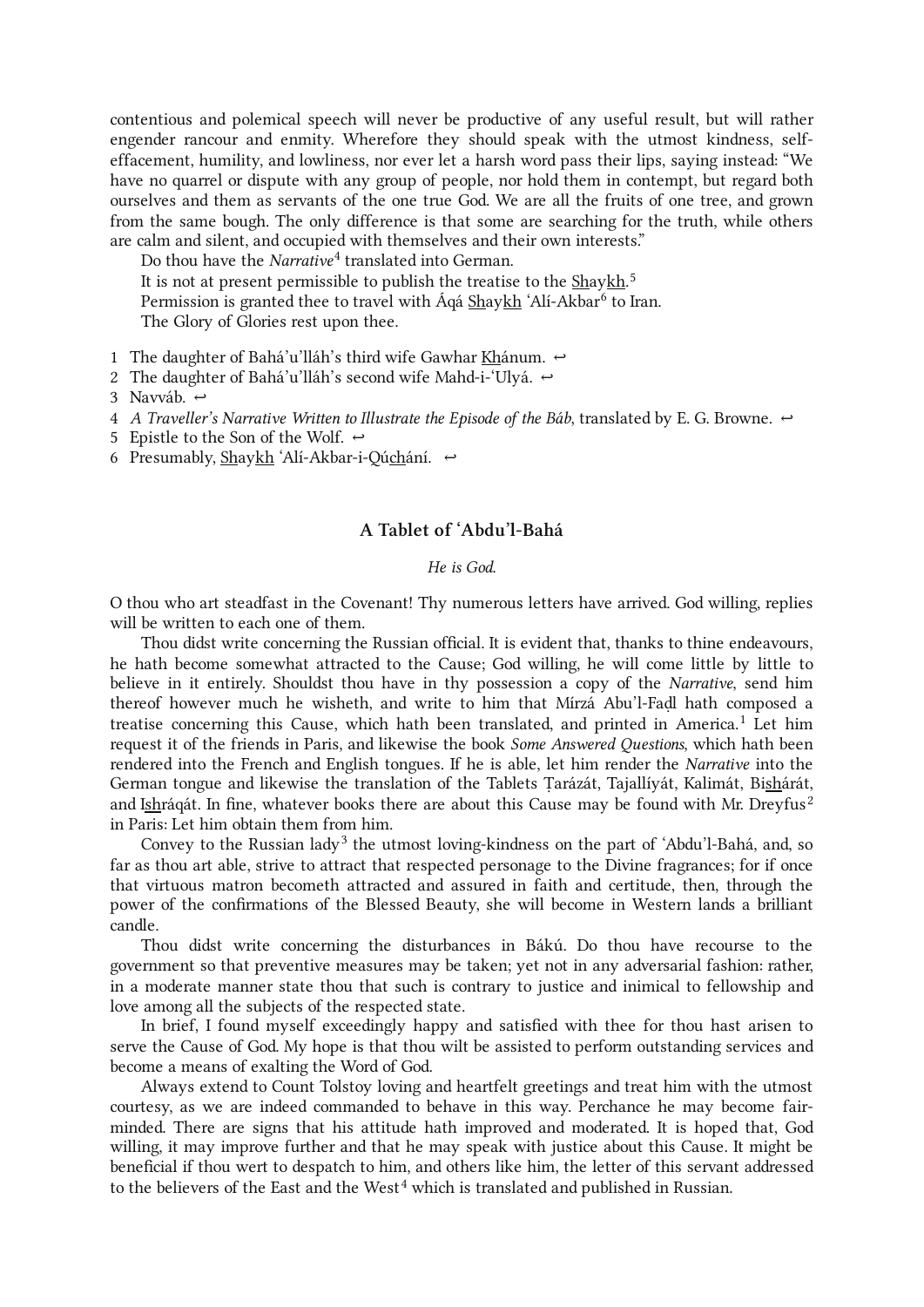The Glory of Glories rest upon thee.

- <span id="page-27-0"></span>1 Probably *Hujaj'ul Beheyyeh (The Behai Proofs)*, translated by Ali Kuli Khan (New York: J. W. Pratt & Co., 1902).  $\leftrightarrow$
- <span id="page-27-1"></span>2 Hippolyte Dreyfus-Barney.  $\leftrightarrow$
- <span id="page-27-2"></span>3 Probably Isabella Grinevskaya. ↔
- <span id="page-27-3"></span>A Tablet of 'Abdu'l‑Bahá known as the Lawḥ-i-Sharq va Gharb (The Tablet of East and West, 4 Makátíb-i-Hadrat-i-'Abdu'l-Bahá, vol. 1, pp. 307–24).  $\leftrightarrow$

### A Tablet of 'Abdu'l‑Bahá

# He is God.

<span id="page-27-7"></span>O thou who art steadfast in the Covenant! Thy letter hath arrived, and likewise the power of attorney which thou hadst sent for Áqá Mírzá Muḥsin. [1](#page-27-4) He hath gone to Jerusalem. God willing, he will return to 'Akká and take measures to purchase the land for thee. [2](#page-27-5)

Should Áqá Músá intend to travel to America, he must assuredly come to the Holy Land, and from here proceed to his destination.

<span id="page-27-8"></span>Thou didst write concerning the arrival of Shaykh 'Alí-Akbar,<sup>[3](#page-27-6)</sup> saying that this had been instrumental in generating a spirit of attraction. The hope of 'Abdu'l-Bahá is that, through the grace and bounty of the Blessed Beauty, he will raise aloft in that region the banner of "Yá Bahá'u'l-Abhá!", becoming the cause alike of the greater enkindlement of the friends, and the guidance of others. Thou didst write that three Russian persons had accepted the Faith. Erelong shalt thou witness all peoples and kindreds entering beneath the shadow of the tabernacle of the oneness of humanity.

Proceed nevertheless with rendering into Russian, and publishing and disseminating, the Narrative only if there is no harm in doing so. Yet shouldst thou translate the Epistle of East and West, and send it to Tolstoy, that would be most agreeable.

Convey to the beloved of God a most wondrous Abhá greeting.

The Glory of Glories rest upon thee.

<span id="page-27-4"></span>1 Aqá Mírzá Muḥsin Afnán. ↔

- <span id="page-27-5"></span>2 A piece of land in Haifa which was bought in the name of Mírzá 'Alí-Akbar.  $\leftrightarrow$
- <span id="page-27-6"></span>3 The one intended may be the martyr <u>Sh</u>ay<u>kh</u> 'Alí-Akbar-i-Qú<u>ch</u>ání, who, in 1327 A.H. (1909 A.D.), was directed by 'Abdu'l-Bahá to take up residence in Bákú in order to nurture its burgeoning Bahá'í community. [↩](#page-27-8)

# A Tablet of 'Abdu'l‑Bahá

#### He is God.

O thou who art steadfast in the Covenant! The letter dated the last day of the month of Dhi'l-Qa'dih hath arrived, its contents charged with firmness and steadfastness in the Covenant of the Wronged One.

<span id="page-27-9"></span>Concerning the correction of the book of that Christian person, [1](#page-28-0) shouldst thou be successful in this matter, it would be a great achievement, and a most necessary one. If and when he writeth the book he now hath in mind, let him then bring it with him. Pictures of the sites of 'Akká have been drawn in America, and printed and disseminated there. We will send thee a copy thereof, so that thou mayest give it to him.

We beseech God graciously to grant a cure to Áqá Músá.

For the rest, convey to all the friends a most wondrous Abhá greeting.

The Glory of Glories rest upon thee.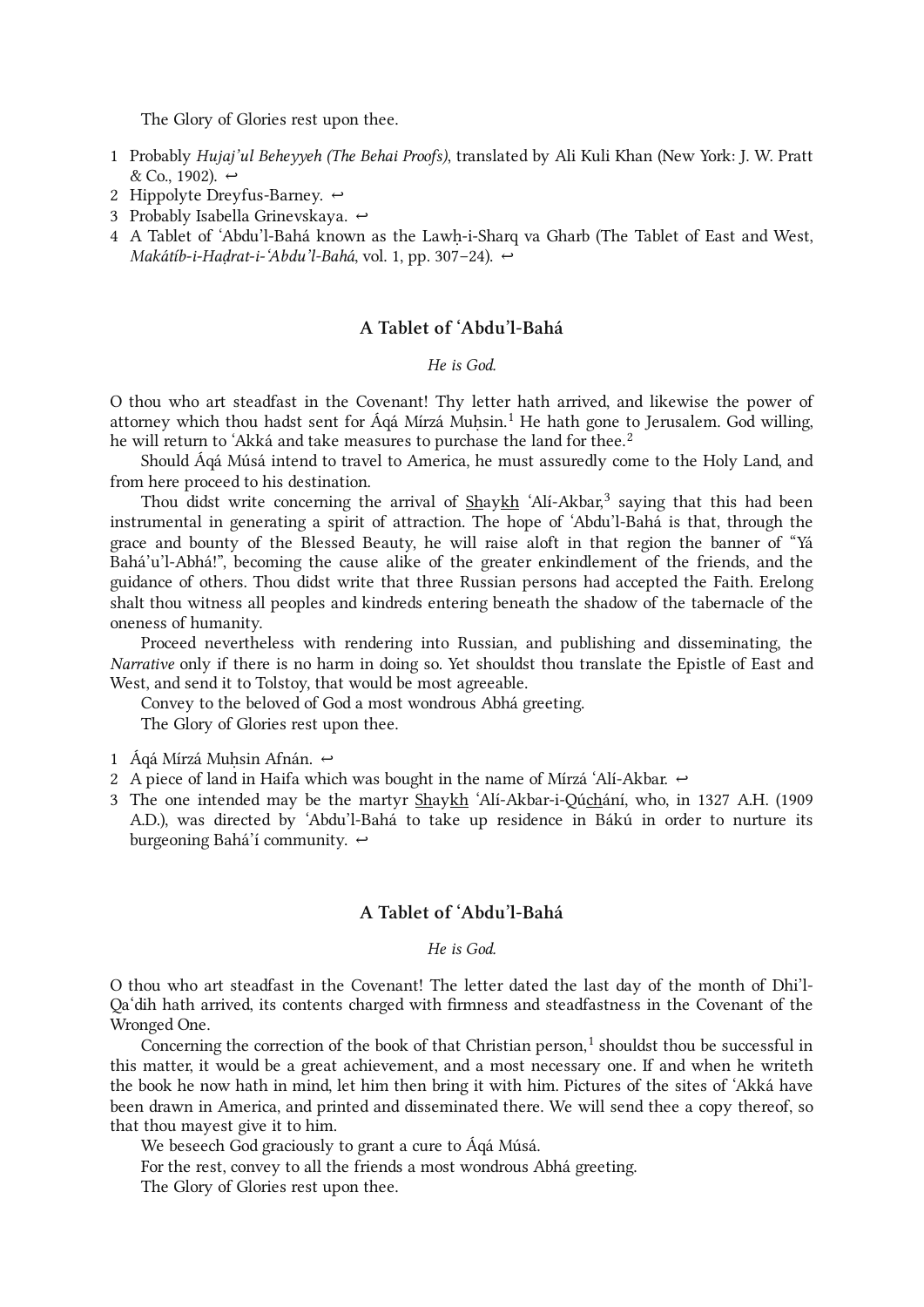<span id="page-28-0"></span>1 Probably Sargis Mubagajian.  $\leftrightarrow$ 

# A Tablet of 'Abdu'l‑Bahá

#### He is God.

O thou who art steadfast in the Covenant! During the days when thou wast present here, and honoured to visit the Sacred Tomb, thou didst raise several questions. No opportunity was found at the time to reply to them; now a brief reply is set forth in writing.

<span id="page-28-5"></span>The Mashriqu'l-Adhkár<sup>[1](#page-28-1)</sup> must be sanctified from such matters as fund box and treasury; but if, for the sake of poor relief, a box be set in a special place, there is no objection. This decision resteth with the Universal House of Justice, and the receipts of the poor-box must be expended at the discretion of the House of Justice.

<span id="page-28-6"></span>As regards the matter of the "Mahallu'l-Barakih,"<sup>[2](#page-28-2)</sup> this is similar to other companies and is also subject to the decision of the House of Justice. A portion of the accruing interest should be expended upon charitable objects.

The term of service of the members of a consultative assembly, ere the convening of the House of Justice, is five years. When the House of Justice is convened, whatsoever its members deem fit must be obeyed by all.

For the present, members of consultative assemblies are at liberty to resign. When more than half the members of a consultative assembly gather together, they may take counsel together and arrive at a resolution.

The chairman of the consultative assembly enjoyeth the prerogative associated with this position, being entitled to cast two votes.

These matters are according to the principles and standards observed today. When, however, the Universal House of Justice is established, it will deliberate upon all these matters, both large and small, and, according to the exigencies of the time, issue a binding resolution.

Whatever hath been set forth in this sheet is not mandatory: At the present time, the course indicated is merely recommended.

<span id="page-28-7"></span>A special letter hath been written to the members of the service council<sup>[3](#page-28-3)</sup> through the intermediary of Áqá 'Abdu'l-<u>Kh</u>áliq.<sup>[4](#page-28-4)</sup>

- <span id="page-28-1"></span>Projected for Bákú. Áqá Músá Naqíuv had volunteered, with the approval of the Master, to build 1 a House of Worship in Bákú. [↩](#page-28-5)
- <span id="page-28-2"></span>2 "Mahallu'l-Barakih" (literally "The Place of Blessing") referred to a community enterprise created by the Bahá'ís in Iran for the purpose of setting up a fund that could be used, among other things, for assisting the poor and needy, the education of children, and the propagation of the Bahá'í Faith.  $\leftrightarrow$
- <span id="page-28-3"></span>3 The term "service council" (*majlis-i-<u>kh</u>idmat*) was employed at this time to denote a committee of an Assembly which would attend to all practical, functional matters and details of the Assembly, its meetings, or the organized gatherings of the friends.  $\leftrightarrow$
- <span id="page-28-4"></span>4 Presumably Mírzá 'Abdu'l-<u>Kh</u>áliq-i-Ya'qúbzádih. ↔

# A Tablet of 'Abdu'l‑Bahá

#### He is God.

<span id="page-28-8"></span>O spiritual friends! When Jináb-i-Nakhjavání was in this Divine Abode, he requested that letters be written to each one of you. Having now faithfully discharged his commission, he hath freed himself from reproach; yet I for my part am abashed, since, having no leisure, I am unable to write to each of you a separate letter. "Whoever is constrained by circumstances is excused, and exempt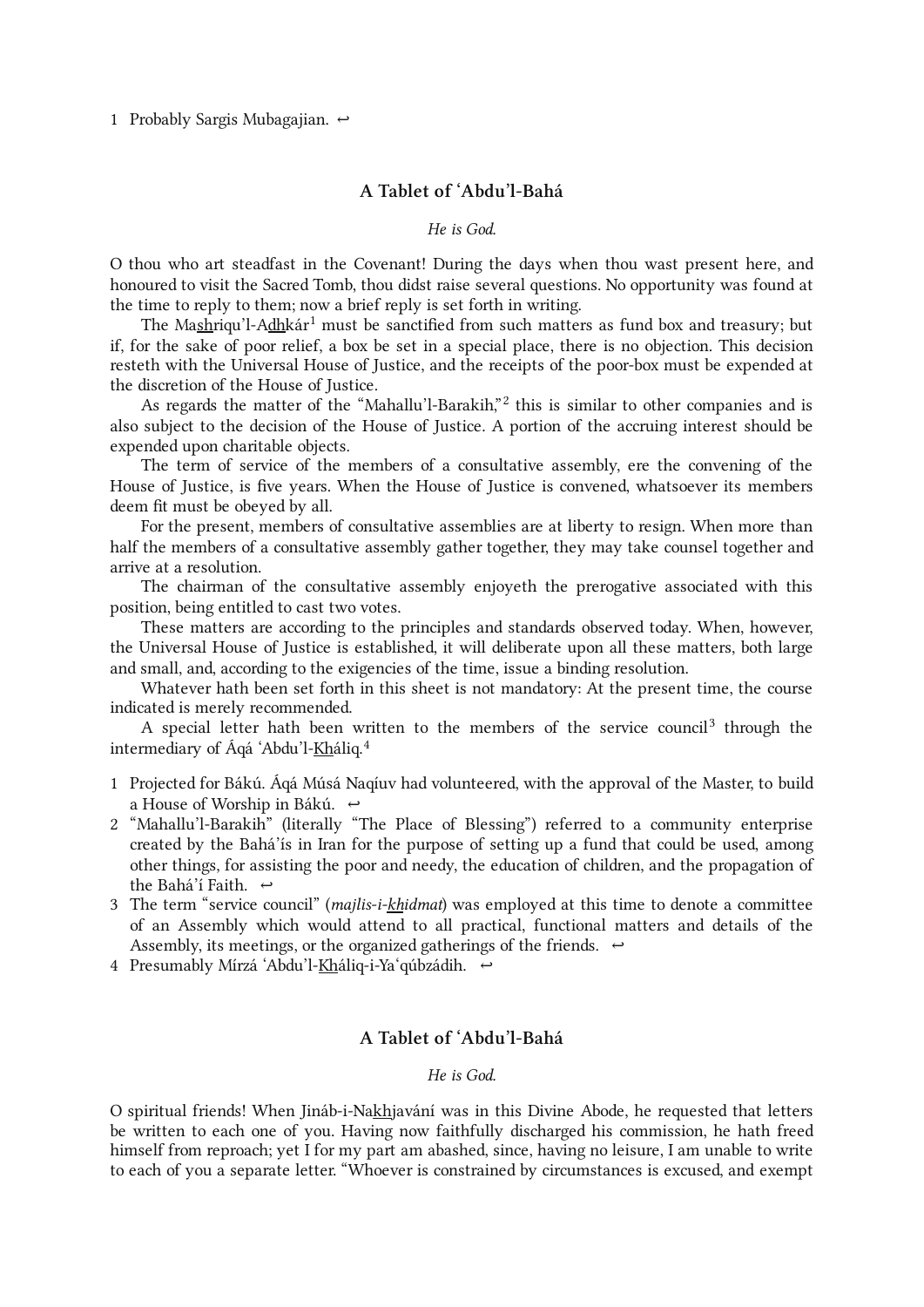from the imputation of neglect."<sup>[1](#page-29-0)</sup> I have accordingly composed a single letter, in which I have mentioned all the spiritual friends.

Ye are all the waves of one sea, the rays of one sun, the flowers of one garden, the lions of one thicket, the birds of one meadow, and the fragrant blossoms of one rose garden: wherefore ye are even as a single soul, and this letter is in reality written to each one of you.

Render thanks unto the grace and bounty of the Abhá Beauty for having lighted such a resplendent candle of unity whereby the human world hath been illumined. Whatsoever flaw there be in our unity and concord proceedeth from our own shortcoming; for otherwise, the outpouring of grace eternal hath gathered all beneath the shadow of a single tabernacle, breathing the breath of life eternal, and causing the fragrance of the oneness of the human world to perfume the nostrils of humankind.

Now, exert ye night and day a mighty effort that ye may become dawning-places of the lights of oneness, and daysprings of the splendours of detachment; and, with unsurpassed affection, so mingle together that the cloud of God's loving providence may rain down its bounties, and the lights of His divine favour may shine forth refulgent. Each night and day, each dusk and dawn, I offer fervent supplications to the Kingdom of Mysteries, entreating Almighty God that ye may under all conditions show forth constancy and steadfastness, fellowship and love.

The Glory of Glories rest upon you.

<span id="page-29-0"></span>1 Arabic maxim.  $\leftrightarrow$ 

# Extract from a Tablet of 'Abdu'l‑Bahá

In this day, no greater manifestation of love and kindness can be conceived in the world of existence than this, that, at the Shrine of Bahá'u'lláh, one should call to mind a loved one, make mention of him, and offer prayers for his well-being. This is God's mightiest favour, His greatest bounty, His highest gift, and the sign of His consummate bestowal.

### Extract from a Tablet of 'Abdu'l‑Bahá

<span id="page-29-3"></span>Convey warmest, most loving greetings to Mark Tobey on my behalf, and heartfelt affection to Marguerite Bull.<sup>[1](#page-29-1)</sup> What a sacred task is hers, serving helpless children! I ask God to assist her.

<span id="page-29-4"></span>As for thee, obey the Convention,<sup>[2](#page-29-2)</sup> travel for a time, and teach. After that, work to perfect thine art. For it is incumbent upon thee both to obey the Convention, and to perfect thine art.

I rejoice to hear that thou takest pains with thine art, for in this wonderful new age, art is worship. The more thou strivest to perfect it, the closer wilt thou come to God. What bestowal could be greater than this, that one's art should be even as the act of worshipping the Lord? That is to say, when thy fingers grasp the paintbrush, it is as if thou wert at prayer in the Temple.

<span id="page-29-1"></span>1 The English equivalent of this name written in Persian by 'Abdu'l-Bahá is not certain.  $\leftrightarrow$ 

<span id="page-29-2"></span>Probably the Eleventh Annual Convention of the Bahá'í Temple Unity, held at Hotel McAlpin, 2New York City, 26–30 April 1919, at which the Tablets of the Divine Plan were unveiled.  $\leftrightarrow$ 

## Extract from a Tablet of 'Abdu'l‑Bahá

Shouldst thou recite any of the revealed prayers, and seek assistance from God with thy face turned towards Him, and implore Him with devotion and fervour, thy need will be answered.

# A Tablet of 'Abdu'l‑Bahá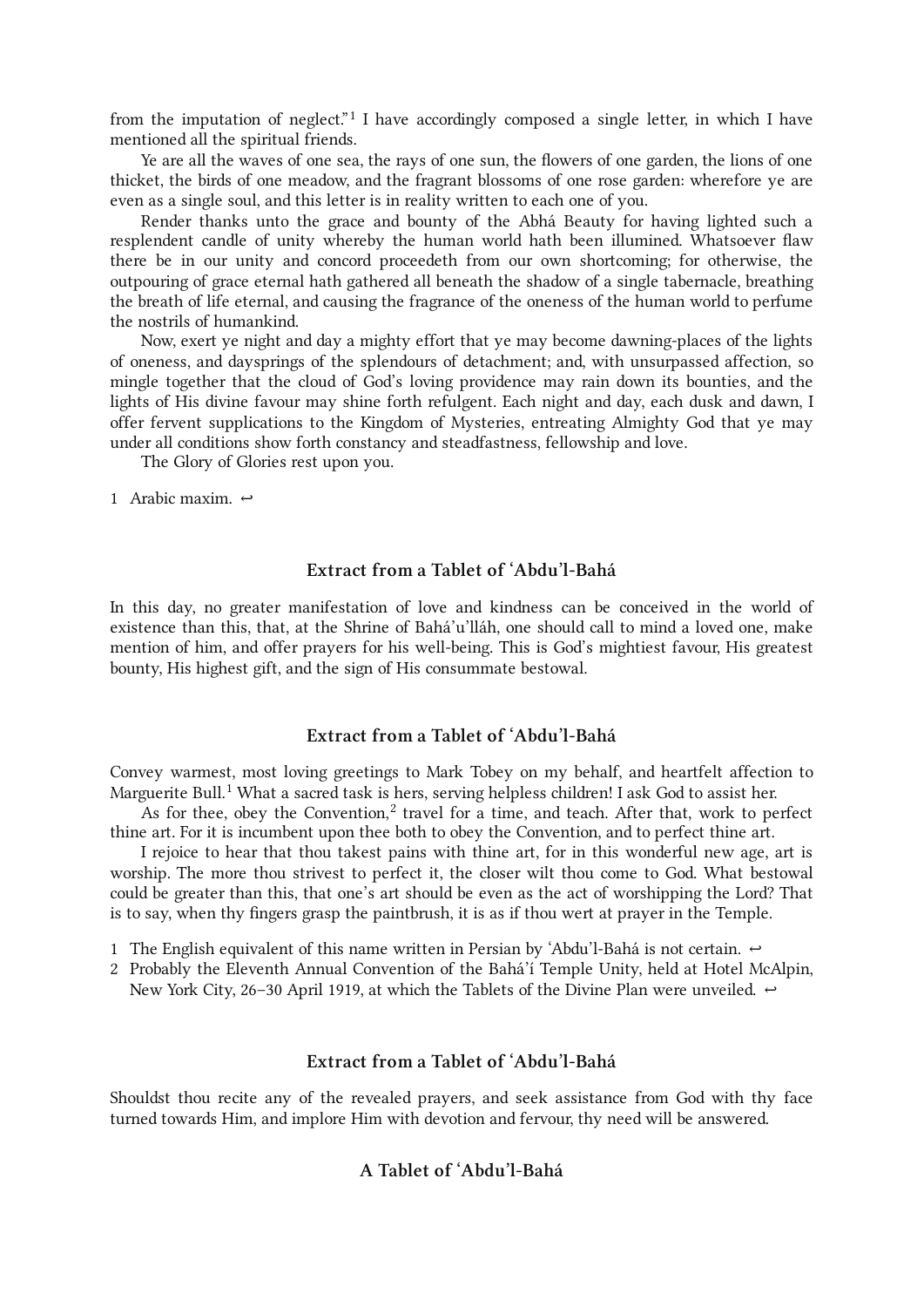O thou dear handmaid of God!

Thy letter dated 6 April 1906 hath been received. Thou hast written that Mrs. Mann hath regained her health. God be praised, this daughter of the Kingdom hath attained unto spiritual health. A disaster to the body, when spiritual health is present, is of no importance. That is the main thing. God be thanked, she hath attained that great bestowal; she hath taken on immortal life.

It is to be regretted, however, that her husband is still wrapped in the veils of his idle imaginings. If her dear daughter Margaret be trained according to the instructions of God, she will grow to be a peerless plant in the garden of the heart. It is incumbent upon the father to choose for his daughter the glory that dieth not. Nevertheless, this is up to him; he may educate her in any way he desireth.

As to what thou didst ask regarding the history of the philosophers: history, prior to Alexander of Greece, is extremely confused, for it is a fact that only after Alexander did history become an orderly and systematized discipline. One cannot, for this reason, rely upon traditions and reported historical events that have come down from before the days of Alexander. This is a matter thoroughly established, in the view of all authoritative historians. How many a historical account was taken as fact in the eighteenth century, yet the opposite was proved true in the nineteenth. No reliance, then, can be placed upon the traditions and reports of historians which antedate Alexander, not even with regard to ascertaining the lifetimes of leading individuals.

Wherefore ye should not be surprised that the Tablet of Wisdom is in conflict with the historical accounts. It behoveth one to reflect a while on the great diversity of opinion among the historians, and their contradictory accounts; for the historians of East and West are much at odds, and the Tablet of Wisdom was written in accordance with certain histories of the East.

Furthermore, the Torah, held to be the most ancient of histories, existeth today in three separate versions: the Hebrew, considered authentic by the Jews and the Protestant clergy; the Greek Septuagint, which is used as authoritative in the Greek and other Eastern churches; and the Samaritan Torah, the standard authority for that people. These three versions differ greatly, one from another, even with regard to the lifetimes of the most celebrated figures.

<span id="page-30-0"></span>In the Hebrew Torah, it is recorded that from Noah's flood until the birth of Abraham there was an interval of two hundred and ninety-two years. In the Greek, that time-span is given as one thousand and seventy-two years, while in the Samaritan, the recorded span is nine hundred and forty-two years. Refer to the commentary by Henry Westcott,<sup>[1](#page-31-0)</sup> for tables are supplied therein which show the discrepancies among the three Torahs as to the birthdates of a number of the descendants of Shem, and thou wilt see how greatly the versions differ one from another.

Moreover, according to the text of the Hebrew Torah, from the creation of Adam until Noah's flood the elapsed time is recorded as one thousand six hundred and fifty-six years, while in the Greek Torah the interval is given as two thousand two hundred and sixty-two years, and in the Samaritan text, the same period is said to have lasted one thousand three hundred and seven years.

Reflect thou now over the discrepancies among these three Torahs. The case is indeed surprising. The Jews and Protestants belittle the Greek Torah, while to the Greeks, the Hebrew version is spurious, and the Samaritans deny both the Hebrew and the Greek versions.

Our purpose is to show that even in Scriptural history, the most outstanding of all histories, there are contradictions as to the time when the great ones lived, let alone as to dates related to others. And furthermore, learned societies in Europe are continually revising the existing records, both of East and West. In spite of this, how can the confused accounts of peoples dating from before Alexander be compared with the Holy Text of God? If any scholar expresses astonishment, let him be surprised at the discrepancies in Scriptural history.

Nevertheless, Holy Writ is authoritative, and with it no history of the world can compare, for experience hath shown that after investigation of the facts and a thorough study of ancient records and corroborative evidence, all have referred back to the Holy Scriptures. The most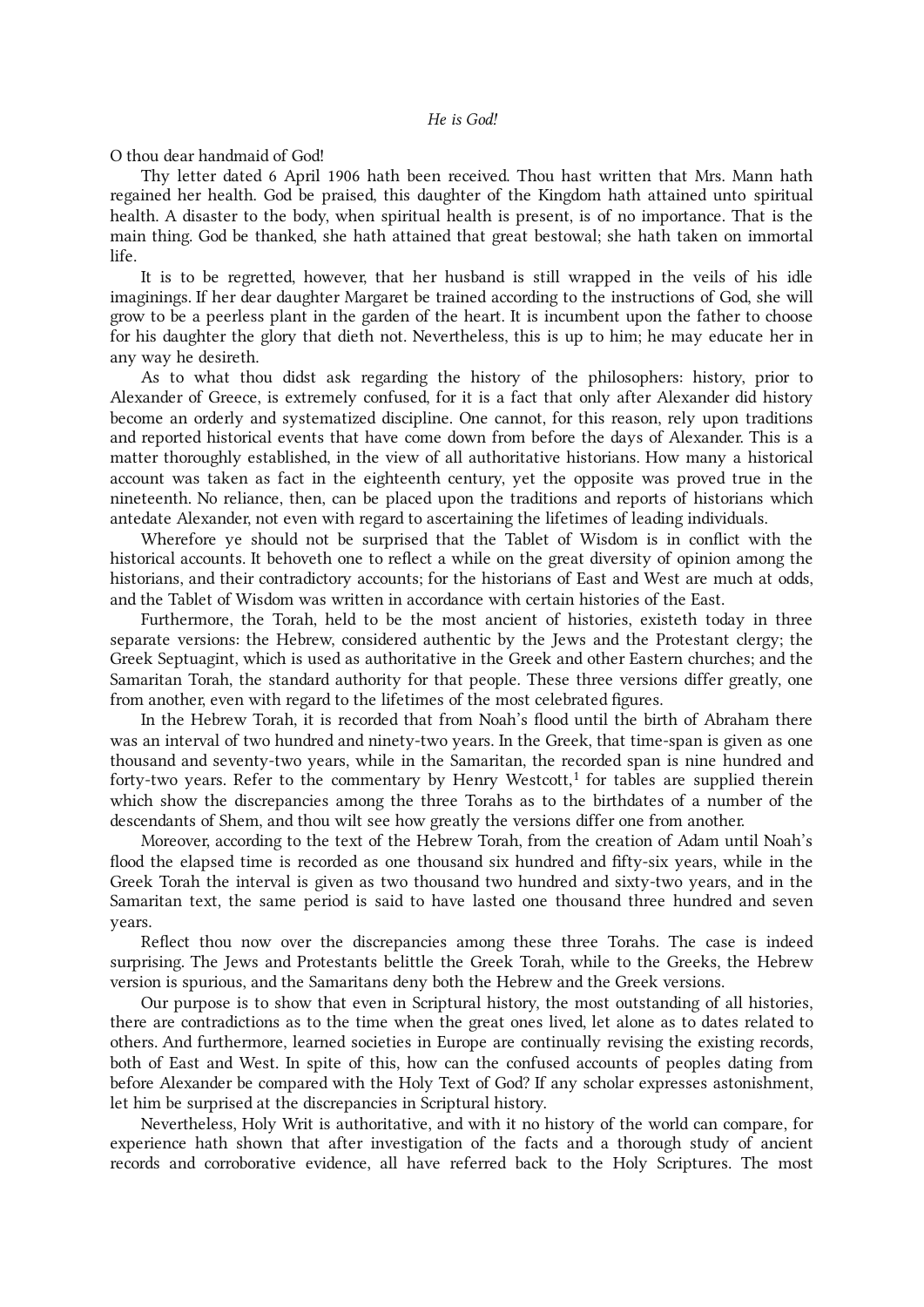important thing is to establish the validity of God's universal Manifestation; once His claim proveth true, then whatsoever He may choose to say is right and correct.

The histories prior to Alexander, which were based on oral accounts current among the people, were put together later on. There are great discrepancies among them, and certainly they can never hold their own against Holy Writ. It is an accepted fact among historians themselves that these histories were compiled after Alexander, and that prior to his time history was transmitted by word of mouth. Note how extremely confused was the history of Greece, so much so that to this day there is no agreement on the dates related to the life of Homer, Greece's farfamed poet. Some even maintain that Homer never existed at all, and that the name is a fabrication.

A letter hath been addressed to Mr. Sprague, thou wilt find it enclosed.

It is my hope that through the favour and grace of the Abhá Beauty, thou wilt fully recover thy health, and engage in serving the Cause with all thy might. I am aware that thou art much afflicted, and in extreme distress; but if we taste a drop from affliction's cup, the Blessed Beauty drank down a sea of anguish, and once we call this to mind, then every hardship turneth into peaceful rest, and toil into merciful bliss. Then will a draught of agony be but refreshing wine, and the tyrant's wound only a friend's most gentle balm. Greetings be unto thee, and praise.

<span id="page-31-0"></span>1 The English equivalent of this name written in Persian by 'Abdu'l-Bahá is not certain.  $\leftrightarrow$ 

## Extract from a Tablet of 'Abdu'l‑Bahá

Know thou that before maturity man liveth from day to day and comprehendeth only such matters as are superficial and outwardly obvious. However, when he cometh of age he understandeth the realities of things and the inner truths. Indeed, in his comprehension, his feelings, his deductions and his discoveries, every day of his life after maturity is equal to a year before it.

## Extract from a Tablet of 'Abdu'l-Bahá

<span id="page-31-2"></span>As to that which hath been mentioned in the Torah and the Scriptures regarding Lot and his daughters and the apostatizing of some of the Prophets, these are but a medley of dreams for which God hath sent down no warrant. These are only the sayings of the chroniclers among the people of the Book. Know ye that the Torah is what was revealed in the Tablets unto Moses, may peace be upon Him, or that which He was commanded to do. But the stories are historical narratives and were written after Moses, may peace be upon Him. The evidence of this is that in the last Book<sup>[1](#page-31-1)</sup>, there is mention of events that transpired after the passing of Moses, and this is a clear and manifest proof that these stories were recorded after Moses, may peace be upon Him. These narratives are not reliable; they are stories and accounts concerning which God hath sent down no warrant. For the noble Book and mighty Decree is the Tablets which Moses, upon Him be peace, brought from Mount Sinai, and the laws which He proclaimed unto the children of Israel, in accordance with the explicit text of those Tablets. Therefore, be not astonished by the accounts penned by the chroniclers after Moses, as these accounts are not amongst the firm and conclusive verses of the Scriptures and Tablets.

<span id="page-31-1"></span>1 The Book of Deuteronomy, the last chapter of which speaks of the death of Moses and the succession of Joshua.  $\leftrightarrow$ 

# Extract from a Tablet of 'Abdu'l‑Bahá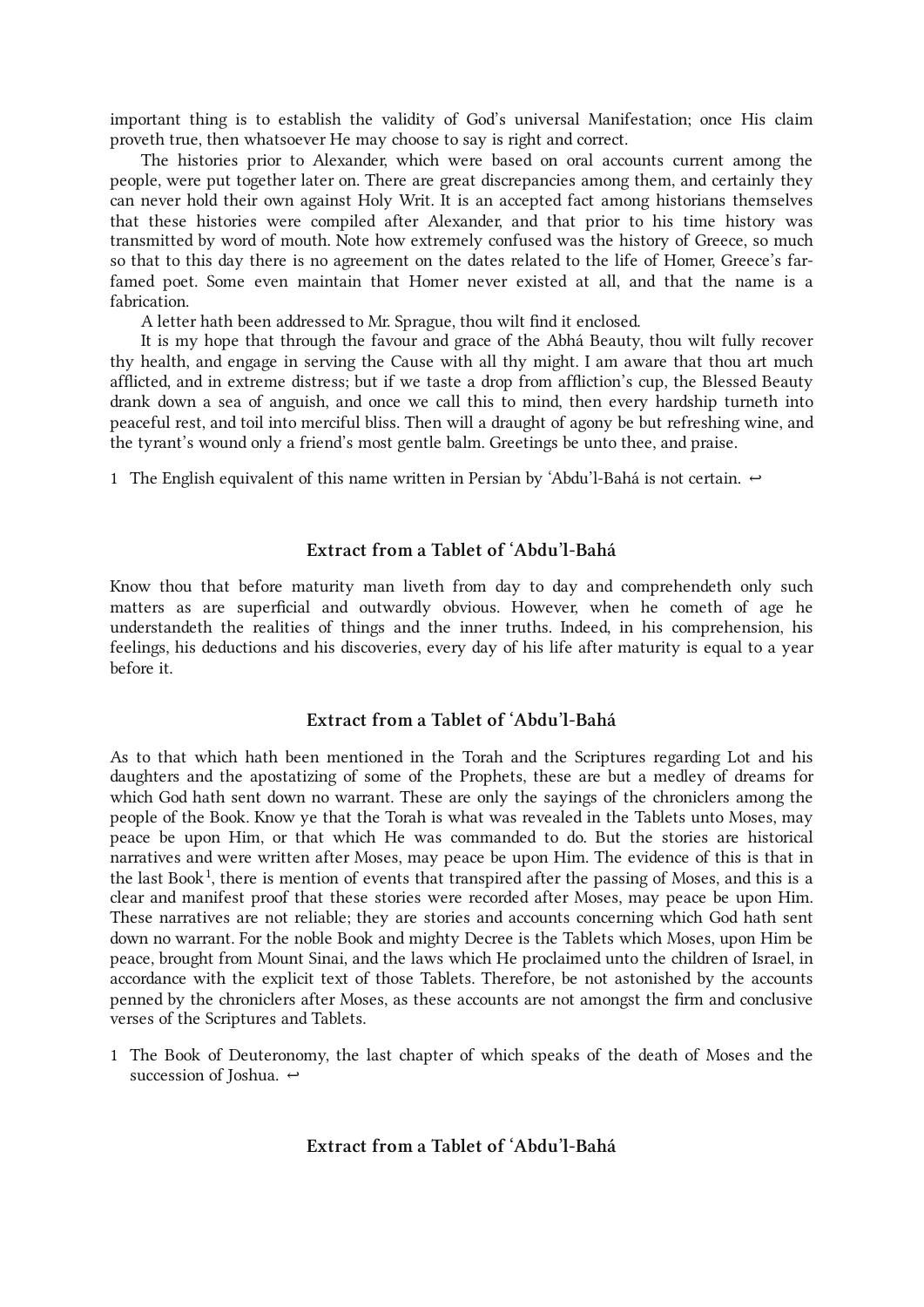It is the wish of my heart and soul that the Sun of the divine heavens will shine with such splendour and beauty in that country that India will become a rose-garden.... India will sweeten the palates with delectable sweetness, will mingle ambergris and musk, and mix milk with honey.

# A Tablet of 'Abdu'l‑Bahá

Paris The Friends of God, Upon them rest the glory of God, the All-Glorious!

He is God!

O loved ones of 'Abdu'l‑Bahá!

Praise be to God! The fragrances of holiness are spread abroad. The pearls of bounty are scattered everywhere. The light of guidance is resplendent. The morning-star of the Concourse on High ascendeth. The cloud of mercy raineth down. The sun of bestowal blazeth and dazzleth. The wind of providence bloweth, and the fragrances of the Abhá Paradise nourish souls in the North and South. The East is illumined, and the West scented with roses. The world is perfumed with musk. Blessed is he who hath illumined his eyes by beholding these splendours and whose soul hath become a garden through inhaling this musk-scented breeze.

O loved ones of God! Now is the time to be drunk with the cup of the Covenant. Rend your garments in love for the beauty of the All-Merciful. In the banquet of the Covenant seize ye the chalice of divine knowledge. Drunk and yearning, raise up a song of the purity and sanctity of the Living, the Almighty God, till East and West are bewitched, and North and South set ablaze.

## A Tablet of 'Abdu'l‑Bahá

O flame of the love of God! The ray must shed light and the sun must rise; the full moon must shine and the star must gleam. Since thou art a ray, beseech thou the Lord to enable thee to give illumination and enlightenment, to brighten the horizons and to consume the world with the fire of the love of God. I hope that thou mayest attain such a station, nay, surpass it. Upon thee be His glory.

#### Extract from a Tablet of 'Abdu'l‑Bahá

It may be that letters addressed to the women believers do indeed contain certain passages written by way of encouragement, but the purpose of such passages is to show that, in this wondrous Dispensation, certain women have outshone certain men—not that all women have excelled all men! The members of the Spiritual Assembly should do all they can to give encouragement to the women. In this Dispensation one should not think in terms of "men" and "women": all are under the shadow of the Word of God and, as they strive more diligently, so shall their reward be greater —be they men or women or the frailest of people.... As for the large number of Tablets addressed to women enjoining them to teach the Cause: since the letters arriving in the Holy Land come for the most part from women, and only rarely from men, it is natural that women should be written to more frequently than men....

As to thy question: "To whom should we turn?"—turn thou to the Ancient Beauty. God willing, a copy of His blessed portrait will in due course be despatched to thee so that when offering prayer thou mayest turn thyself in spirit towards that Holy Likeness, and not towards some mere figment of the imagination. Know thou, however, that at no time should His blessed portrait be hung in the Mashriqu'l-Adhkár.

As regards the question of young children and of weak, defenseless souls who are afflicted at the hands of the oppressor, in this a great wisdom is concealed. The question is one of cardinal importance, but briefly it may be stated that in the world to come a mighty recompense awaiteth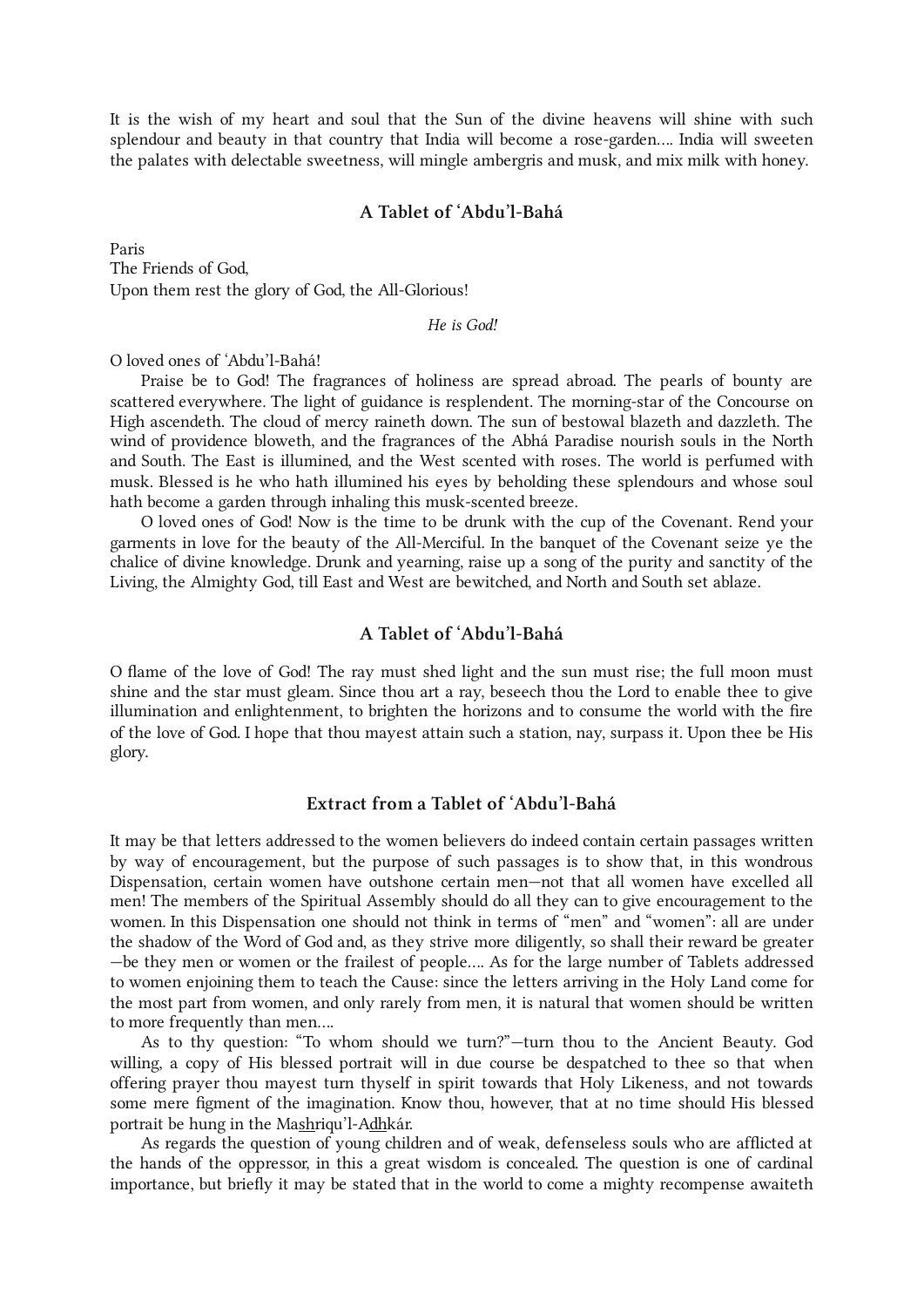such souls. Much, indeed, might be said upon this theme, and upon how the afflictions that they bear in life become a cause for them of such an outpouring of Divine mercy and bestowal as is preferable to a hundred thousand earthly comforts and to a world of growth and development in this transitory abode; but, if possible, God willing, all this will be explained to thee in detail and by word of mouth when thou arrivest here.

## Extract from a Tablet of 'Abdu'l-Bahá

Know thou that the distinction between male and female is an exigency of the physical world and hath no connection with the spirit; for the spirit and the world of the spirit are sanctified above such exigencies, and wholly beyond the reach of such changes as befall the physical body in the contingent world. In former ages, men enjoyed ascendancy over women because bodily might reigned supreme and the spirit was subject to its dominion. In this radiant age, however, since the power of the spirit hath transcended that of the body and assumed its ascendancy, authority and dominion over the human world, this physical distinction hath ceased to be of consequence; and, as the sway and influence of the spirit have become apparent, women have come to be the full equals of men. Today, therefore, there is no respect or circumstance in which a person's sex provideth grounds for the exercise of either discrimination or favour.

# A Tablet of 'Abdu'l‑Bahá

O ye sons and daughters of the Kingdom!

Your letter dated September 30 of this year hath been received, and from the contents it became clear and evident that the fire of the love of God hath burst into a flame in that region—a flame that can illumine the whole world and transform the East and the West into a field for the knights of the Kingdom.

Consider how all the peoples of the world are slumbering upon the couch of negligence, but praise be to God, ye have been awakened. All men remain sunk in heedlessness, but ye have become quick of apprehension. They are deprived of the blessings of the Kingdom, but ye are among the well-favoured. Neither the crow nor the raven can take part in the delights of a sparkling rose-garden; the charm and perfection of the rose are as nourishment to the impassioned nightingale endowed with a melodious voice. The realm of the Kingdom is like the fountain of life and ye are as the fish, sore athirst and restless.

Render ye thanks unto God, inasmuch as in the Day of the advent of the Kingdom ye have drawn so nigh unto His court and are so greatly favoured at the Threshold of the loving Lord. Therefore it behoveth you to strive with heart and soul so that the human world may shine resplendent, that the basis of hatred and antagonism may be wiped out from the earth and that all mankind may live together in unity and harmony, with the utmost love and fellowship.

# Extract from a Tablet of 'Abdu'l‑Bahá

In ancient times the people of America were, through their northern regions, close to Asia, that is, separated from Asia by a strait. For this reason, it hath been said that crossing had occurred. There are other signs which indicate communication.

<span id="page-33-1"></span>As to places whose people were not informed of the appearance of Prophets, such people are excused. In the Qur'án it hath been revealed: "We will not chastise them if they had not been sent a Messenger."<sup>[1](#page-33-0)</sup>

Undoubtedly in those regions the Call of God must have been raised in ancient times, but it hath been forgotten now.

<span id="page-33-0"></span>1 Our'án 17:15  $\leftrightarrow$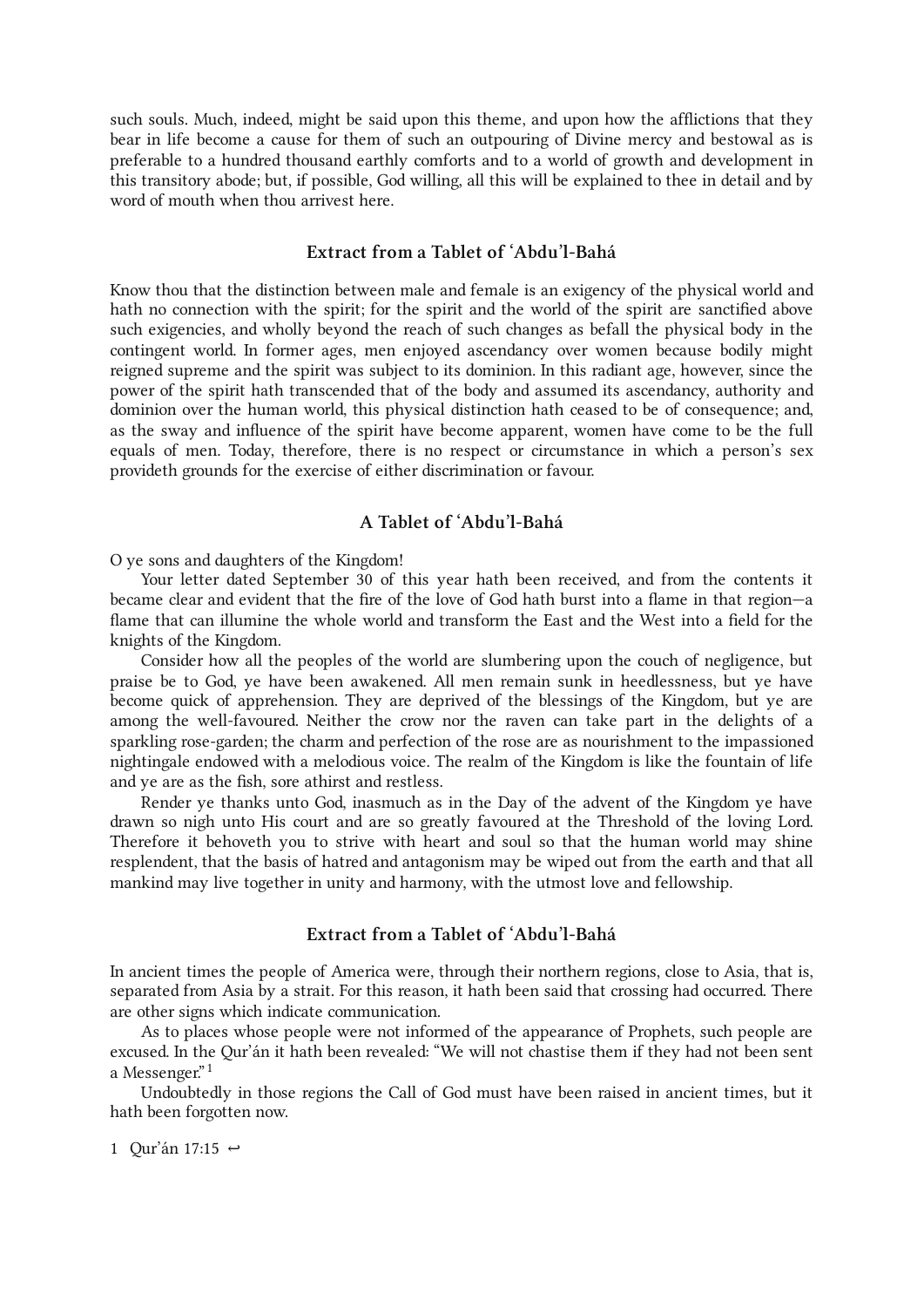# Extract from a Tablet of 'Abdu'l‑Bahá

The Bayán hath been superseded by the Kitáb-i-Aqdas, except in respect of such laws as have been confirmed and mentioned in the Kitáb-i-Aqdas. The Book to which the Bahá'ís turn is the Kitáb-i-Aqdas, not the Bayán.

#### Extract from a Tablet of 'Abdu'l‑Bahá

I eagerly anticipate the day when New York will become a blessed spot from which the call to steadfastness in the Covenant of God will go forth to every part of the world, thus making that city outstanding from every point of view.

Bless Thou, O King of Kings, the city of New York! Cause the friends there to be kind to one another. Purify their souls and make their hearts to be free and detached. Illumine the world of their consciousness. Exhilarate their spirits and bestow celestial power and confirmation upon them. Establish there a heavenly realm, so that the City of Bahá may prosper and New York be favoured with blessings from the Abhá Kingdom, that this region may become like the all-highest Paradise, may develop into a vineyard of God and be transformed into a heavenly orchard and a spiritual rose-garden.

# Extract from a Tablet of 'Abdu'l‑Bahá

The question of economics must commence with the farmer and then be extended to the other classes inasmuch as the number of farmers is far greater than all other classes. Therefore, it is fitting to begin with the farmer in matters related to economics for the farmer is the first active agent in human society. In brief, from among the wise men in every village a board should be set up and the affairs of that village should be under the control of that board. Likewise a general storehouse should be founded with the appointment of a secretary. At the time of the harvest, under the direction of that board, a certain percentage of the entire harvest should be appropriated for the storehouse.

The storehouse has seven revenues: Tithes, taxes on animals, property without an heir, all lost objects found whose owners cannot be traced, one third of all treasure-trove, one third of the produce of all mines, and voluntary contributions.

This storehouse also has seven expenditures:

- 1. General running expenses of the storehouse, such as the salary of the secretary and the administration of public health.
- 2. Tithes to the government.
- 3. Taxes on animals to the government.
- 4. Costs of running an orphanage.
- 5. Costs of running a home for the incapacitated.
- 6. Costs of running a school.
- 7. Payment of subsidies to provide needed support of the poor.

The first revenue is the tithe. It should be collected as follows: If, for instance, the income of a person is five hundred dollars and his necessary expenses are the same, no tithes will be collected from him. If another's expenses are five hundred dollars while his income is one thousand dollars, one tenth will be taken from him, for he hath more than his needs; if he giveth one tenth of the surplus, his livelihood will not be adversely affected. If another's expenses are one thousand dollars, and his income is five thousand dollars, as he hath four thousand dollars surplus he will be required to give one and a half tenths. If another person hath necessary expenses of one thousand dollars, but his income is ten thousand dollars, from him two tenths will be required for his surplus represents a large sum. But if the necessary expenses of another person are four or five thousand dollars, and his income one hundred thousand, one fourth will be required from him. On the other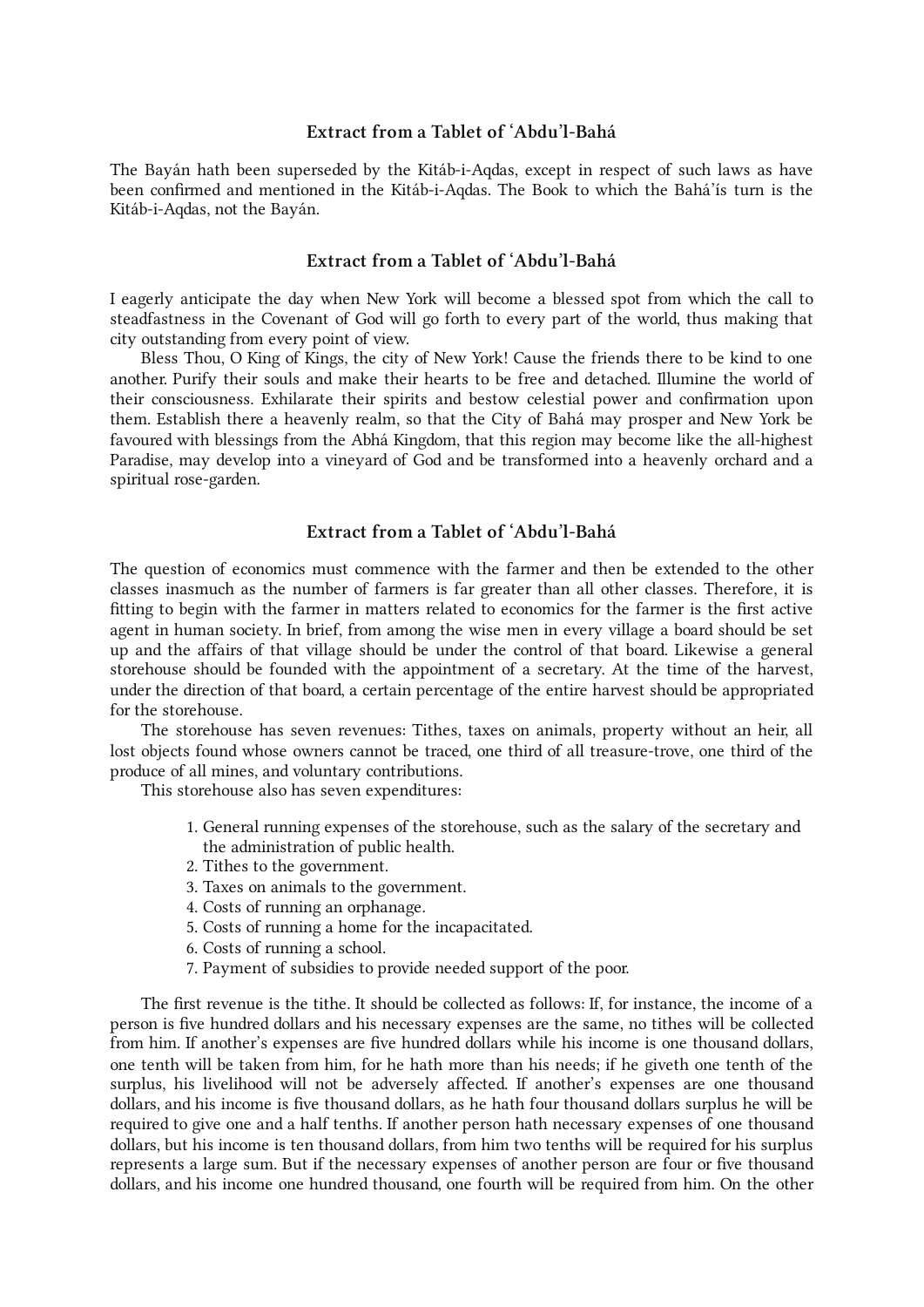hand, should a person's income be two hundred, but his needs absolutely essential for his livelihood be five hundred dollars, and provided he hath not been remiss in his work or his farm hath not been blessed with a harvest, such a one must receive help from the general storehouse so that he may not remain in need and may live in comfort.

A certain amount must be put aside from the general storehouse for the orphans of the village and a certain sum for the incapacitated. A certain amount must be provided from this storehouse for those who are needy and incapable of earning a livelihood, and a certain amount for the village's system of education. And, a certain amount must be set aside for the administration of public health. If anything is left in the storehouse, that must be transferred to the general treasury of the nation for national expenditures.

#### Extract from a Tablet of 'Abdu'l-Bahá

O ye beloved friends of God and handmaids of the Merciful!

Call ye to mind the blessed Name of our peerless Beloved, the Abhá Beauty, in an uplifting spirit of unbounded ecstasy and delight, then unloose your tongues in His praise in such wise that the realm of the heart may be purged from the woes and sorrows of the world of water and clay, that the great heights of spiritual perception may be unveiled before your eyes, that the glorious signs of His Divine Unity may shine resplendent, a fresh outpouring of His grace may stream forth, and a liberal effusion of celestial confirmations may be vouchsafed unto you.

His Name is indeed the healing medicine for every illness, and imparteth warmth unto those chilled with cold. It is the sovereign remedy and the supreme talisman. It is the source of life in both worlds, and of salvation unto such as have gone astray. Today this hallowed Name serveth as a shield for all mankind, and as a veritable refuge for the children of men. It is the wondrous accent of the Lord of Mercy, and His celestial melody.

Wherefore, O faithful friends, raise ye the triumphal cry of Yá-Bahá'u'l-Abhá! O ye who yearn after the Beauty of the Almighty! Lift up your faces toward the Supreme Horizon. Rest not, even for a moment. Breathe not a single breath save in remembrance of His love and in recognition of His grace, in the promulgation of His Utterances and the vindication of His Testimonies.

Verily, this is the Magnet of divine confirmations. This is the mighty Force which will surely attract heavenly assistance.

#### Extract from a Tablet of 'Abdu'l‑Bahá

<span id="page-35-2"></span>The Ancient Beauty<sup>[1](#page-35-0)</sup>-may my life be offered up for His loved ones-did not to outward seeming meet His Holiness, the Exalted One $^2$  $^2$ —may my life be a sacrifice unto Him.

<span id="page-35-1"></span>2 The Báb.  $\leftrightarrow$ 

## A Tablet of 'Abdu'l‑Bahá

Praise be to God that ye are present in this radiant assemblage and have turned your faces toward the Kingdom of Abhá! That which ye behold is from the grace and bounty of the Blessed Perfection. We are as atoms and He is the Sun of Truth. We are as drops and He is the Most Great Ocean. Poor are we, yet the outpouring of the treasury of the Kingdom is boundless. Weak are we, yet the confirmation of the Supreme Concourse is abundant. Helpless are we, yet our refuge and shelter is Bahá'u'lláh.

Praise be to God! His signs are evident.

Praise be to God! His light is shining.

<span id="page-35-0"></span>Bahá'u'lláh. [↩](#page-35-2) 1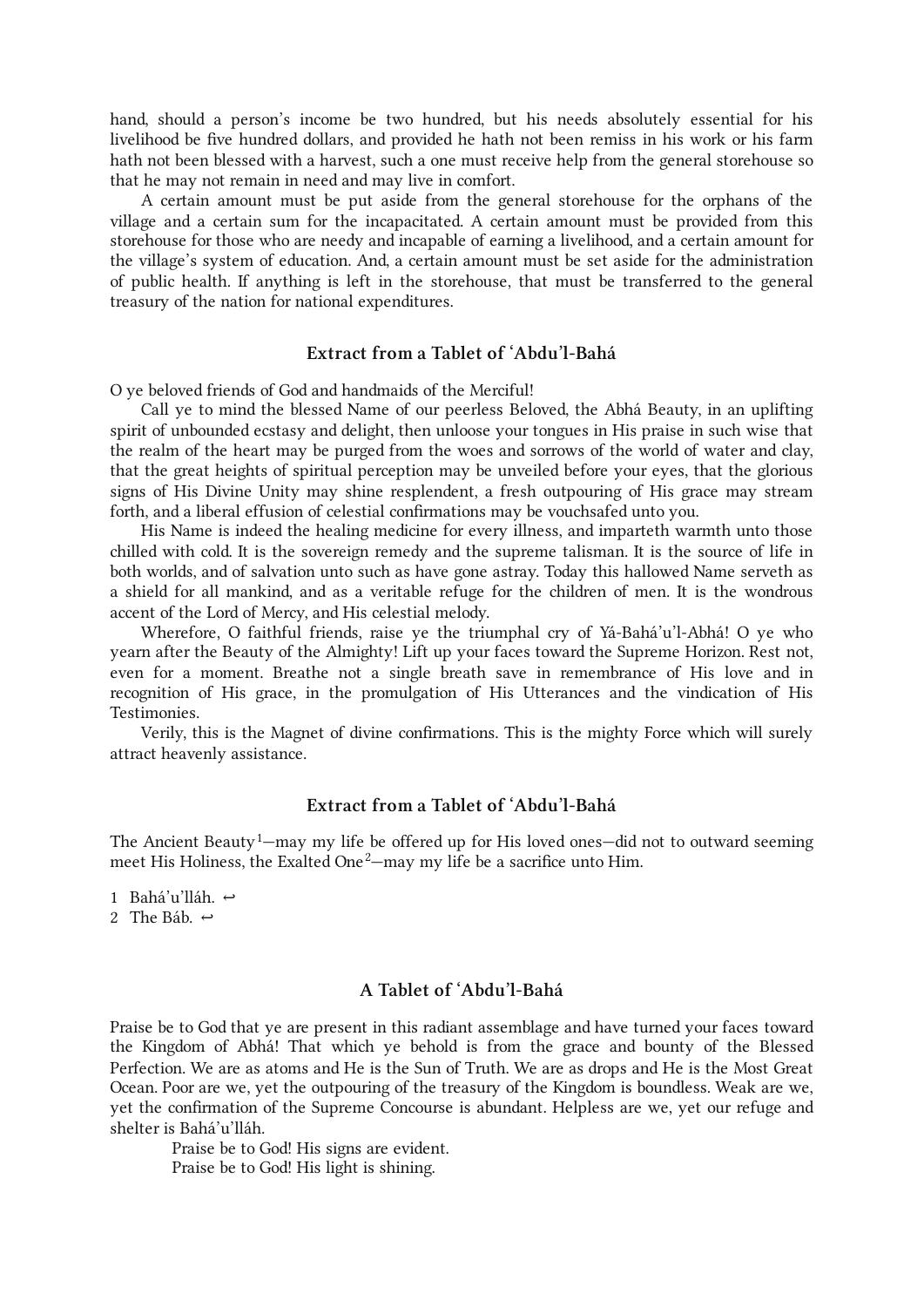Praise be to God! His ocean is surging. Praise be to God! His radiance is intense. Praise be to God! His bestowals are abundant. Praise be to God! His favours are manifest. Glad tidings! Glad tidings! The Morn of Guidance hath dawned. Glad tidings! Glad tidings! The Sun of Truth hath shone forth. Glad tidings! Glad tidings! The breeze of favour hath wafted. Glad tidings! Glad tidings! The showers of the clouds of divine bounty have poured down. Glad tidings! Glad tidings! The Sun of the supreme horizon hath shed its radiance upon all the world with boundless effulgence. Glad tidings! Glad tidings! The hearts of all are in the utmost purity. Glad tidings! Glad tidings! His all-encompassing splendour hath been revealed. Glad tidings! Glad tidings! The celestial concourse is astir. Glad tidings! Glad tidings! Zion is rapt in ecstasy. Glad tidings! Glad tidings! The Kingdom of God is filled with exultation and joy.<sup>[1](#page-36-0)</sup>

<span id="page-36-1"></span><span id="page-36-0"></span>A Tablet of 'Abdu'l‑Bahá chanted by Him, the recording of the latter part of which is played for 1Bahá'í pilgrims during their visit to the House of the Master in Haifa.  $\leftrightarrow$ 

# Extract from a Tablet of 'Abdu'l‑Bahá

As for thy question concerning those righteous souls who passed away ere they heard the Call of this Revelation, know thou that those who ascended unto God ere they heard this Call, but who followed the precepts of Christ and walked in the Straight Path—these verily attained, after ascending to the Divine Kingdom, unto the Refulgent Light.

# Extract from a Tablet of 'Abdu'l‑Bahá

The residence is under all conditions the property of the first-born son, irrespective of whether or not the deceased should have left behind him other property as well. The first-born son receiveth, moreover, his share of the remainder of the estate. This is that which God hath prescribed. The testator is, however, at liberty while still alive to dispose of his property in whatsoever manner he seeth fit. Likewise, the first-born son must himself, for the sake of God, take into consideration the other heirs, and be just and fair to them. In truth, it is obligatory for everyone, by the express requirement of the divine text, to draw up a will, so that it may be implemented after he hath passed away. This, verily, is the perspicuous truth. If, God forbid, he disobeyeth the divine command—faileth, that is, to draw up a will—then his estate must be divided up in the stipulated manner.

# Extract from a Tablet of 'Abdu'l‑Bahá

As for the story of Adam, the Father of Mankind, which is recorded in the Sacred Scriptures, this requireth explanation and interpretation. By "genesis" is intended a spiritual creation and heavenly existence; for otherwise the most cursory reflection would be sufficient to convince even a child that this boundless universe, the world of being—this infinite cosmos, this prodigious system, this mighty and primordial workshop—is far more than six thousand years old, as hath in fact been realized in this illumined age by scientists and men of learning, on the basis of decisive proofs and evidences founded on both reason and discovery. In recent times remains have come to light which have been definitely and conclusively established to be more than ten thousand years old. Through the science of geology this hidden secret hath been grasped—that the age of the world surpasseth man's conception. The one true God hath ever been the Possessor of all Names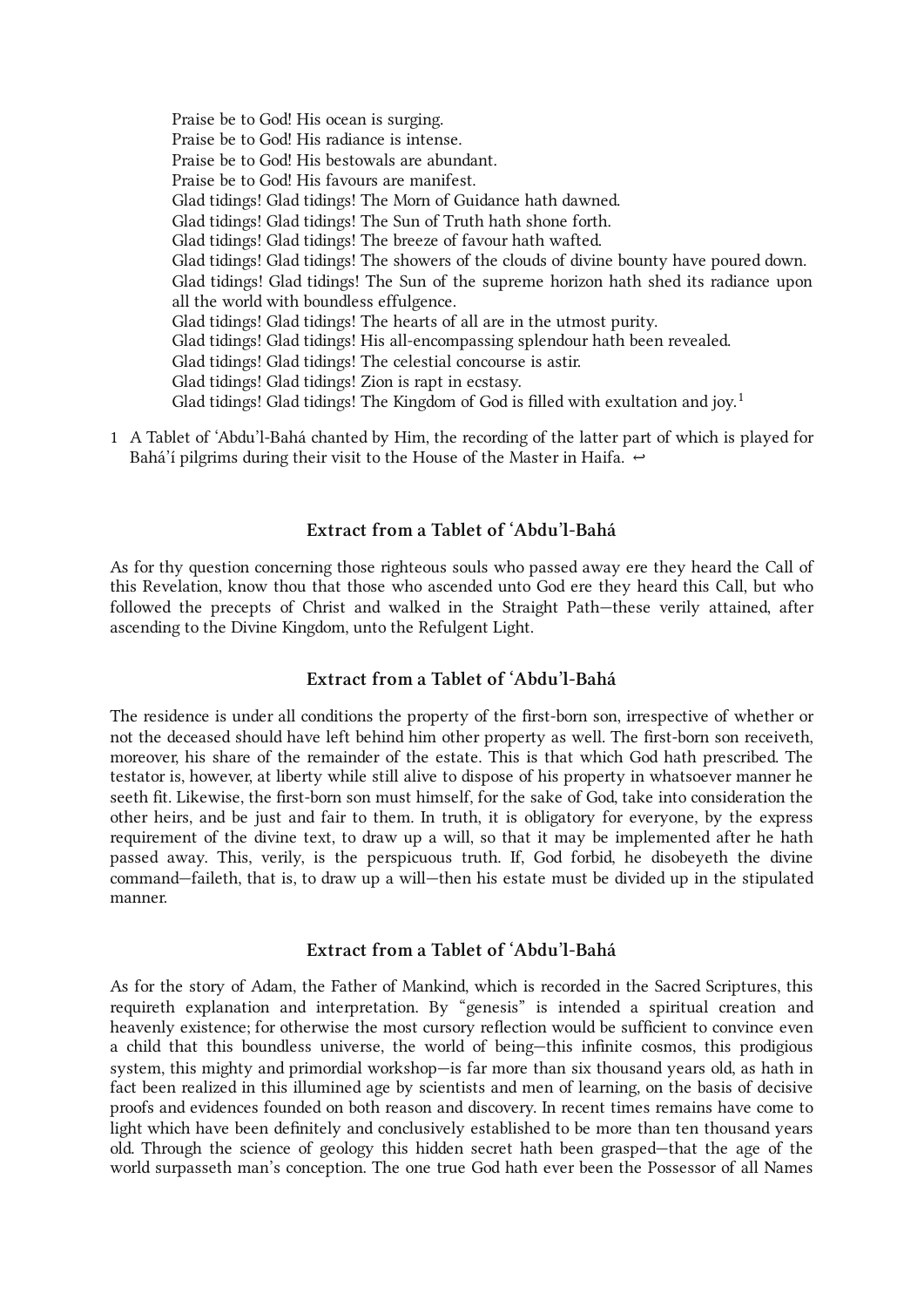and Attributes, and the necessary concomitants of these Names and Attributes have likewise ever existed and shall continue to exist throughout eternity. He Who is the "Creator" requireth a creation, while He Who is the "Provider" requireth some object to provide for. A king, to be a king, must have a realm, an army, the insignia of sovereignty, the retinue and entourage of kingship. The sovereignty of God is everlasting; from time immemorial it hath existed, and at no time hath it been suspended. For a king bereft of troops and territory is a person of no consequence; and were One Who is the 'All-Possessing' to be entirely destitute, know then that no richer harvest would be reaped from His existence than from a fruitless cypress tree.

#### Extract from a Tablet of 'Abdu'l‑Bahá

O pilgrim of the Sacred Dust!

Render a myriad thanks unto the All-Glorious, Who hath guided thee on this path and enabled thee to attain the threshold of the Omniscient Lord, to find refuge within the stronghold of His favours, and to obtain that which is the ultimate hope and desire of all His chosen ones.

Now, as thou returnest to 'Ishqábád, thou must take with thee armfuls of flowers as a gift from the heavenly rose-garden that their sweet scent may perfume the nostrils and stir the senses of the youth. For these lovely youth are the children of the realms above and the tender plants of the all-highest Paradise. They are flowers and fragrant herbs in the garden of certitude, the jasmine and eglantine of the All-Merciful Lord. They have been nursed at the breast of Divine unity and nurtured in the bosom of the wondrous Cause of God. They have become fresh and verdant through the outpourings of the clouds of loving-kindness.

O youth of this century of God! In this new age, this century of the Glorious Lord, ye must be so attracted to the Blessed Beauty and so enthralled by the Beloved of the World that ye may become the embodiments of the truth of this verse:

<span id="page-37-1"></span>I am lost, O Love, possessed and dazed, Love's fool am I, in all the earth.<sup>[1](#page-37-0)</sup>

<span id="page-37-0"></span>1 Marzieh Gail's translation, published in *Memorials of the Faithful*, pp. 22, 30.  $\leftrightarrow$ 

# A Tablet of 'Abdu'l‑Bahá

O ye two pilgrims of the Holy Shrine!

The news of your safe arrival in Paris was received and rejoiced my heart, as did the description of the love and devotion of the friends in Paris, who met you with exceeding joy and radiance, and who show forth the utmost love, faithfulness, and sincerity.

Speak openly of all the signs of the Kingdom of God that ye have witnessed with your own eyes and share with the utmost happiness and exultation all that ye have heard of the divine teachings. I fervently supplicate God to bring assurance to your souls and to raise you up with such steadfastness that each of you may withstand an entire nation. May you become so inebriated with the wine of the love of God that ye may cause your hearers to dance with blissful rapture to the song and melody of the love of God.

This is the time for gladness, the day of joy and exhilaration, for, praised be God, all doors are opened wide through the bounty of the Abhá Beauty. But high endeavour and self-sacrifice are needed and the concentration of one's thoughts is required for the tree of hope to yield its fruit and results to be achieved.

# Extract from a Tablet of 'Abdu'l‑Bahá

Concerning the question of marriage and the stipulated period between the time of the engagement and the marriage, this is the decisive text of the Book of God and may not be